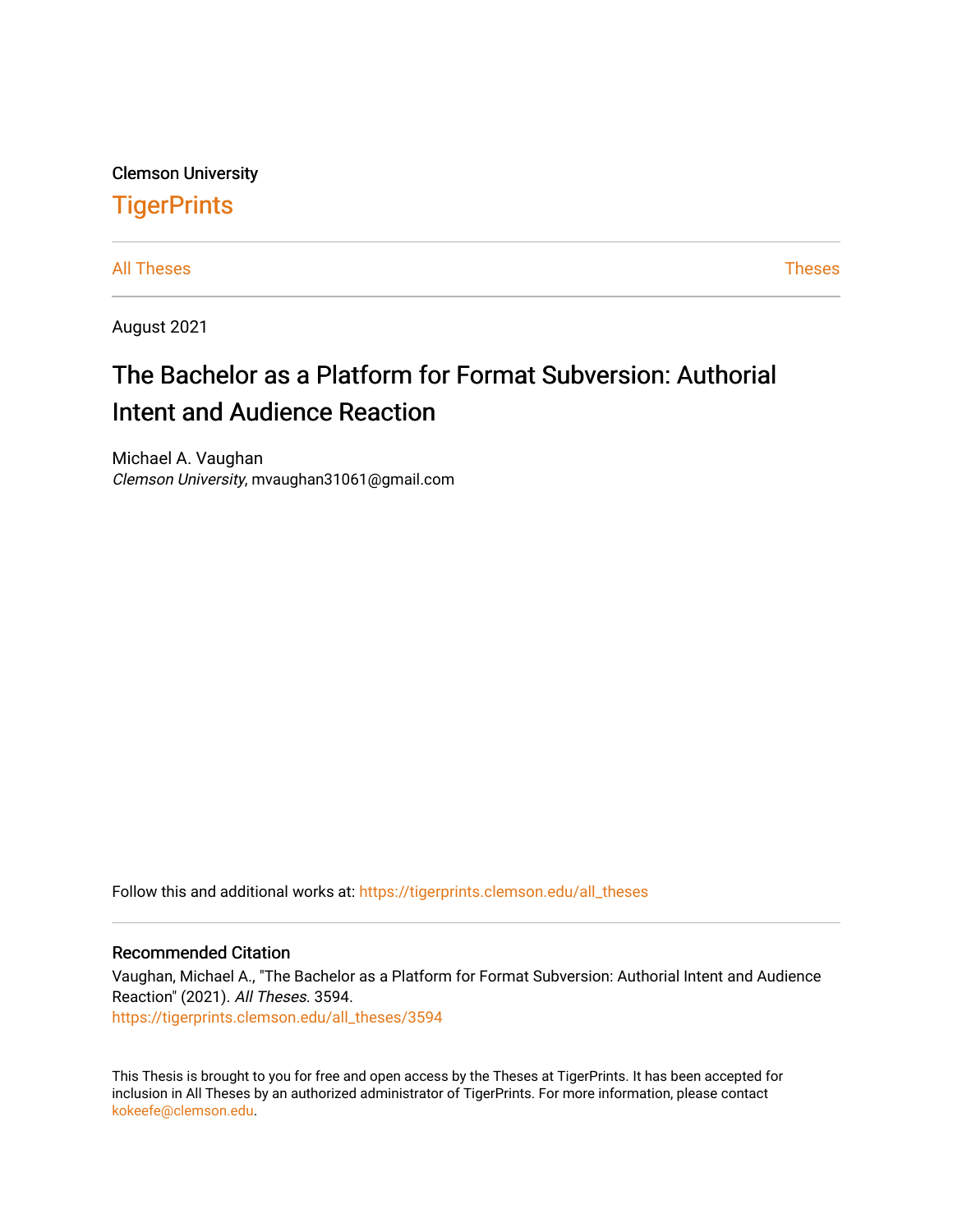### *THE BACHELOR* AS A PLATFORM FOR FORMAT SUBVERSION: AUTHORIAL INTENT AND AUDIENCE REACTION

A Thesis Presented to the Graduate School of Clemson University

In Partial Fulfillment of the Requirements for the Degree Master of Arts English

> by Michael Vaughan August 2021

Accepted by: Dr. Gabriel Hankins, Committee Chair Dr. Megan Eatman Dr. Jonathan Beecher Field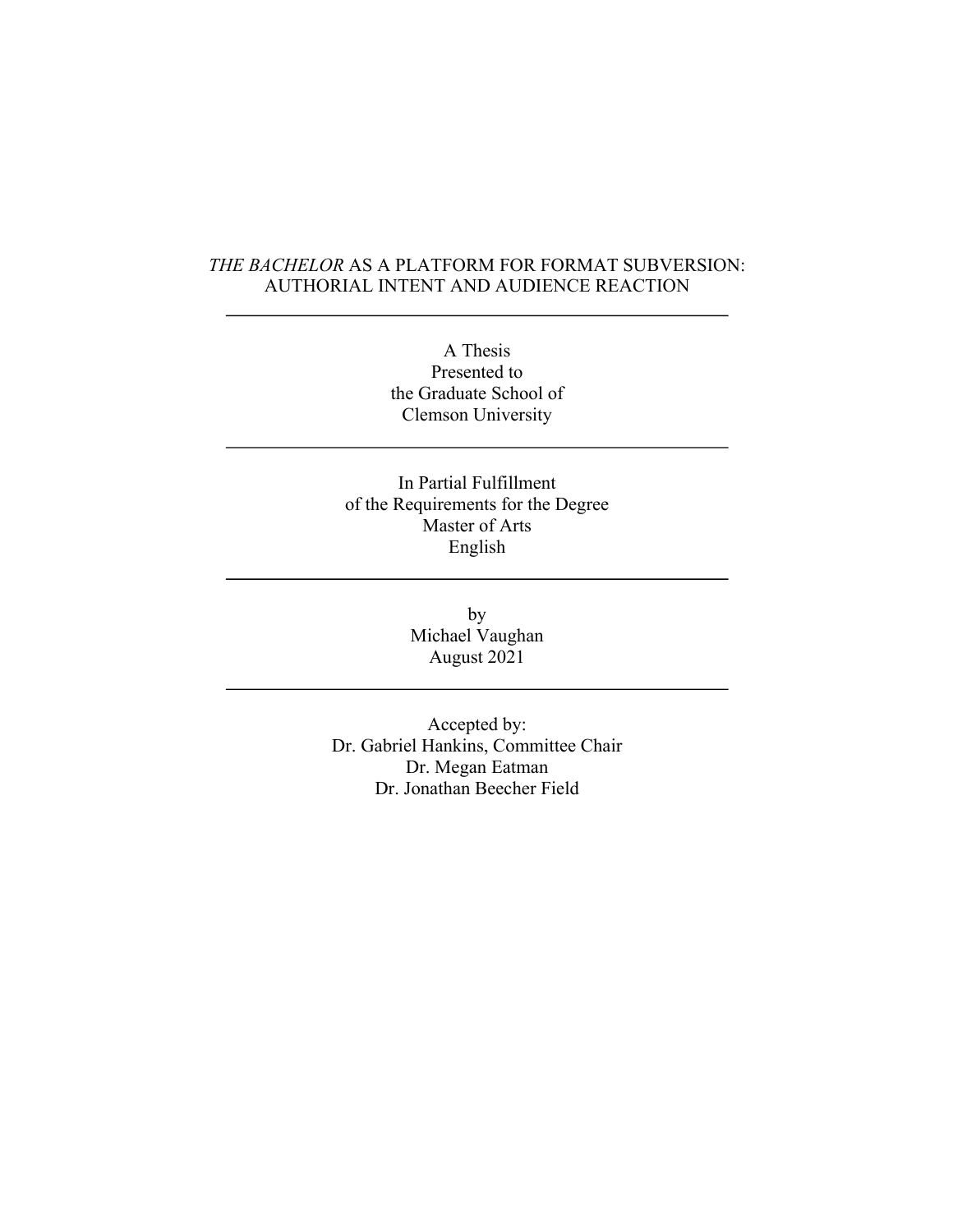#### ABSTRACT

It is quite clear while watching any iteration of *The Bachelor* franchise that there is a formulaic design that each season follows with the rare delineation here and there, and much of this can be attributed to the show's intended audience demographic that it is trying to reach. The audience for *The Bachelor* is relatively stagnant, as there is little change amongst the show's viewership and, until recently, very little change on the side of the show's producers to alter the audience that it brings in. Because the primary demographic that *The Bachelor* reaches consists of mainly women, a number of Feminist opinions and critiques have been raised in relation to the show, as the format that it follows is largely reliant on patriarchal standards of what a relationship should be. This dependence on the format then raises questions about who specifically and exactly the show is catering to and opens itself to critique for consistently presenting a strictly traditional, and more often than not heterosexual and patriarchal-driven, relationship as the societal norm. The show is repeating sexist norms for women, and for a mostly female audience. By looking at the audience, we can see the way those norms are received and contested or negotiated.

ii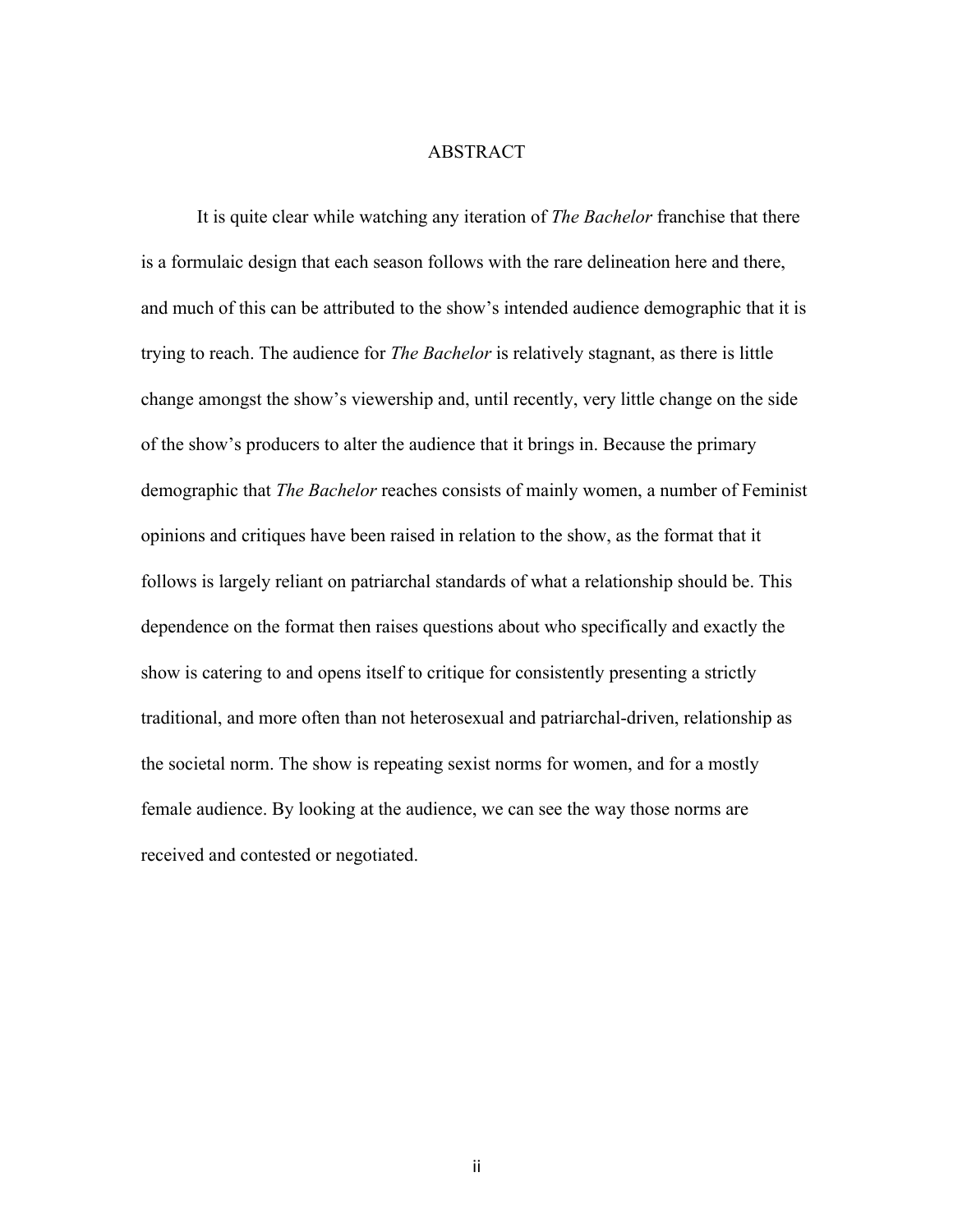## TABLE OF CONTENTS

|                | Page                                                  |  |
|----------------|-------------------------------------------------------|--|
|                |                                                       |  |
|                |                                                       |  |
| <b>CHAPTER</b> |                                                       |  |
| I.             |                                                       |  |
|                |                                                       |  |
| Π.             |                                                       |  |
|                |                                                       |  |
| III.           |                                                       |  |
| IV.            | ARIE'S SEASON: "MOST DRAMATIC IN FRANCHISE HISTORY"20 |  |
|                |                                                       |  |
| V.             |                                                       |  |
|                |                                                       |  |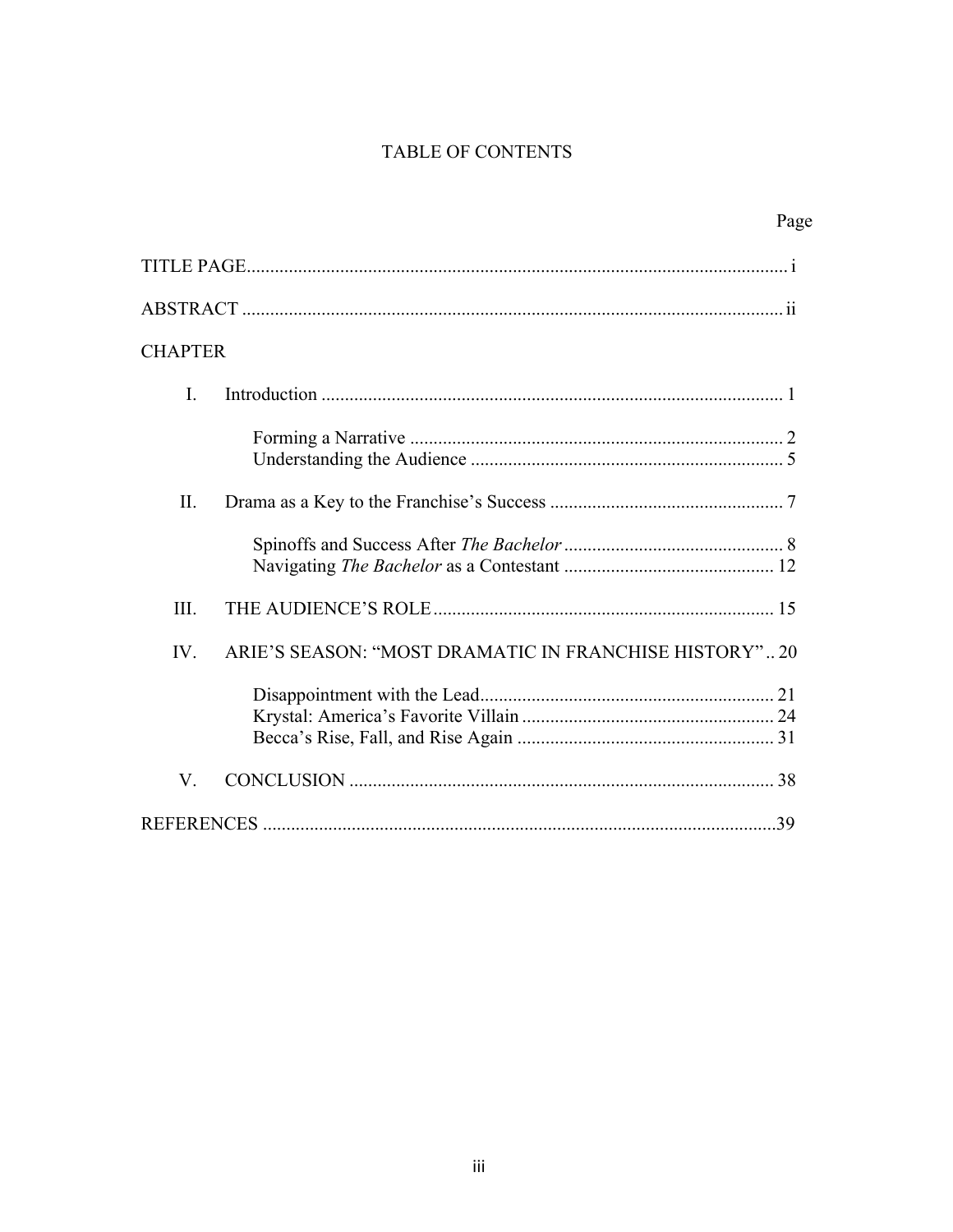#### CHAPTER ONE

#### **INTRODUCTION**

ABC's *The Bachelor* is one of the most popular reality shows that appear on television today, and it has been part of the cultural zeitgeist since 2002. The show is presented as a competition for heterosexual love, as each of the twenty-five seasons of the reality competition has featured a male lead pursued by a large group of women, usually ranging between about 25-30 contestants. This number dwindles with the release of each episode that airs week to week, and the final woman standing is traditionally rewarded with a proposal in the season finale. In this process, *The Bachelor* is recycling and repeating gendered norms for a primarily female audience, making one wonder how well this is received by those watching at home. From this formula that is repeated each season, we can see that the presented intention of the show is to offer a pathway to love for each of the women that appear, albeit in a highly edited and heavily influenced manner. That said, while these may seem to be the intentions of the show's producers from the outside looking in, it is also clear that both they and the contestants that appear on the show are able to benefit from the experience in ways other than presenting or achieving the traditional romantic narrative that the show puts forth. By looking at the audience of *The Bachelor* franchise, we can see how the expectations and roles that need to be filled that are interspersed with a narrative of a journey for love are received, contested, and negotiated by those at home. In combination with scholarship on reality television, it can be inferred that The shows in *The Bachelor* franchise are training audiences in how to negotiate the systems of relationships that the show produces and how they are marketed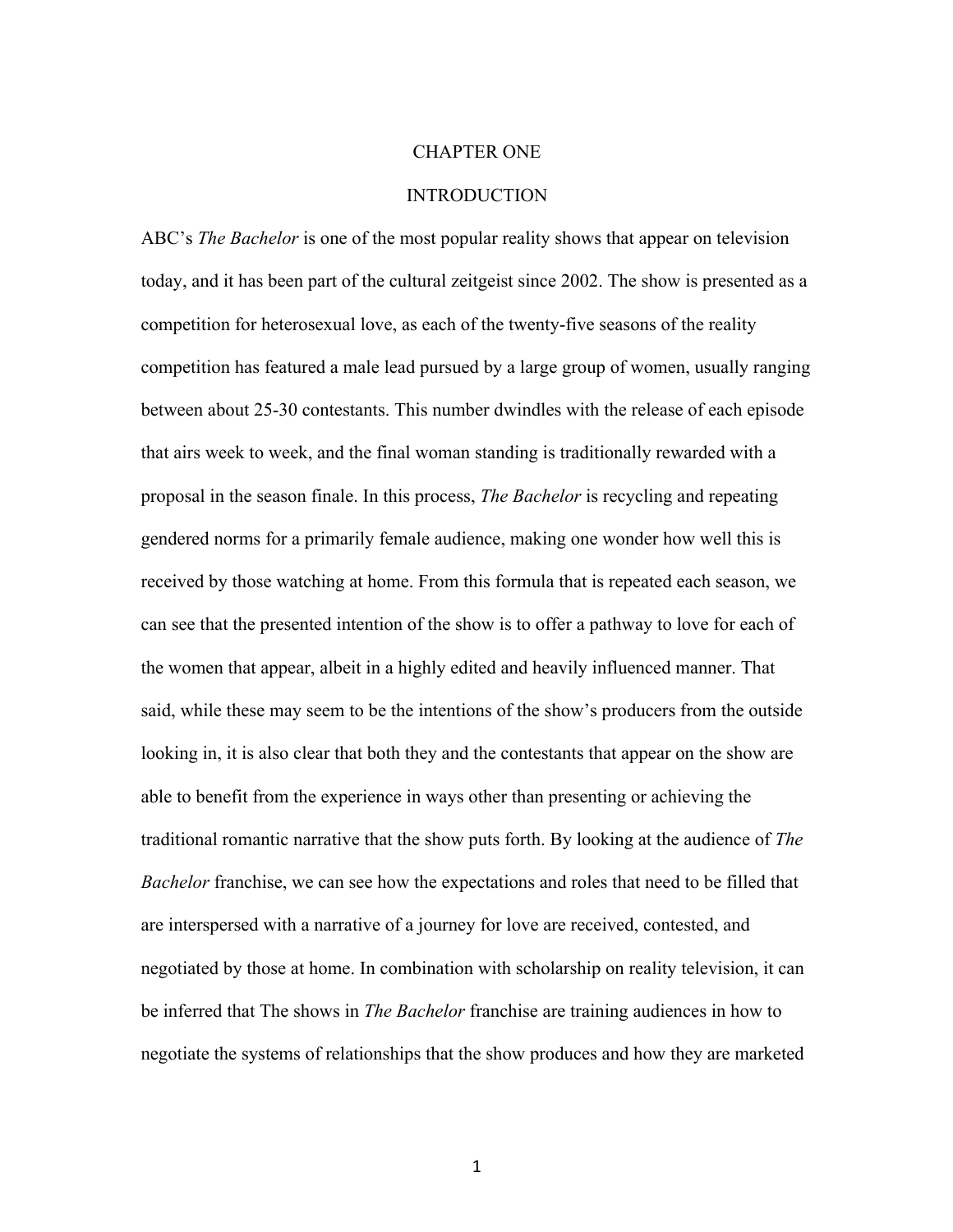and economized. This audience analysis then gives answers to who the show is catering itself to as well as identifies those that compete on the show, as the majority of the contestants that participate are pulled from the show's audience.

#### Forming a Narrative

The narrative of *The Bachelor* puts forth a storyline that places love at the center of the universe and ensures that the contestants that appear on the show are fully aware of this incredible importance. The show also makes clear to audiences that this portrayal of romantic love is the most crucial aspect of life in the manner that it is edited and produced as "editing convincingly establishes that the women consider this opportunity more important than anything else in their lives. Their degrees, careers, and loved ones are marginalized for their chance to accomplish what is being touted as womens' primary objective, marriage" (Gray 264). By making this level of importance evident, the actions of the women that appear on *The Bachelor* are placed under a microscope, as every decision that they make on camera could be their ticket to love or the ultimate reason that they are sent home. Viewers at home are then able to take in and consider every move that a contestant makes, and judge them accordingly while also theorizing how they would act in the same situation and decide whether or not they would have done things differently from contestant to contestant. The audience then has one of the most essential roles in the production of *The Bachelor*, as they are obviously the ones being catered to in the production of the show. Their feedback not only on the women themselves but the actions that the show takes each season is key to its success. Robert Mills, an executive at ABC, said in an interview that "The audience has become a silent producer, … They help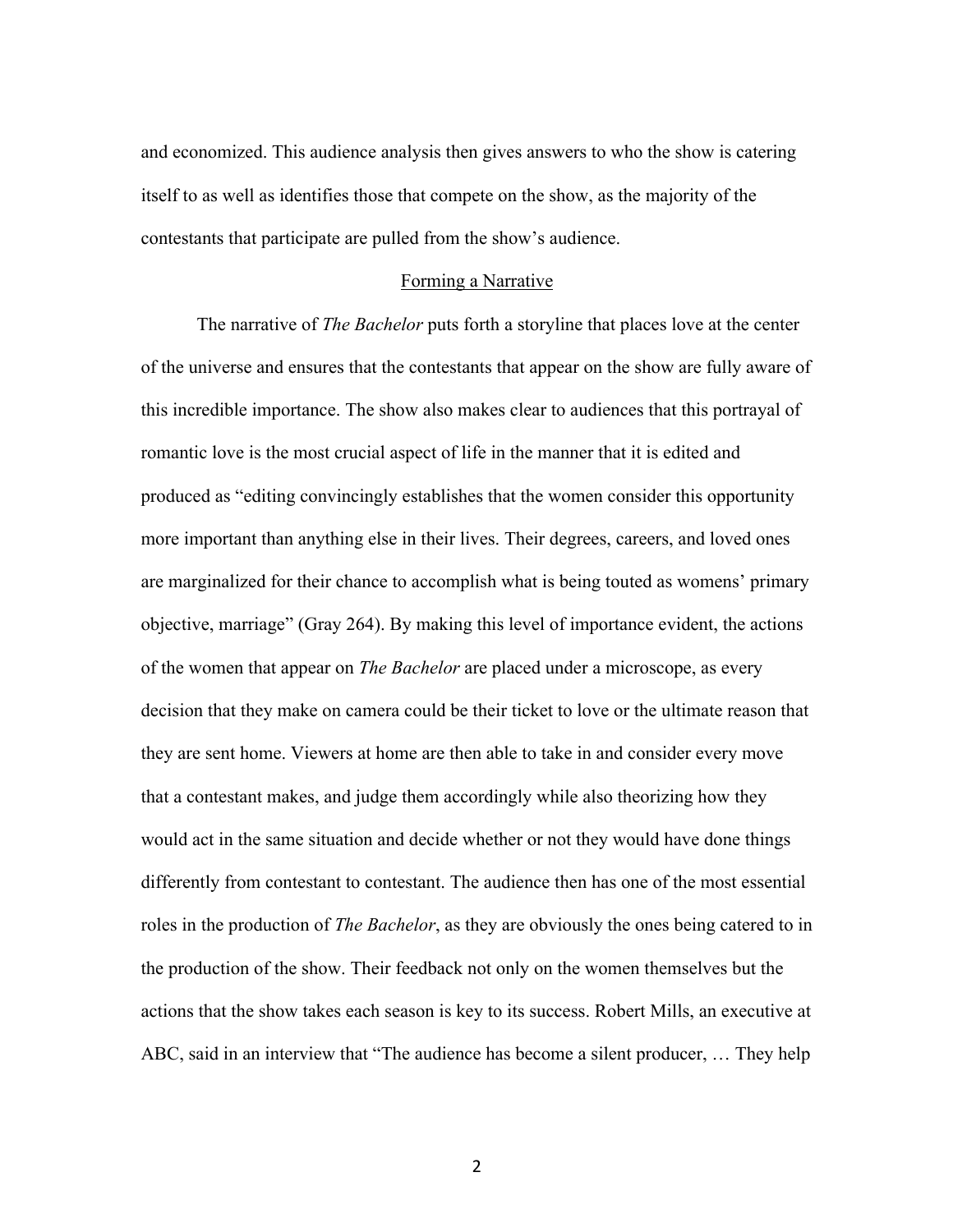decide who the leads should be, the kind of dates they want to see; it really makes them feel they are on the journey together" (Poggi). The fanbase is given the opportunity to provide feedback to the showrunners of *The Bachelor*, and they are occasionally listened to as there have been several changes in recent years to the show in response to complaints or suggestions from fans. For example, one of the changes made prior to the 11th season of *The Bachelorette* was elaborated on by Mike Fleiss, one of the primary producers of the franchise, as he laid out that "If it wasn't for social media, we maybe wouldn't have made the decision to reduce the number of cliffhangers, … I would have just looked at Nielsen [ratings]" (Poggi). While this change is relatively small, especially in relation to some of the more significant problems with the show, such as multicultural representation, it shows that *The Bachelor* is aimed at pleasing audiences and that changes to the show can be made in order to respond to criticism or suggestions without changing the primary format of the show. Viewers of *The Bachelor* are vital to the success of the show, as their feedback ultimately results in a more contoured version of the show. At the same time, they also make up the majority of the contestants on the show, taking the feedback that they were giving on the contestants' actions on a previous season and applying them to their own life and eventually applying to the show itself.

While watching any iteration of *The Bachelor* franchise, it is quite apparent that there is a formulaic design that each season follows with the rare deviation here and there, and much of this can be attributed to the show's intended audience demographic that it is trying to reach. The audience for *The Bachelor* is relatively stagnant, as there is little change amongst the show's viewership and, until recently, very little change on the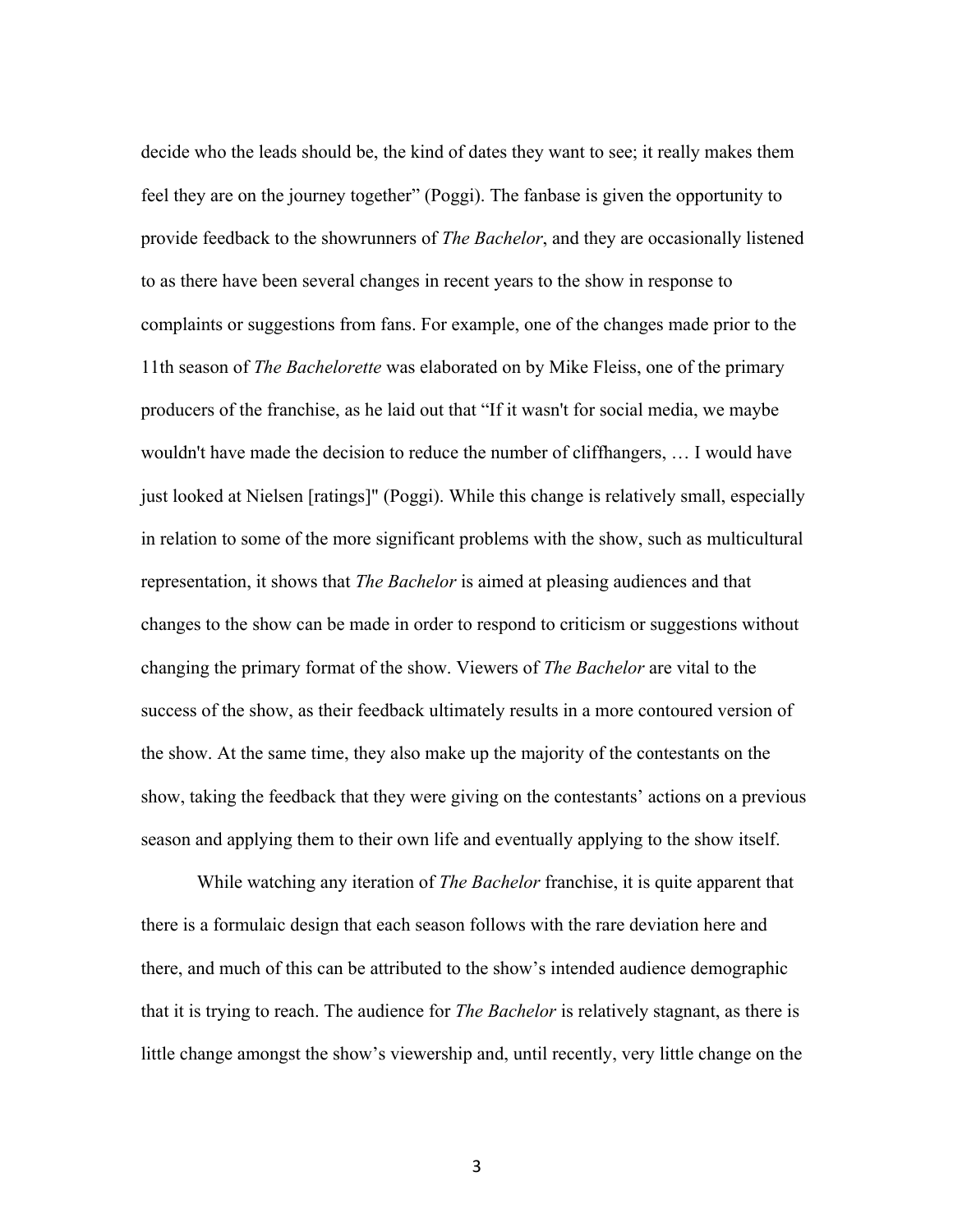side of the show's producers to alter the audience that it brings in. Because the primary demographic that *The Bachelor* reaches consists of mainly white women, a number of feminist critiques have been raised concerning the show, as the format that it follows is largely reliant on patriarchal standards of what a romantic relationship should be. This dependence on the structure then raises questions about who specifically and strictly the show is catering to and opens itself to critique for consistently presenting a strictly traditional, and more often than not heterosexual and patriarchal-driven, relationship as the societal norm. Shows like *The Bachelor* are intended for specific audiences, which Lynn Spigel makes clear in her article "Theorizing the Bachelorette'' as she points out that, "Unlike the older three-network broadcast system, the new multichannel, multinational television system is based on 'narrowcasting' (programming designed for niche tastes and demographics)" (1212). Though *The Bachelor* franchise does appear on a major network in ABC, it is still clear that the show is intended for a specific audience. In looking at Feminist film theory, Spigel clarifies that there is an industrial locus of control that these types of reality shows made for highly specified audiences fit under. Questions then are raised about the intent both in producing and appearing on shows like *The Bachelor* by feminist television critics as "[They] want to take women's genres seriously, they also maintain[] a negative critique of patriarchy and the female isolation/alienation that popular culture often maintains and encourages" (1210). These critiques are imperative in understanding the motivations behind taking part in *The Bachelor* without solely relying on the presented intentions of the producers of the reality show.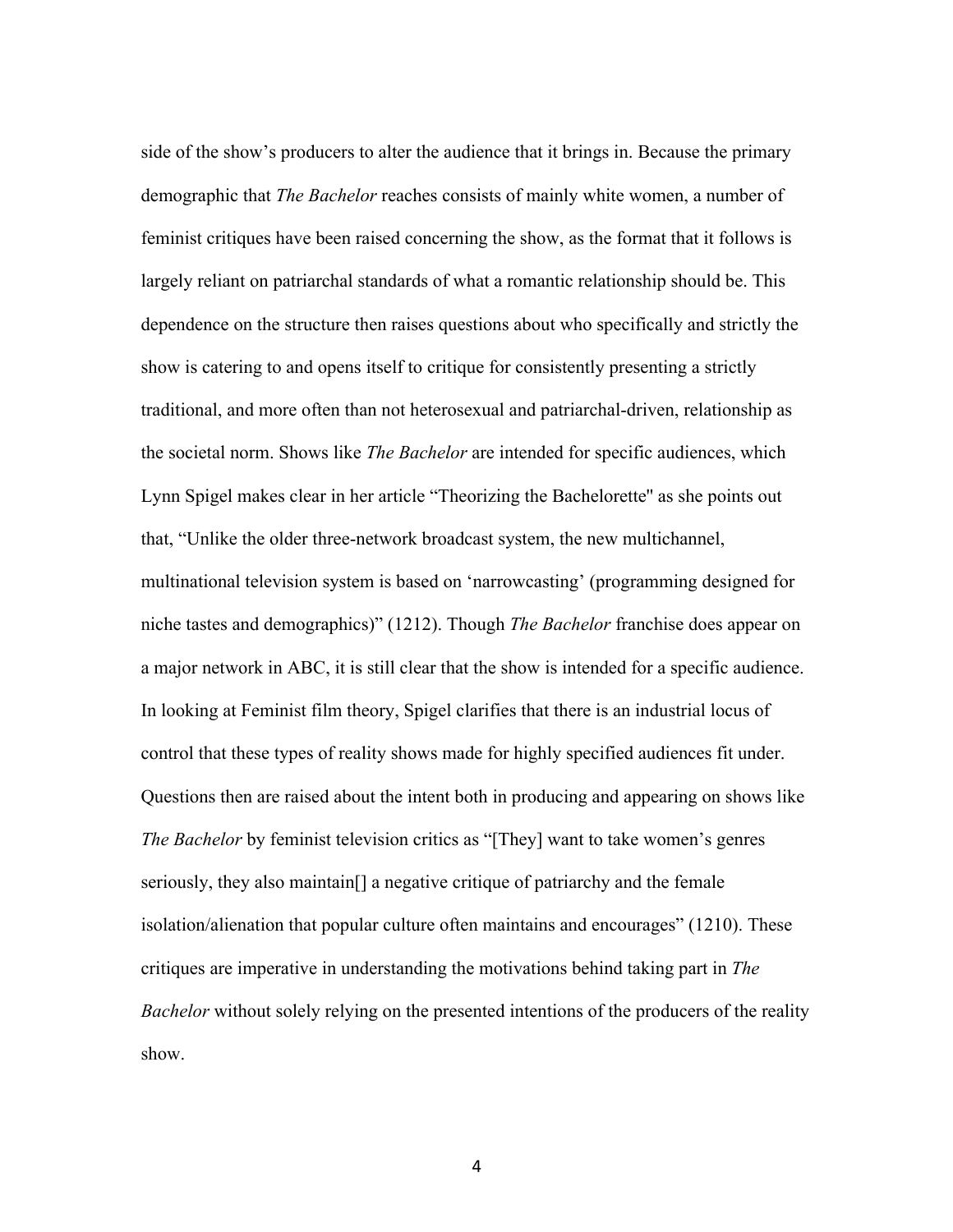#### Understanding the Audience

Each season of *The Bachelor* and *The Bachelorette* features a competition for a highly heteronormative, traditional marriage, and each season features a cast of competitors and a lead that are traditionally from very similar racial backgrounds. The lead is historically a white man or woman, other than three instances in a total of 41 seasons between *The Bachelor* and *Bachelorette* where the lead was African American, with a group of about 25-30 primarily white men or women. In addition to very little representation of persons of color on the franchise, there also has been little to no representation of non-hetero relationships. There have only been two actual instances of the show acknowledging relationships or sexualities that go against the ''traditional'' norm: 1. Demi Burnett was in a same-sex coupling on the spin-off *Bachelor in Paradise* and 2. More recently, Colton Underwood, the lead from season 23 of *The Bachelor*, came out as gay on *Good Morning America* in April of 2021. Both of these instances occurred after Burnett and Underwood had appeared on the original iterations of the franchise, where they both pursued *The Bachelor/ette*'s conventional heterosexual format. The franchise is actively presenting a weeks-long heterosexual courtship between primarily white men and women, meaning that the viewers that the show brings in are most likely white, cis-gendered, and heterosexual and that the show is actively targeting this type of audience.

In a viewership study conducted in November of 2020, Linley Sanders found that "Bachelor Nation skews toward women (77%) over men (23%). This ratio implies that *The Bachelor* franchise's majority audience is female and that the show is likely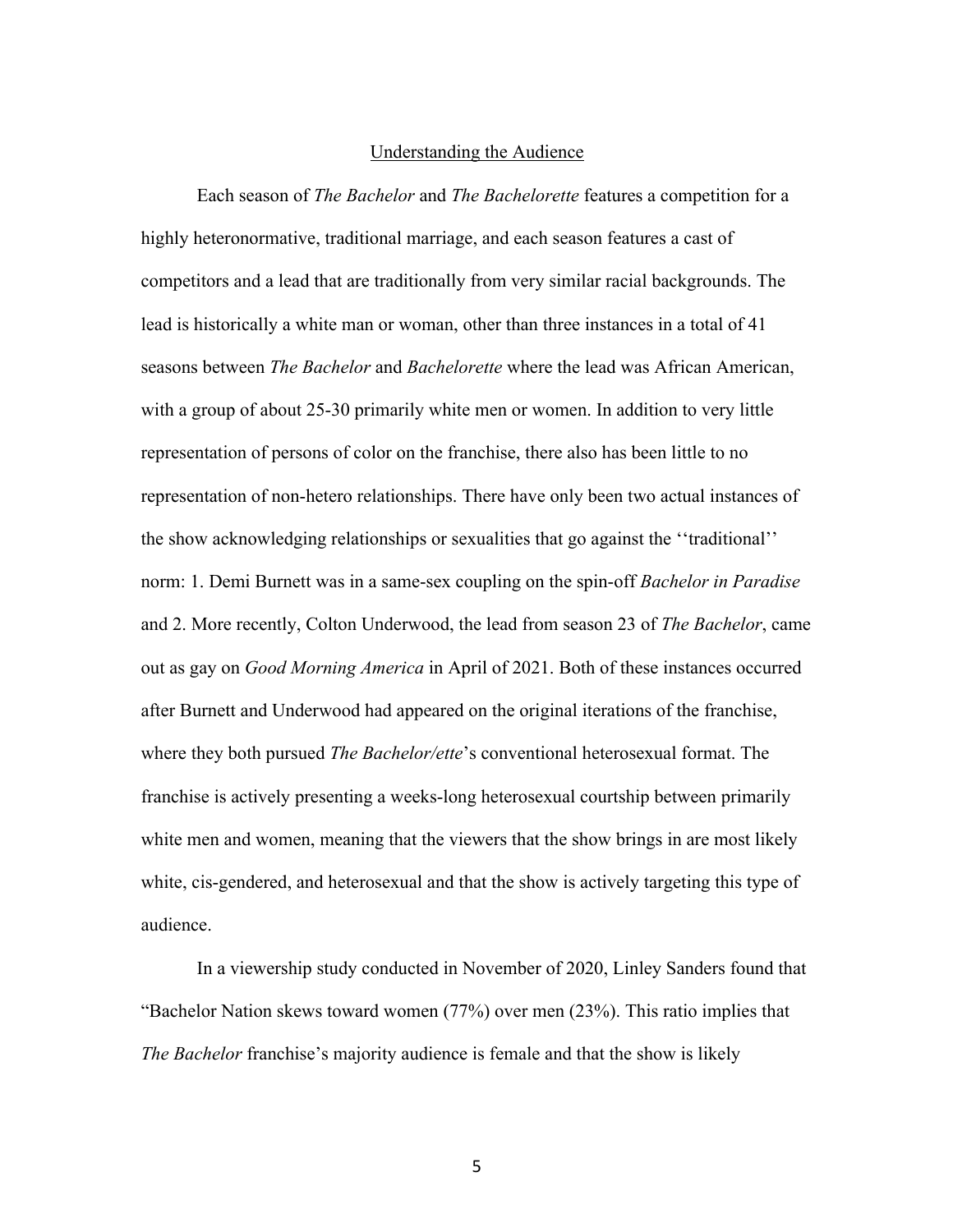contoured in its production toward a female demographic. Its audience is also heavily white: three-quarters (75%) of those who have tuned into the reality show over the last year are Caucasian" (YouGov). What is especially interesting here is that this study was conducted during the airing of Tayshia Adams' season of *The Bachelorette*. Adams was only the second Black Bachelorette in the show's history, despite her season being the show's sixteenth installation. This ratio of one person of color as the series lead for every eight seasons likely led to the show's viewership numbers consisting of "About one in eight [viewers being] Hispanic (12%) and 7% [being] Black," meaning that the franchise's aversion to change from season to season likely leads to little change in the demographics that the show pulls in. This disinclination concerning change is likely due to the fact that the show is catering itself towards white female audiences and then draws from the viewers of the show to become contestants on subsequent seasons.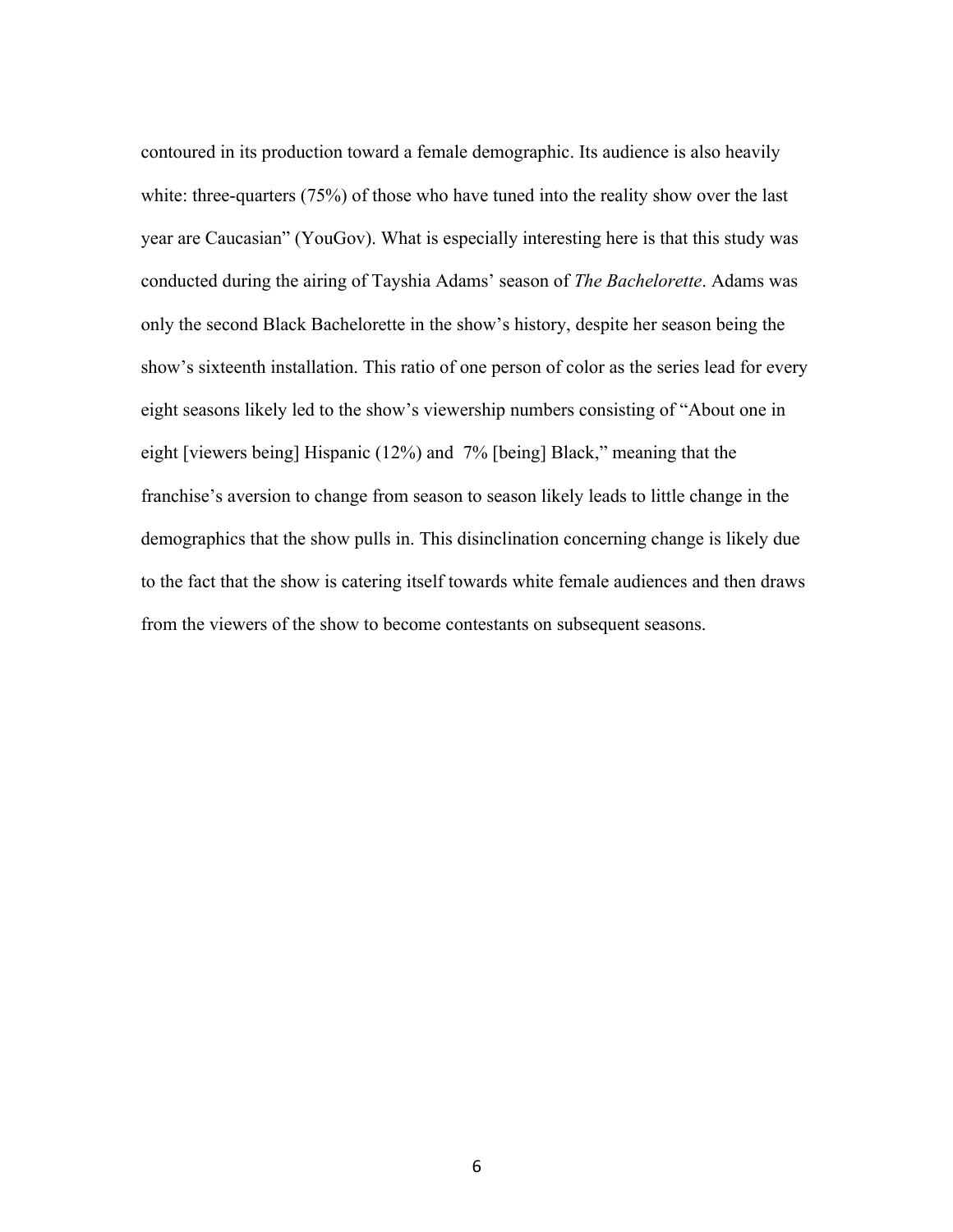#### CHAPTER TWO

#### DRAMA AS A KEY TO THE FRANCHISE'S SUCCESS

Ensuring that each season of *The Bachelor* is filled with a surplus of dramatic instances that affect how contestants interact with each other and the lead is key to the show's success. By manufacturing situations that create tension amongst the cast, such as competitive group dates wherein the winner is awarded more time with the lead, it is almost definite that there will be noticeable internal and external strife that will come up in conversations with other contestants and the lead or in talking-head segments. Allowing audiences to see firsthand the conflict that appears in reality television adds to the voyeuristic quality of *The Bachelor*. It enables audiences to form seemingly unadulterated opinions about contestants that are actually being placed in highly manufactured situations. This opportunity to look into intimate interactions between real people is a significant reason for the draw that *The Bachelor* has for bringing in an audience. Still, the format also opens itself up to reproof. In referring to critiques that Fox's *Temptation Island* received as it was first being released, Mark Andrejevic points out that the reason for the show's criticism is based on, "Precisely the fact that it concerned not professional actors and models reading from a script but the 'real' relationships of 'real' people" (174-75). While much of the backlash that *Temptation Island* received was based on the aspect of infidelity ingrained into the show's format, this statement can explain the appeal that *The Bachelor* has for audiences. Even though the show producers almost entirely decide dates and group outings, the fact that there is no script driving the dialogue or actions of contestants makes *The Bachelor* seem like a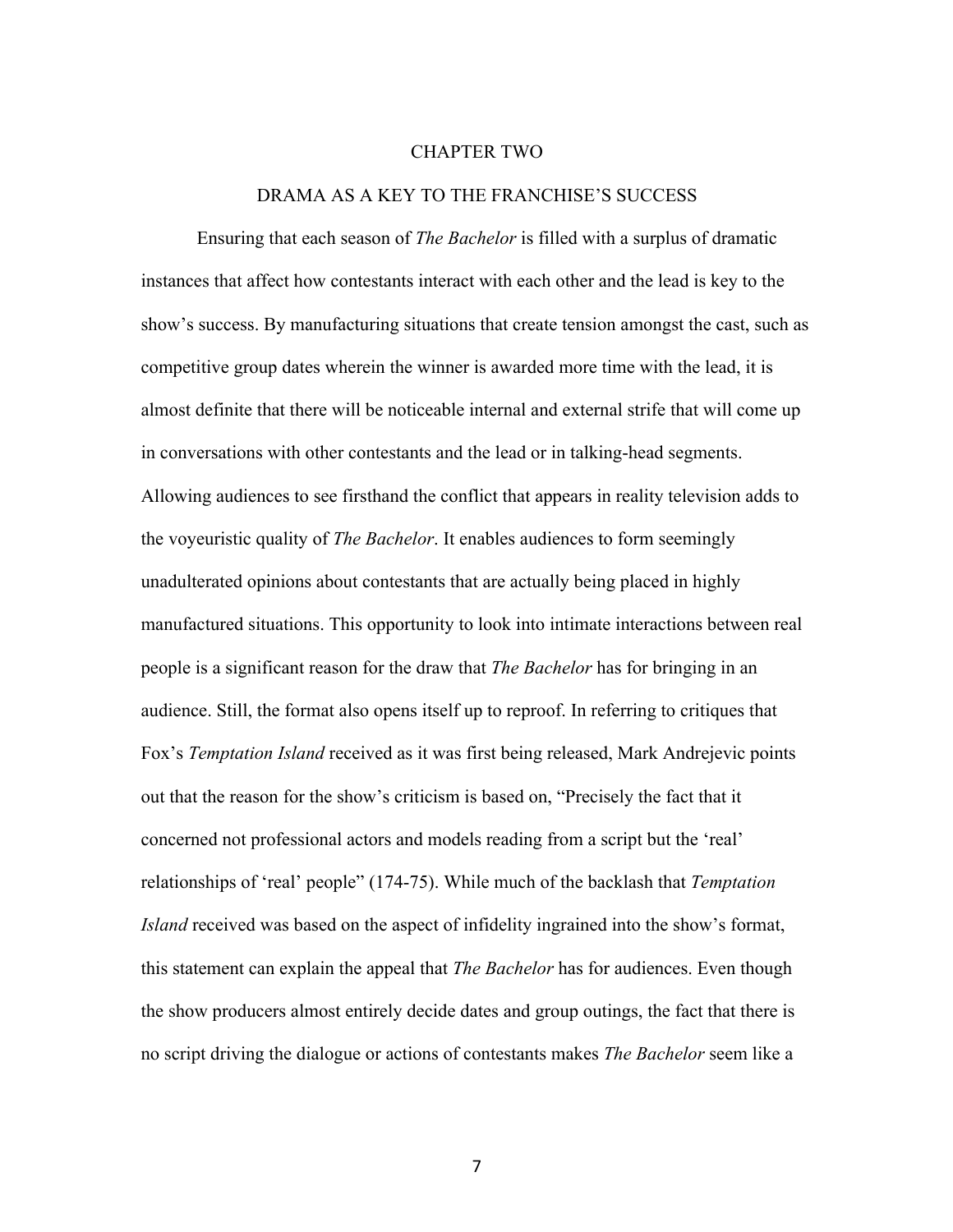glimpse into the usually unseen facets and characteristics that go into the making of"normal" romantic relationships. Andrejevic also gives reasoning as to why contestants on *Temptation Island* would put themselves in a situation to have their actions constantly surveyed and judged by audiences as he points out, "Members of three out of the four couples went on record saying they decided to participate in the show as a means of giving their respective acting and modeling careers a boost (175). Like *Temptation Island*, *The Bachelor* offers an opportunity for contestants to receive name recognition and television experience at the cost of constant observation and even scrutiny from audiences at home.

#### Spinoffs and Success After *The Bachelor*

From the rise of popularity of *The Bachelor*, spin-offs and other iterations of the franchise began to appear, starting with *The Bachelorette* and later on the formation of *Bachelor in Paradise* and the short-lived *Bachelor Pad*. These new programs under *The Bachelor* franchise's umbrella offered new incentives for appearing on the show, as each of these iterations pulled contestants from past seasons, allowing them to have another chance at love. While having another chance at love, the contestants also have another opportunity to be back in the public spotlight and are given a chance to have name recognition that they can hopefully profit from in one form or another. These opportunities meant that women that appeared on *The Bachelor* could spin their appearance into a chance to become the next Bachelorette or appear on *Bachelor in Paradise* or *Bachelor Pad* which allow for the traditional patriarchal power structure of *The Bachelor* to be circumvented, as they are given the power of choice that is not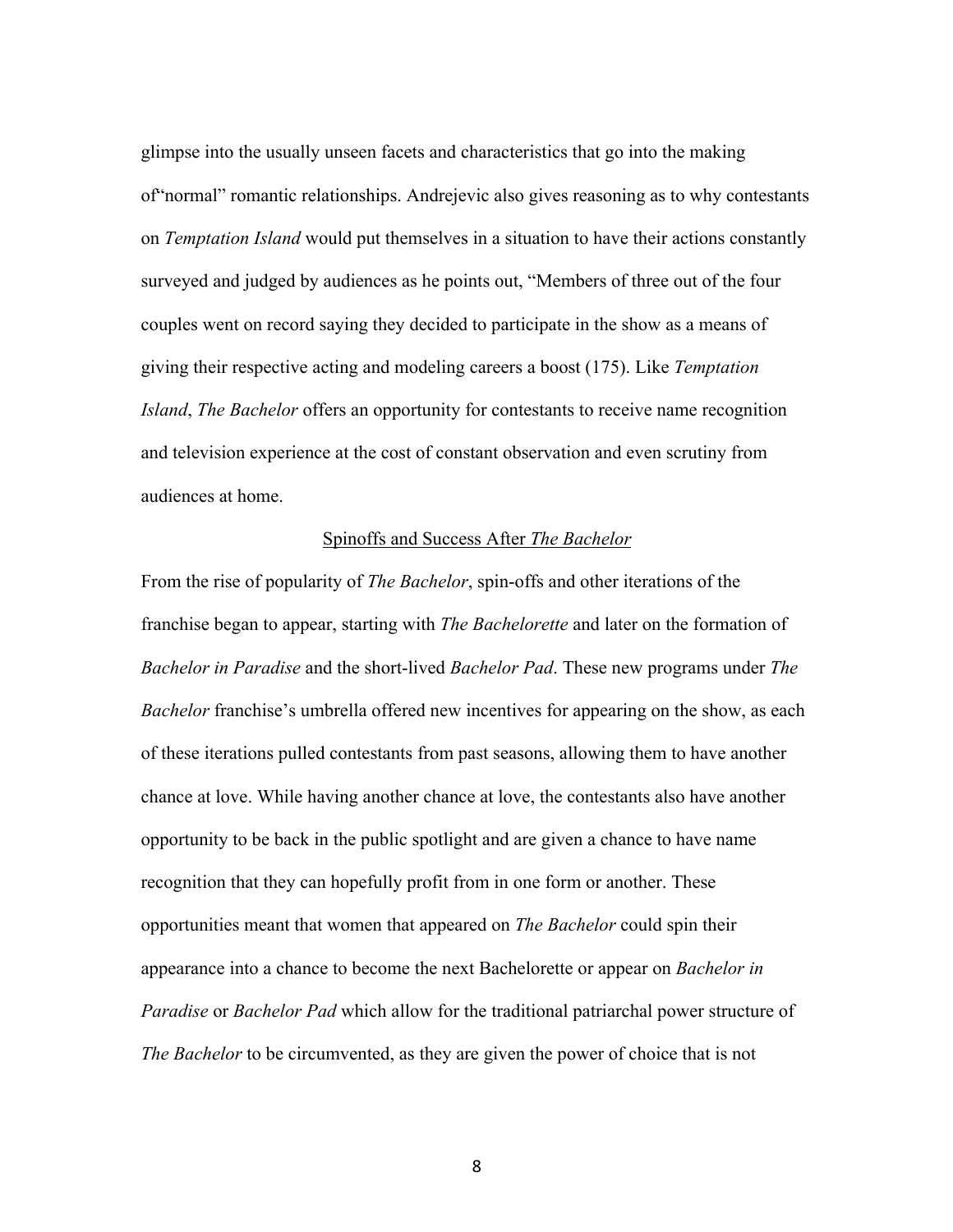afforded to them on the original iteration of the franchise. This circumvention is only possible for contestants if they perform the initial narrative of the show on *The Bachelor*, as they are able to succeed in later iterations by playing the game that projects and recycles sexist norms. *Bachelor in Paradise* affords even more opportunities to previous contestants of both *The Bachelor* and *Bachelorette* as a selection of fan favorites, villains, and even men and women that received virtually no screen time on their original appearance are placed in a lavish beach resort in Mexico to mingle with each other over the span of a few weeks and hopefully end the season with a coveted proposal. There is less of a narrative about empowerment and even finding love embedded in the spinoff, as the show itself advertises that "Love is possible, but drama is guaranteed," in the trailer for the fifth season ("*Bachelor in Paradise* Season 5"). The prescribed goal of the show is still for a proposal at the end of each season, but the cast that is selected to go to Paradise is supposed to provide more dramatic entertainment value than *The Bachelor* or *The Bachelorette*, as storylines vary from arguments between contestants to men and women bouncing from suitor to suitor. There is less attention paid to the previous narratives of these contestants from past iterations of the franchise, and in place, they are able to form new identities from those that they developed on *The Bachelor* or *Bachelorette*. In the end, it appears that there is more success that comes from this diversion from their portrayal on past iterations of the franchise as, "The show is on its way to a better success rate than the franchise's other shows. '*The Bachelor*,'... typically ends in engagements, although the couples tend to break up quickly" (Bonos). After six seasons of *Bachelor in Paradise*, there has been at least one engagement at the end of each season, and a good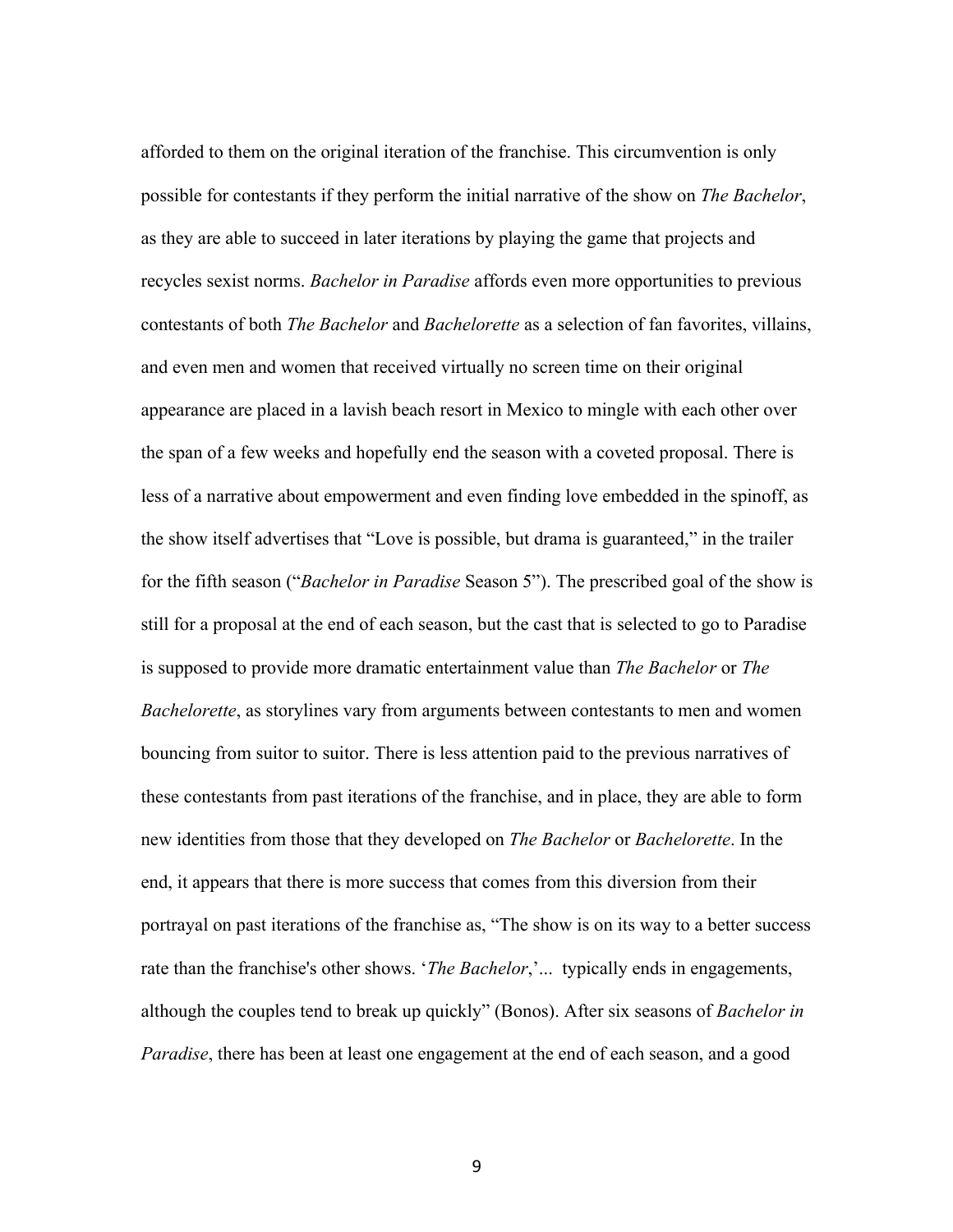majority of these couples are still together. By shedding the narratives that were placed on them during their time on *The Bachelor* or *Bachelorette*, the contestants were able to rewrite their perceptions in an environment with less pressure and more options. For example, in the second season of *Bachelor in Paradise*, Jade Roper, a woman removed from the final four of her season of *The Bachelor* by the staunchly conservative Christian lead for being in an issue of Playboy, and Tanner Tolbert, a contestant that was portrayed as dull and given very little screen time on *The Bachelorette*, were able to shed these narratives on *Paradise*, get engaged, and are still a couple today years after the show's production. Neither of these contestants was regarded as a viable option in their presentation on their respective appearances on previous iterations, but with the original format of the show being thrown out, Tolbert and Roper were able to thrive in a new set of circumstances. The couple became one that audiences and fellow members of the show alike could root for, and the franchise as a whole was able to gain a new success story as, "In 2016, they were married in a televised wedding extravaganza commemorating 20 years of the Bachelor franchise, and many Bachelor franchise alums were in attendance" (Bonos). With the introduction of *Bachelor in Paradise*, there was a new incentive for appearing on *The Bachelor* or *Bachelorette*, as if they weren't able to find love on the original iteration, they were afforded the opportunity on the spinoff to spin their original appearance into a, much more likely, chance at love.

Devoted fans and viewers of *The Bachelor* may often find themselves comparing their lives to those of the contestants on the reality show, and some happen to pick up habits that they have learned while watching and implicate them into their own lives. In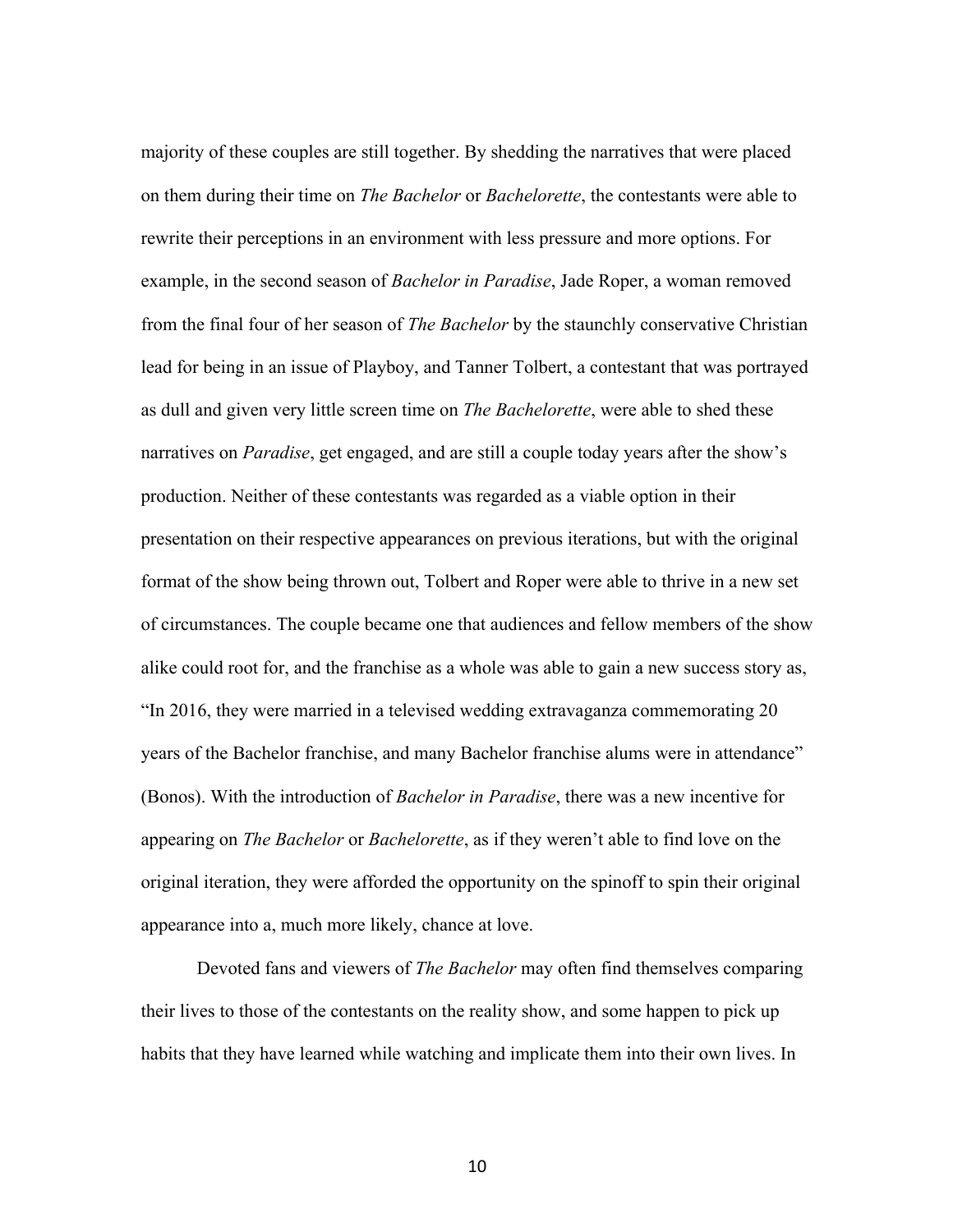her article "The Real Effects of Reality TV," Micki Fahner discusses these habits and cites an expert on the topic, Dr. Brad Gorham, saying:

All TV shows, not just reality shows, help construct scenarios that demonstrate how some behaviors will be rewarded or punished, … The concern is that frequent viewers of these shows will learn these behaviors, see them as desirable and then model them in the actual world. (104)

This sort of occurrence is common for viewers of reality television, but it is much more visible for shows like *The Bachelor*, as the show pulls from its audience for contestants each season. New contestants repeating the actions of those who came before the show's format is quite profitable for *The Bachelor* franchise, as they are almost ensured to have the same type of cast each year, which leads to them filling the roles that the format of the show has perfected such as the villain. While it may seem odd to replicate the villain's actions on *The Bachelor* because they rarely end up winning the show, it can still be profitable for the contestant, as the villain is often awarded the most screen time during the first half of the season. This replication is predicated on the stereotypes that appear and are repeated each season, and it leads to a specific type of casting by the producers as "It seems that reality show directors and producers are not looking to cast whole, complete people. They're casting types, and that leads to stereotyping" (Fahner 105). Fulfilling these types of roles leads to minimal variance from *The Bachelor*'s traditional format, as audiences continue to judge contestants' actions while also acknowledging that mirroring these actions is much more likely to result in an appearance on the show if they are applying.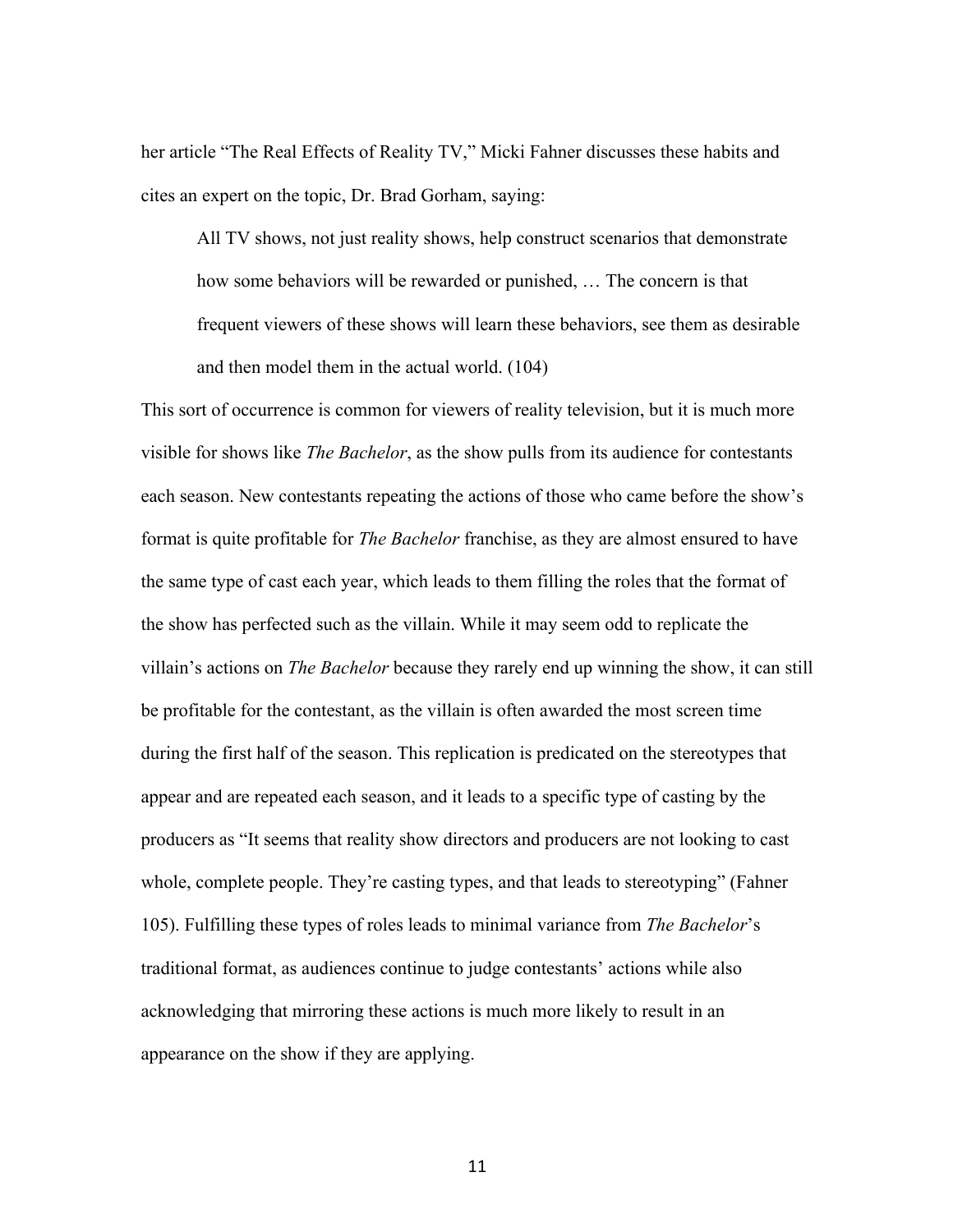#### Navigating *The Bachelor* as a Contestant

The presentation of women on *The Bachelor* is highly gendered, and there are vastly different expectations placed on the women that appear on the franchise in comparison to the men. While these expectations are somewhat modified on *The Bachelorette* or *Bachelor in Paradise/Pad*, they still make themselves incredibly apparent. Since there is generally no way to appear on the other iterations without first appearing on *The Bachelor*, the contestants must pay their dues on the original iteration. Rachel Dubrofsky's essay, "*The Bachelorette's* Postfeminist Therapy: *Transforming Women for Love,*" analyzes the narrative that is formed around the women that first appear on *The Bachelor* and later become the lead of *The Bachelorette*. Dubrofsky explains how the women have a different set of expectations thrust upon them than the men that appear on the franchise, and this difference is especially noticeable when it comes to the women's careers. She elaborates that "On the shows, a woman's embrace of the experience of being on the series becomes proof of her desire for love, of her willingness to take the necessary risk to find love, and, ultimately, of her worthiness of being loved," even if that embrace comes at the sacrifice of their careers (192). The women that appear on the show are expected to throw caution to the wind with nearly every aspect of their lives for a slim chance of winning the competition and *hopefully* be proposed to. In using the personal experience of Jillian Harris, Ali Fedotowsky, and Ashely Hebert, the leads of seasons 5, 6, and 7 of *The Bachelorette*, Dubrofsky maps the gendered narrative of those pursuing love refusing to leave their careers for love during their appearances on *The Bachelor* being a gross negative. This narrative is stretched over to their role as the lead on the next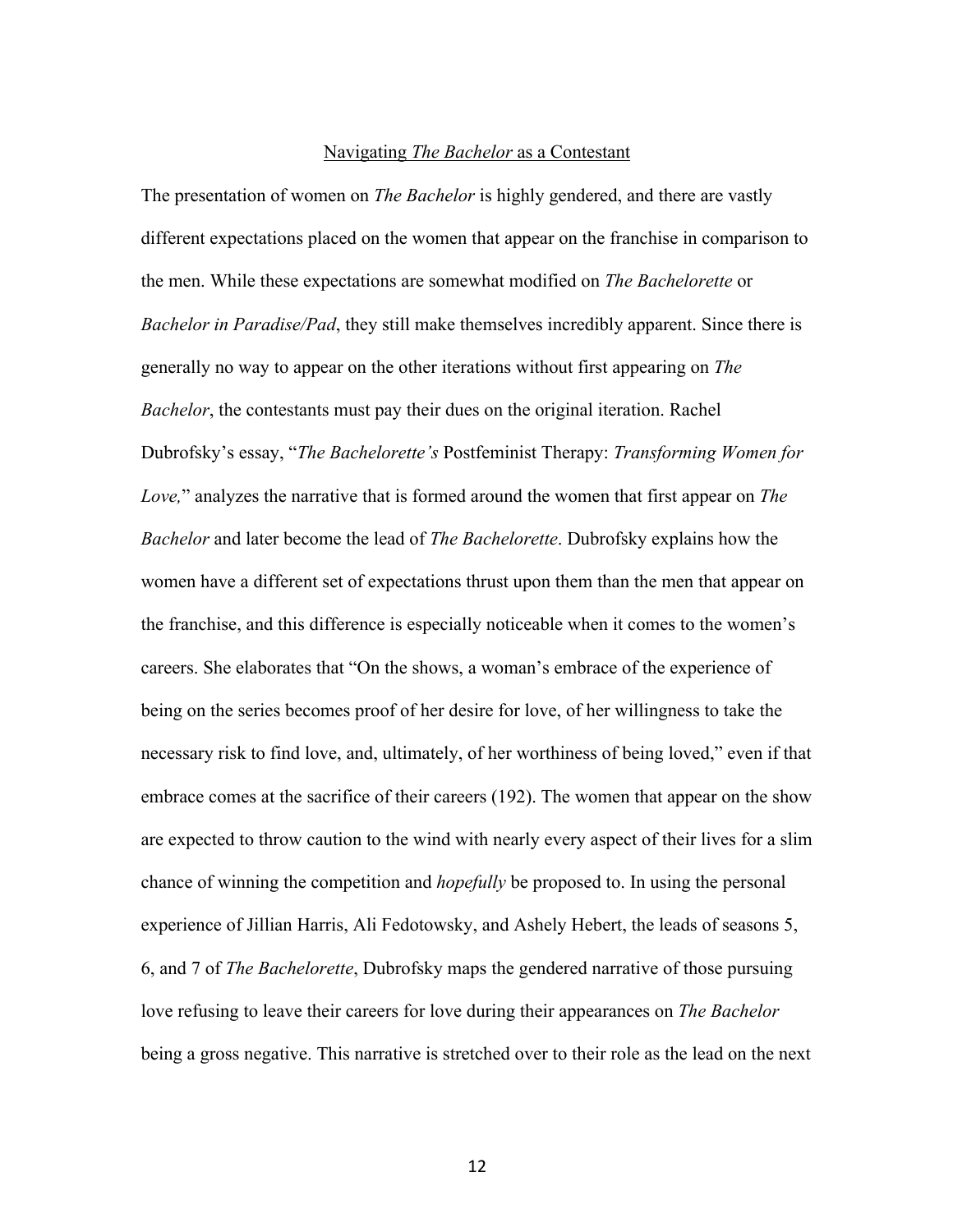iteration as, "By the time the women reappear as stars on *The Bachelorette*, they realize that part of their mistake on *The Bachelor* (why they didn't win the guy) was their inability to prioritize finding love (over career)," essentially meaning that they owe *The Bachelor* franchise for this revelation (197). That said, there is still ample opportunity for financial gain that can come from appearing on the show. While it goes against the narrative the show is attempting to put forth, many contestants can achieve more than just finding love through their presence on the reality show.

Making an appearance on *The Bachelor* is relatively beneficial for the women that compete on the show and significantly more so for the producers that push forward the product. Essentially, the women become commodities for the franchise during their time on the show, as they are exploited and heavily edited in order to present easily digestible caricatures for audiences at home, meaning that a healthy amount of viewers will be pulled in each week to continue watching these women's journeys. Laurie Oulette's essay, "*America's Next Top Model*: Neoliberal Labor" can help explain this industrialized cultural influence that these popular reality shows have. She points out that "*ANTM*  demystifies the process whereby women are objectified, put on display, and fetishized for profit-making purposes. The female contestants not only resemble the commodity form they literally are commodities," meaning that the women simply appearing on these types of reality shows ensures that the network producing the show sees an exponential profit (176). While *America's Next Top Model* is a bit of a more obvious example seeing as the women are competing to model literal products and clothing, the popularity of the format is primarily due to the interactions between contestants and the drama that ensues from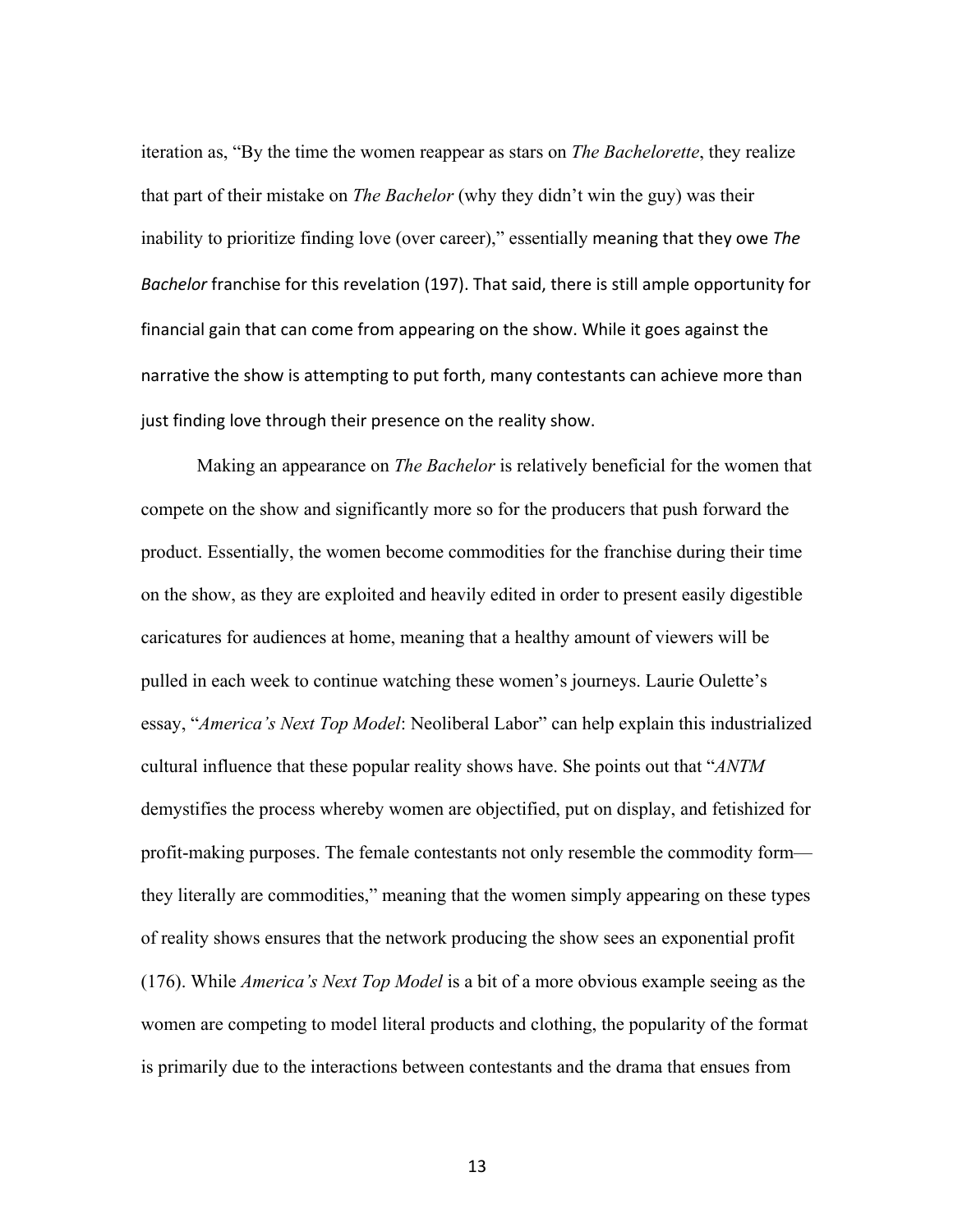them, which is a primary staple of *The Bachelor* franchise's popularity. The women who compete on ANTM hope that their appearance on the show can market themselves after the show concludes, even if they did not win the competition. Oulette mentions that "In an insecure labor market, the self becomes 'a flexible commodity to be molded, packaged, managed and sold'," meaning that an appearance on reality television can become profitable for the contestant even after the show is completed (178). This mentality is quite similar to the recent rise in influence that women competing on *The Bachelor* can achieve through their appearance on the reality show, as many contestants become full-time social media influencers after their time on the show is done. The desire to become a contestant on *The Bachelor* then becomes a bit muddied from the initial intention that the show attempts to deliver to audiences as it becomes less clear that the primary goal for appearing on the franchise is to find love.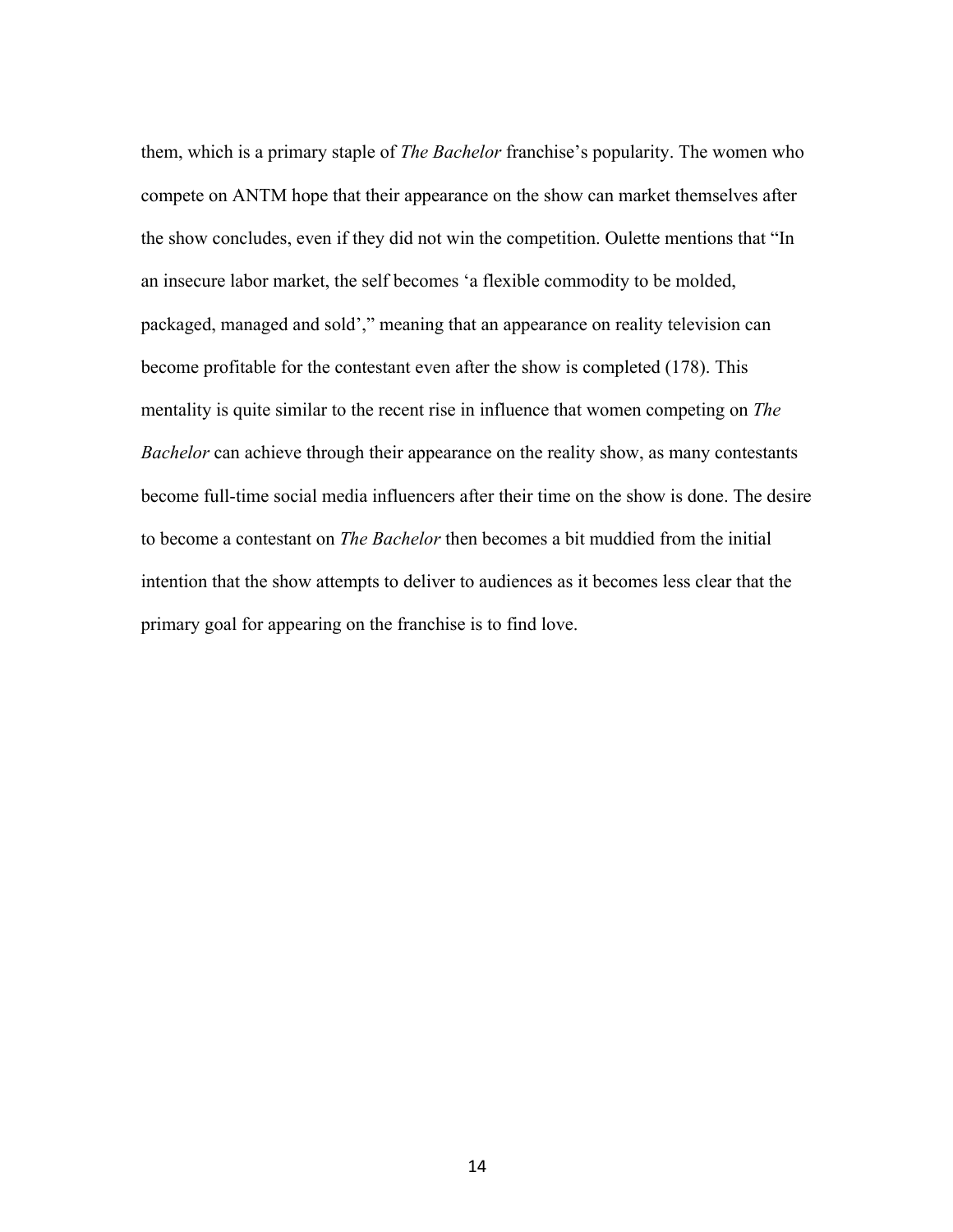#### CHAPTER THREE

#### THE AUDIENCE'S ROLE

Seeing as though the franchise has produced 25 seasons of *The Bachelor* in comparison to 16 seasons of *The Bachelorette*, it is reasonable to imply that the early intention was to draw interest from viewers, women, to apply to compete on the show, as each season has multiple cuts before commercial break asking for applications to appear on the show. That said, even though the women that compete are primarily viewers of the show, that does not hold them back from judgment from audiences at home. In her essay, "'Must Marry TV': The Role of the Heterosexual Imaginary in The Bachelor", Andrea McClanahan points out that the initial reaction to those competing on the first season of the show appeared negative as, "To a television audience and critics, the women appeared fairly desperate and willing to do just about anything to obtain the feeling of well-being that comes with being in a romantic heterosexual relationship" (262). This mentality has continued throughout the near-twenty years that *The Bachelor* franchise has been on television as audiences at home judge contestants for their perceived extreme desire to find fulfillment in a heterosexual relationship along with any other positive or negative interactions that occur on the show. One then must ask themselves what the purpose of appearing on *The Bachelor* does for those that apply to the show, as they open themselves up to a surplus of biased judgment from audiences at home while competing for about a 1/25 chance of ending up with the series lead at the end of the season. What can be inferred is that there are alternate reasons for appearing on the franchise, as McClanahan points out: "We'll never know if the bachelorettes are in it for the man or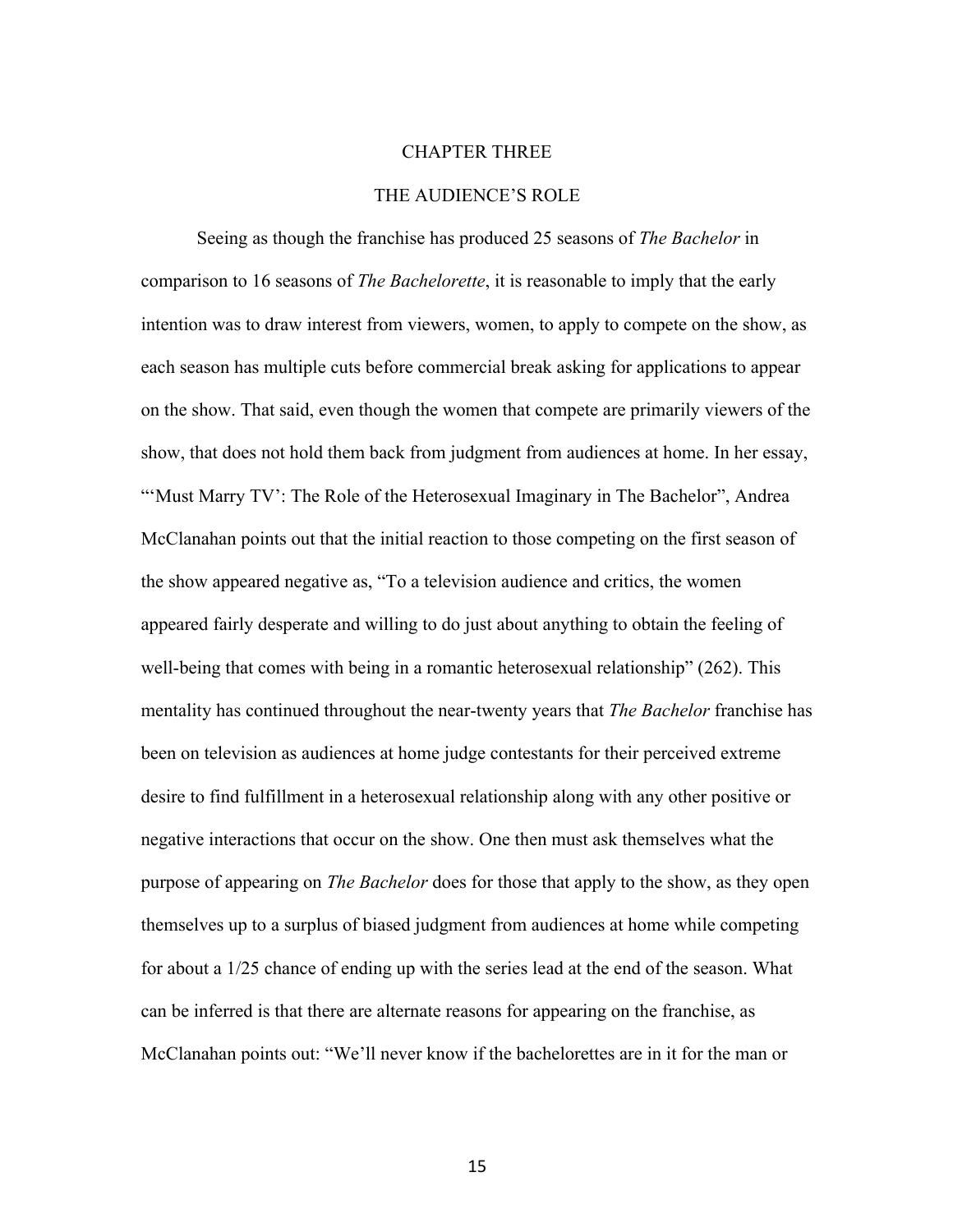his money, the 15 minutes of fame or a lifetime of commercial endorsements" (271). Since *The Bachelor* franchise pulls from its viewership, it is reasonable to believe that the contestants going in are fully aware of these pitfalls, but engaging in this heterosexualized courtship competition leads to name recognition and the opportunity to further their career as television stars through spin-offs of the show such as *The Bachelorette* or *Bachelor in Paradise* or through careers as influencers on social media outlets. *The Bachelor* franchise produces a narrative of heterosexual courtship that is easily digestible by audiences at home, but also one that shows its viewers that there are benefits to appearing on the show beyond winning the competition, essentially ensuring that there will continue to be a surplus of applicants for each season, albeit primarily ones that look and act almost identically to those on the previous seasons.

The participatory nature of *The Bachelor* franchise is one of the precise reasons why the show has remained as popular as it has despite being on the air for twenty years. This participation can be both in response to liking the show, as well as disidentifying with the franchise and acknowledging when contestants or producers are doing something that they shouldn't. Audiences identify areas in the show where contestants or the show itself did wrong and get feedback from other fans, whether they are in person or online as, "Reality dating programmes, with this type of [emotional] decision making among cast members, may particularly generate viewer-frustrated interactivity on social media platforms" (Church et al. 26). The ability to interact with other fans of the franchise and hear feedback and opinions similar to their own allows audiences to feel a sense of community while watching *The Bachelor*. There is also a difference in the types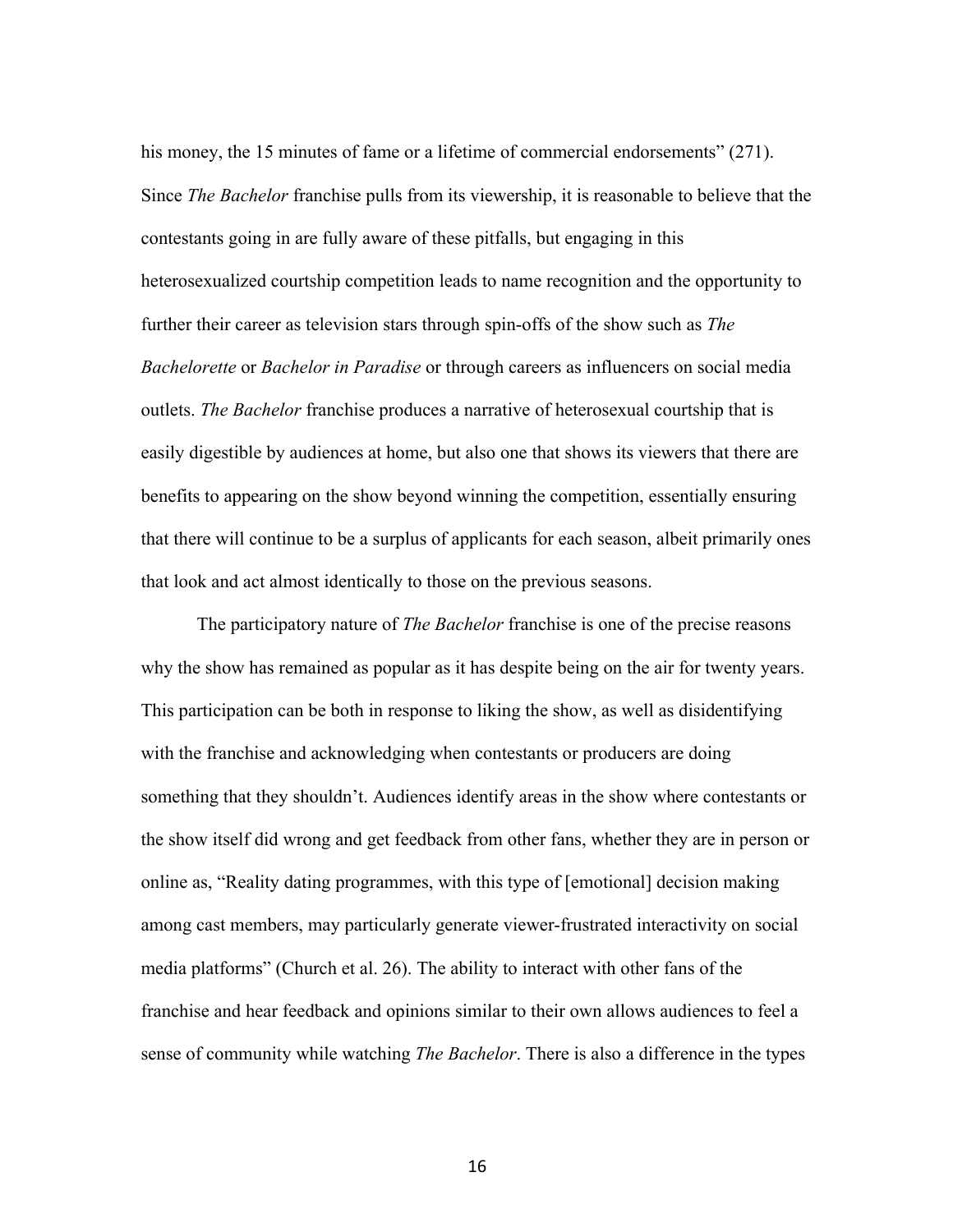of communities that consume *The Bachelor*, as some watch it genuinely for the dramatic and love-centered aspects of the show, while others view it with more of a critical eye. Those on the latter side tend to essentially "hate-watch" the show due to the fact that they can disidentify with the contestants and judge their actions as:

Ultimately, the Critical Consumers believed that The Bachelor demeaned its contestants and promoted unrealistic and unethical behaviours. In fact, they often felt that they were either better than the show contestants or better than the non-

Critical Consumers who watched the show for its drama. (Church et. al 33)

These sorts of issues with the show are common but further add to the sense of community among audiences, even if they are divided in many senses, as they are able to identify and confirm problems with the show that they can then discuss with like-minded viewers. The controversial nature of *The Bachelor* then draws in a much more consistent viewership, and while the show advertises itself as a quest for love, they can ensure higher ratings and more discussion around the franchise by displaying and highlighting the more problematic tendencies of the format.

The swarm of applications that comes from *The Bachelor*'s audience every year is highly influenced by the experience that audiences have at home while watching the show. One of the primary reasons that reality television is as popular in modern society is the role of identification that audiences engage in when watching these shows. The audience at home often places themselves in the situations of those that are competing on *The Bachelor*, as fan favorites on the series are often women that audiences feel that they can identify with and see themselves acting in similar ways. Conversely, audiences also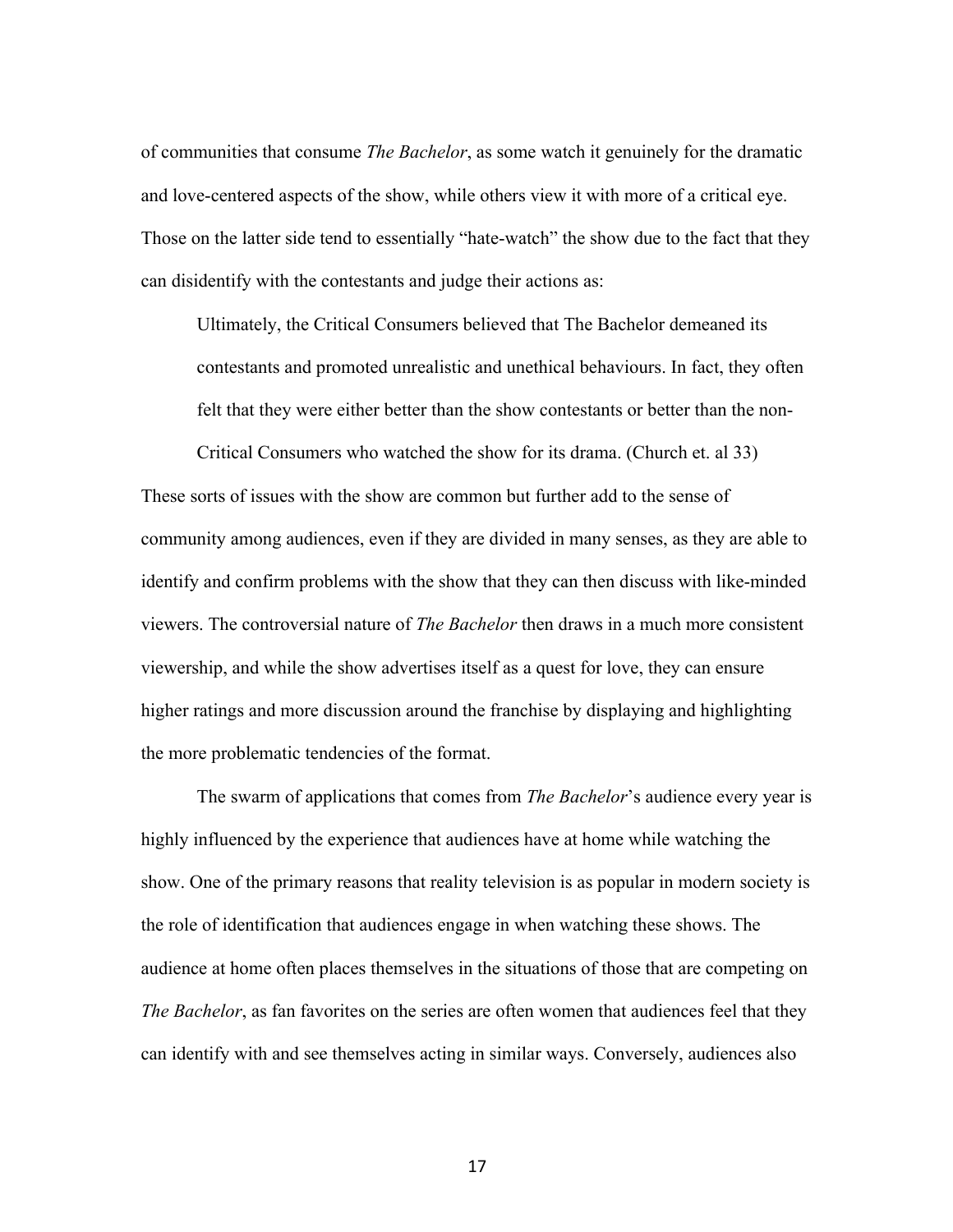look for opportunities to see the exact opposite of themselves in the contestants, as many look for opportunities to disidentify with contestants that are making the perceived wrong choices or acting out negatively publicly, feeling assured that if they were in the same situation, they would act differently. This role of identity is at the crux of Dana Cloud's argument in her essay "The Irony Bribe and Reality Television: Investment and Detachment in The Bachelor" as she argues, "The Bachelor invites two kinds of investment simultaneously: the pleasure of the romantic fantasy and the pleasure of irony in recognizing the fantasy's folly" (414). This sort of investment then acts as a main draw for the reality show, as audiences are able to take pleasure and cheer for contestants that they feel act in a similar manner to themselves while also enjoying and rooting for the downfall of those contestants that they think are mishandling the situation that they are in. This opportunity for self-reflection and identification then opens the door for a sense of community when watching the show, as like-minded individuals and friends will often come together each week for watch parties to cheer on and jeer at contestants that they relate to or can't find any similarities at all to. Communities online are also quite prevalent when it comes to the show and the discussion is often based on reflection and identification as "devotion and distanced reflection occur in more or less equal measure in online conversations. Fans on the boards move easily among identification with the 'reality' of the women's situation, to internal critique of [the Bachelor's] behavior, to ironic and reflexive commentary recognizing the show's fictive quality, and back again" (Cloud 429). *The Bachelor* franchise is entirely aware of the communal aspect of the show and caters its product to these groups, even showcasing live watch parties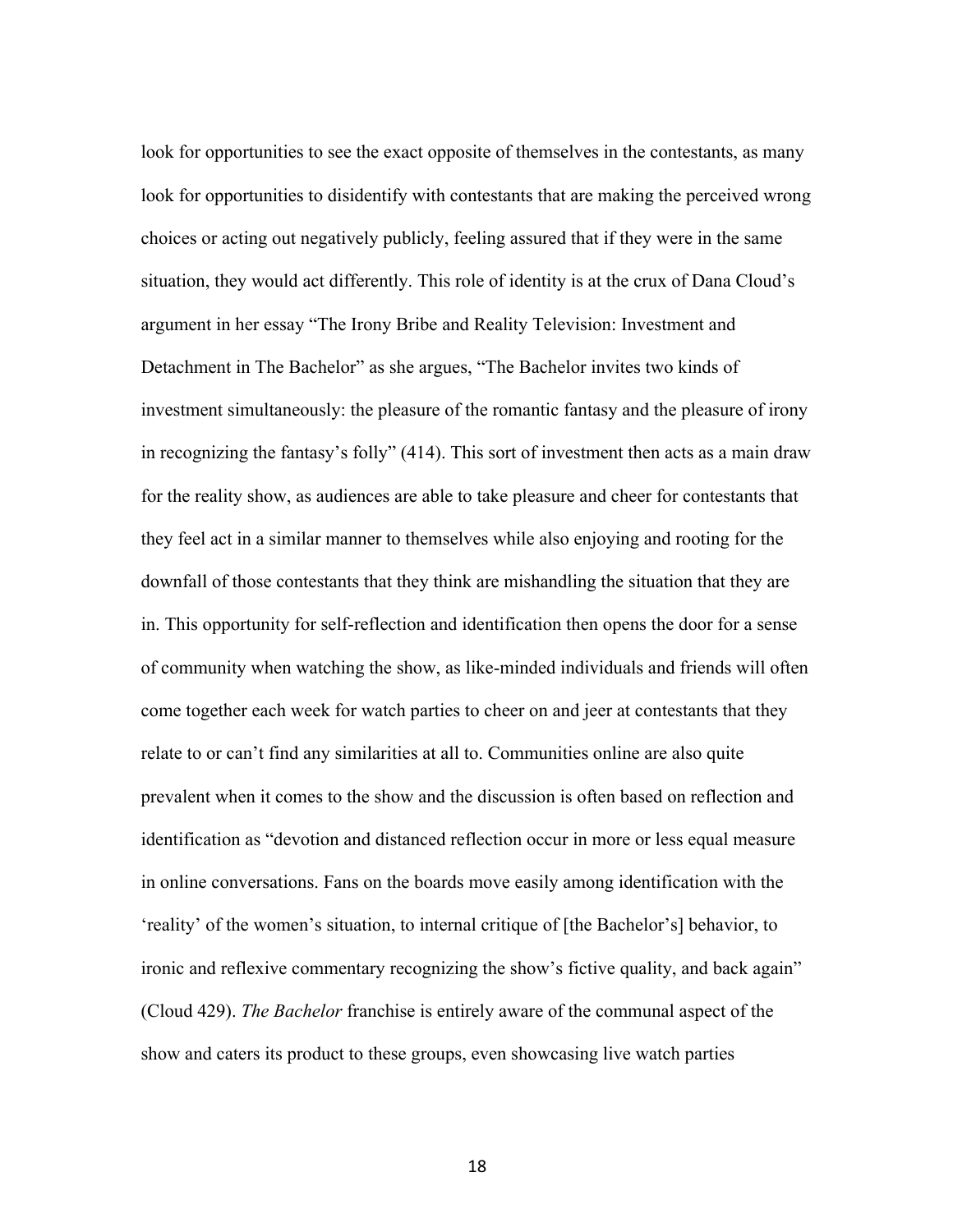interspersed throughout episodes of the show itself. In killing two birds with one stone, *The Bachelor* franchise pulls from its audience and encourages them to apply to be on the show while also catering to and showcasing the nature of communal viewing as an act of praise for the fans at home.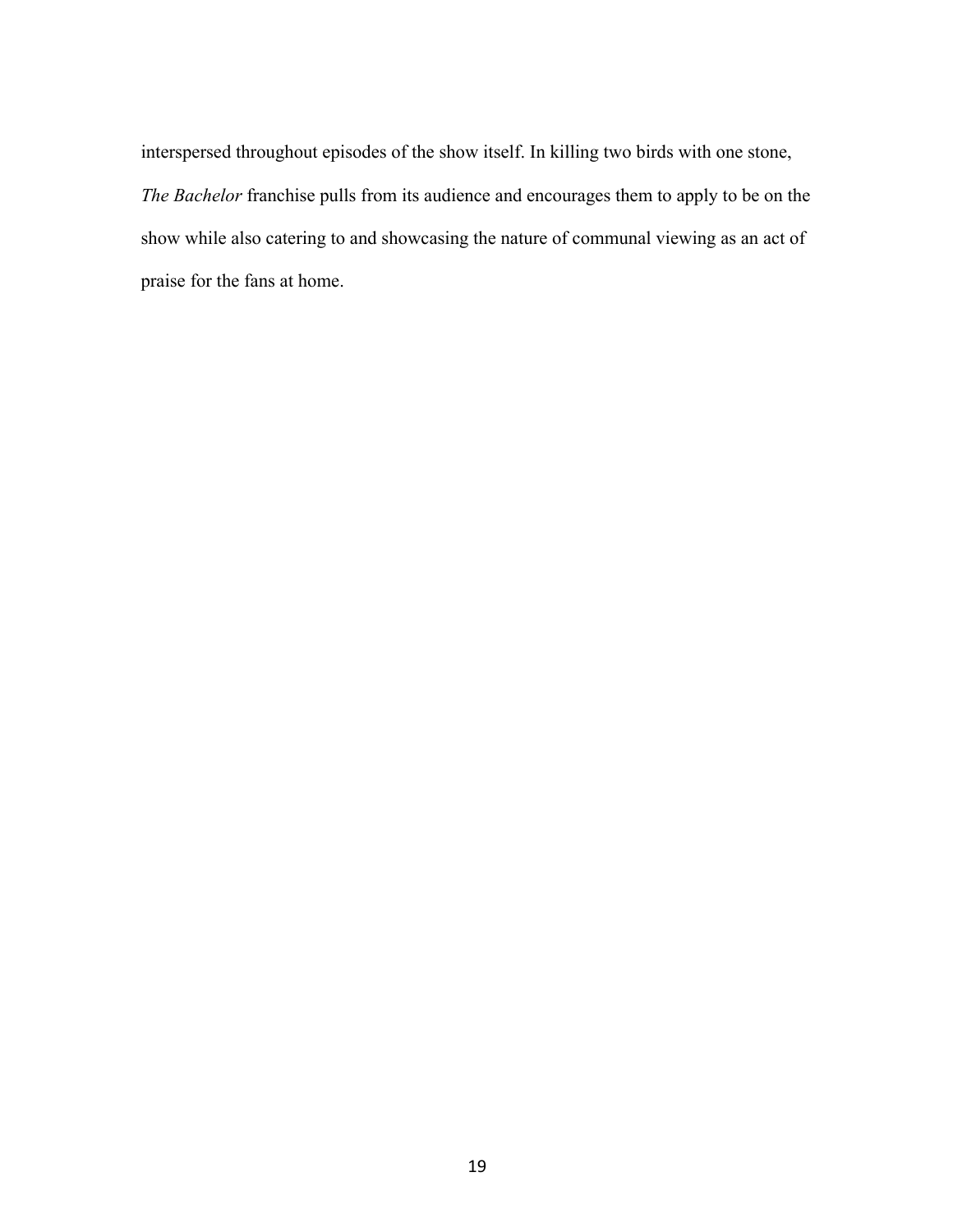#### CHAPTER FOUR

#### ARIE'S SEASON: "MOST DRAMATIC SEASON IN FRANCHISE HISTORY"

In order to truly understand the roles that are assigned by producers and subsequently by audiences, I look to a recent season of *The Bachelor* from 2018, the 22nd season of the franchise featuring Arie Luyendyk as the series lead. Luyendyk was a bit of an abnormal pick for the role of the Bachelor, as he first appeared six years earlier on Emily Maynard's season of *The Bachelorette*. Most Bachelors are selected from the previous iteration of *The Bachelorette*, but the show's producers surprised audiences when they selected the runner-up from Maynard's season from more than half a decade earlier. Luyendyk's primary draw was that he showed a large amount of vulnerability during his time on *The Bachelorette*, bucking the traditional patriarchal roles that the show propagates and this led to a positive audience reaction at the time. That said, audiences were quite surprised when he was chosen to be the lead in 2018, as he was older than most of the previous bachelors since his time on the show, and he had been away from the franchise for the entire time in between. This absence from the public eye and lack of name recognition led to questions from fans almost immediately after his selection as the lead in 2017 as, "The timing did not feel so apt for some fans of the "Bachelor" franchise who wondered -- where did this come from?" (Haigney). Though many fans were left questioning the decision, the show continued on with the same format that had brought its immense popularity, and even the selection of a less wellknown or beloved lead did not halt the show's success. Luyendyk's season featured several memorable contestants that fit into the traditional roles of the franchise, while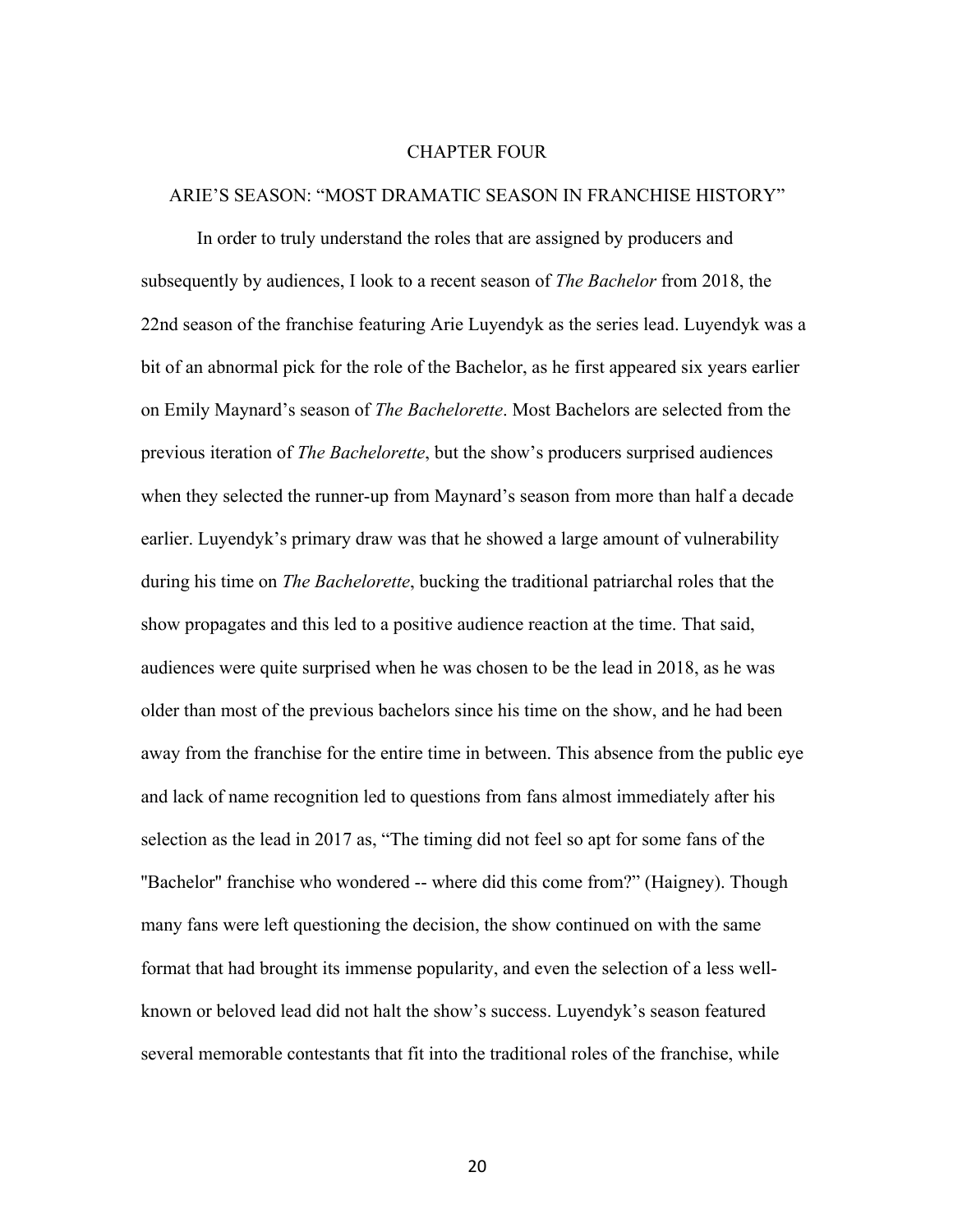also featuring one of the most shocking endings to the show ever, as he picked a winner in the final episode and months later recanted his proposal in order to pursue the runnerup from his season. Each and every season host Chris Harrison mentions the phrase "most dramatic season of *The Bachelor* ever" and this moniker was accurate for Luyendyk's. However, while the ending surprised many, the general format of the show was still followed, and the gender roles and character roles that are consistent throughout the franchise were still primarily adhered to.

#### Disappointment with the Lead

In addition to the surprise in Luyendyk's selection, there was a large amount of disappointment from audiences, and later it would be revealed that a number of contestants that appeared on Luyendyk's season felt the same way, that Peter Kraus, the fan-favorite and runner up from the previous season of *The Bachelorette*, was not chosen as the Bachelor for the show's 22nd season. Many of the women who applied to be on this season of *The Bachelor* were optimistic that Kraus would be the lead, and when Luyendyk was chosen, these women who applied remained on the show despite their disappointment. While many fans at home were upset with the decision to cast Arie as the lead over Kraus from the get-go, it was not until later that reports came out during filming that there was unrest among the contestants on the 22nd season. Robert Mills, a *Bachelor* insider, made clear that there was tension during the filming of the show as, "He elaborated on how [one of] the group date[s] diverged from the typical 'drama' and explained, 'It starts to get angry. There was a little bit of anger. One of the women, I think, went really below the belt and referred to him as 'Hashtag not Peter'" (Dobin). The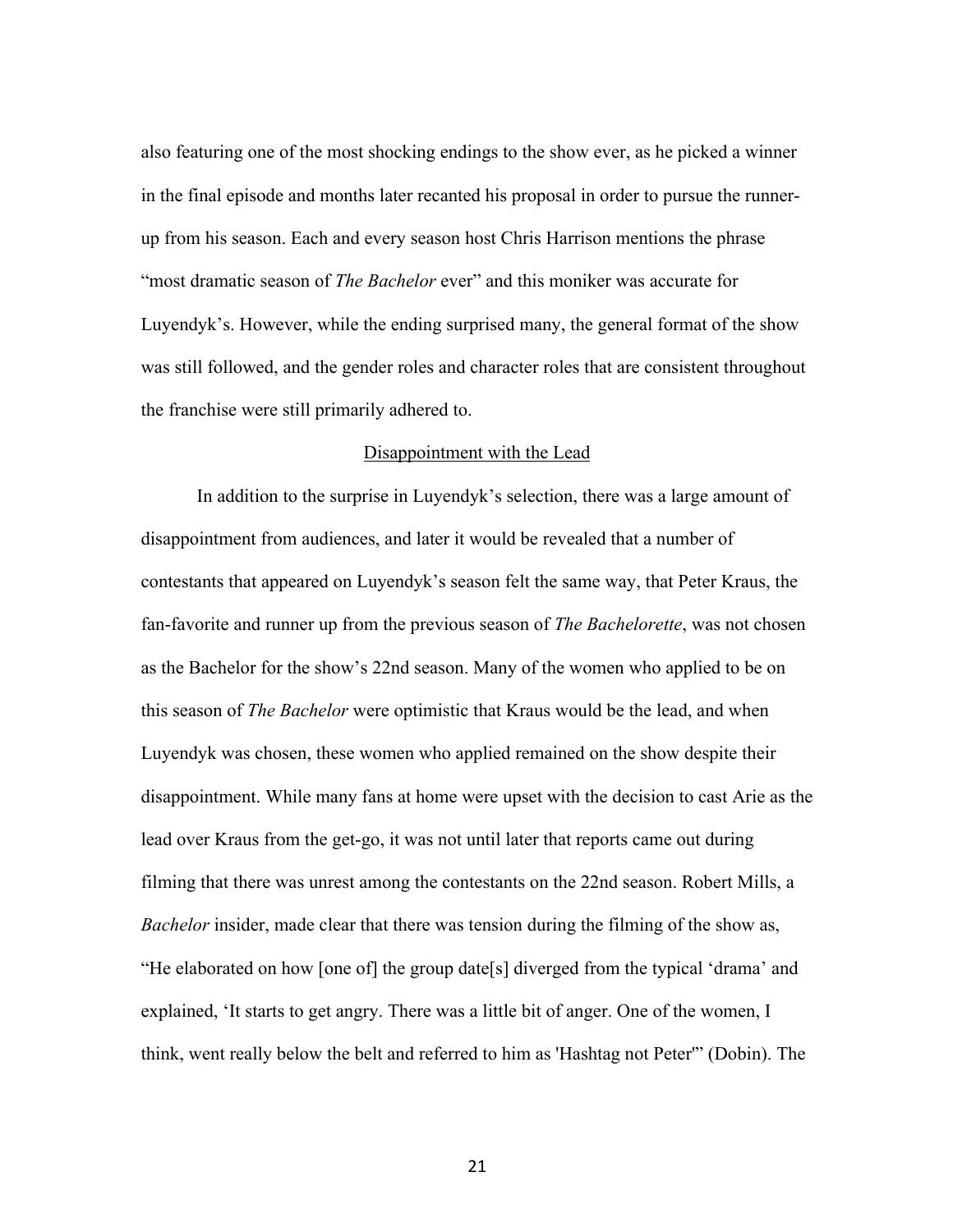question arises after a comment like this on why this woman would compete on *The Bachelor* if the man she was hoping would be the lead was not cast for the season. The answer to this question is relatively obvious, as while it goes against the presented intention of *The Bachelor*, the women who applied for the 22nd season in hopes of Peter as the Bachelor were still offered the opportunity for name recognition and the opportunity to turn their appearance on the show into a chance at being on the next season of *Bachelor in Paradise* or even become the next Bachelorette. Making this sort of comment on film almost ensured that the contestant, who has never been publicly identified, would not end the season with a proposal from Luyendyk, but would likely still gain some positive feedback from fans as Dobin points out, "making fun of Luyendyk for taking the lead role over the guy pretty much every fan wanted to see on the show is not the best way to win him over". Though the contestant did not achieve the show's goal of "finding love", she still identified and attempted to take advantage of the social and economic positives that come with appearing on *The Bachelor*. While the disappointment in Arie being chosen as the Bachelor was quite apparent from both audiences and contestants alike, there was not a stark difference in women competing or audience viewership, meaning that the formula of the show itself set itself up for success even in the face of a letdown.

Arie's season is one of the clearest examples of contestants appearing on the show not to achieve the storybook ending that *The Bachelor* advertises but rather to use the franchise as a platform to achieve success financially and receive recognition. Shows like *The Bachelor* "teach contestants (and, vicariously, TV viewers) to envision themselves as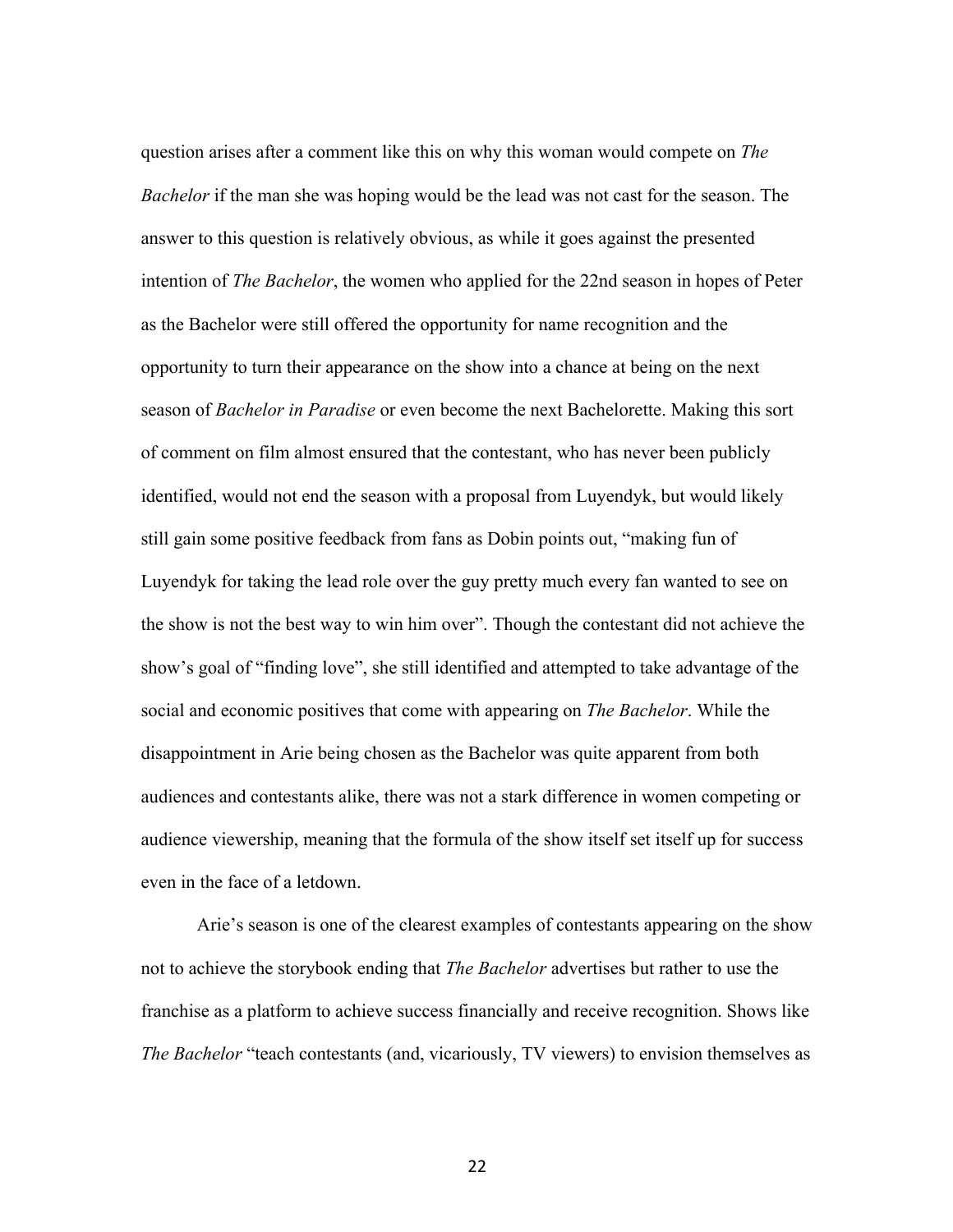human capital, so that the line between playing a role for television, navigating the conditions of work, and creating oneself as a marketable product is inextricably blurred" (Oulette 178). This line of thinking led to a stark difference in contestants compared to previous seasons and iterations of the franchise. One of the most telling signs that most contestants competing on Arie's season were not necessarily there to find love with him was the stark difference in ages between himself and most of the women. Luyendyk was 36 when the season started filming, and the majority of the women on his season were in their 20's, which is not unheard of. Still, the majority of the previous seasons of *The Bachelor* had a much more consistent and smaller age gap. For example, one of the contestants that made it quite far in the competition, much to the chagrin of the other contestants who were closer to Arie's age, was Bekah Martinez, a 22-year-old. There was an obvious connection, at least initially, between Luyendyk and Martinez, and she made it to the top five of the contestants before Luyendyk finally decided, after much internal strife and deliberation, that the age gap between the two was simply too much for him. While on camera, it appeared that Martinez was distraught after being sent home and felt that she really had a future with Luyendyk; she later commented that she was one of the women that were under the impression that Peter Kraus would be the Bachelor when she applied. In an interview with Jimmy Kimmel, Martinez stated, "Well, I was hoping it would be Peter [Kraus] and it ended it up being Arie," showing that while she appeared to be enamored with Luyendyk while on camera, she was disappointed at least initially when he was announced as the Bachelor (Mizoguchi). Here we can see part of the motivation for contestants like Martinez to appear on *The Bachelor* even if they are not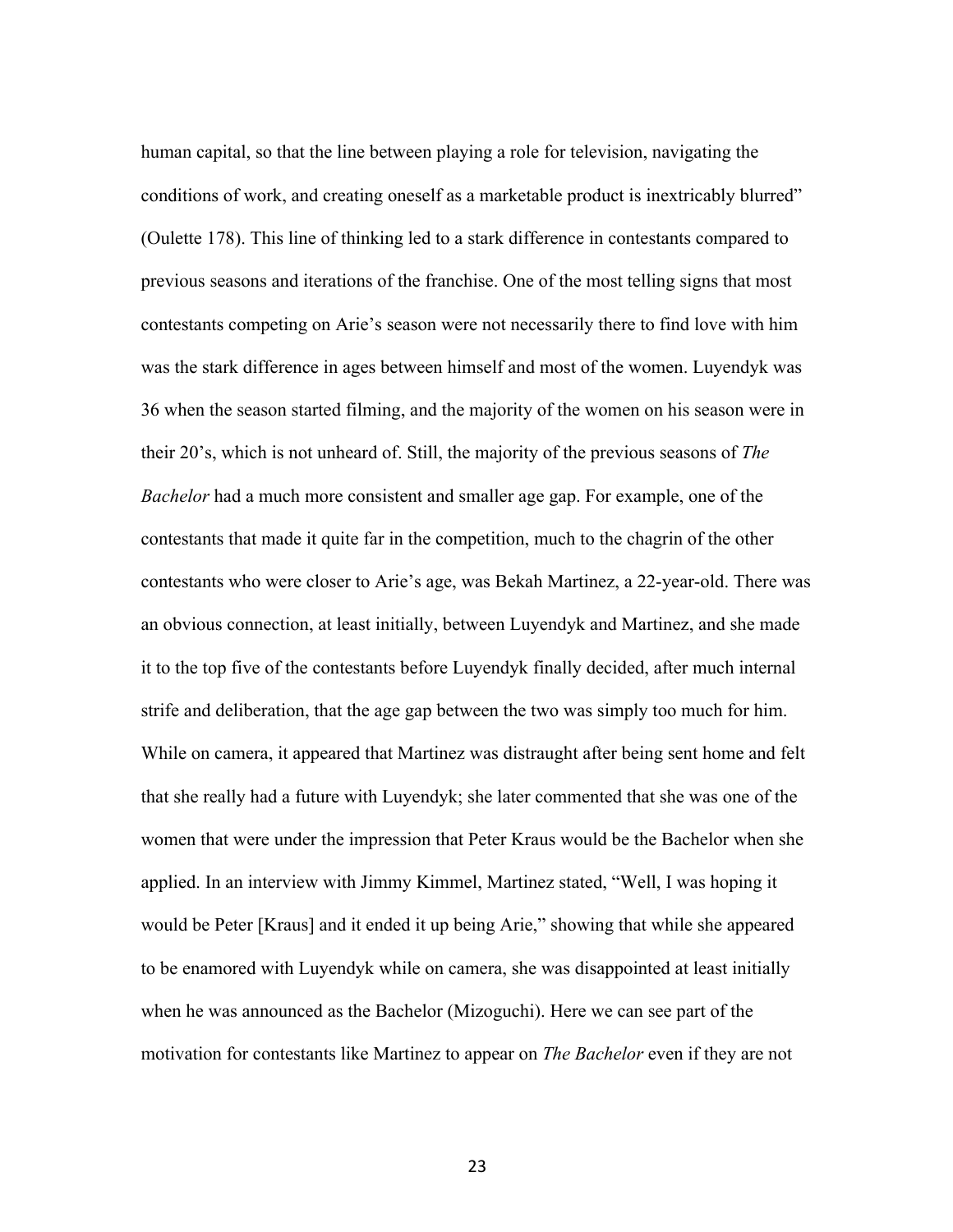particularly fond of the lead. While she did not end up appearing on any of the other iterations of the franchise, interviews like the one she did with Kimmel show that Martinez was rewarded for her appearance with name recognition and recognizability that she was able to turn into a profitable platform for herself. She is now a happily married social media influencer who has been able to live largely off of the success that her appearance on the show brought her. By using *The Bachelor* as a platform, Martinez was able to find sustained success while also adding a popular and widely followed narrative to the show during its airing, showing that her appearance was mutually beneficial despite her initial feelings about Luyendyk as the lead.

#### Krystal: America's Favorite Villain

For fans, becoming invested in the irony that appears in each season of *The Bachelor* is often most obvious when it comes to the most controversial or disliked contestant. Every season has a villain that causes an immense amount of controversy during the show's run, and they are often the center of attention for a collection of episodes in the middle of the season. The villain is a main draw for audiences at home to tune in each week, as most of the previews during each episode and after it airs are centered around the trouble that the villain is causing either with other contestants or the lead themselves. Dana Cloud points out that the formula for the show is primarily driven by the narrative that "good women, defined by their passivity and commitment to real love on patriarchal terms, are pitted against 'bad girls' who seem to be in the game out of self-interest or who do not display the proper docility," meaning that the villain has a key role in drawing in audiences (422). For Luyendyk's season, the woman who carried the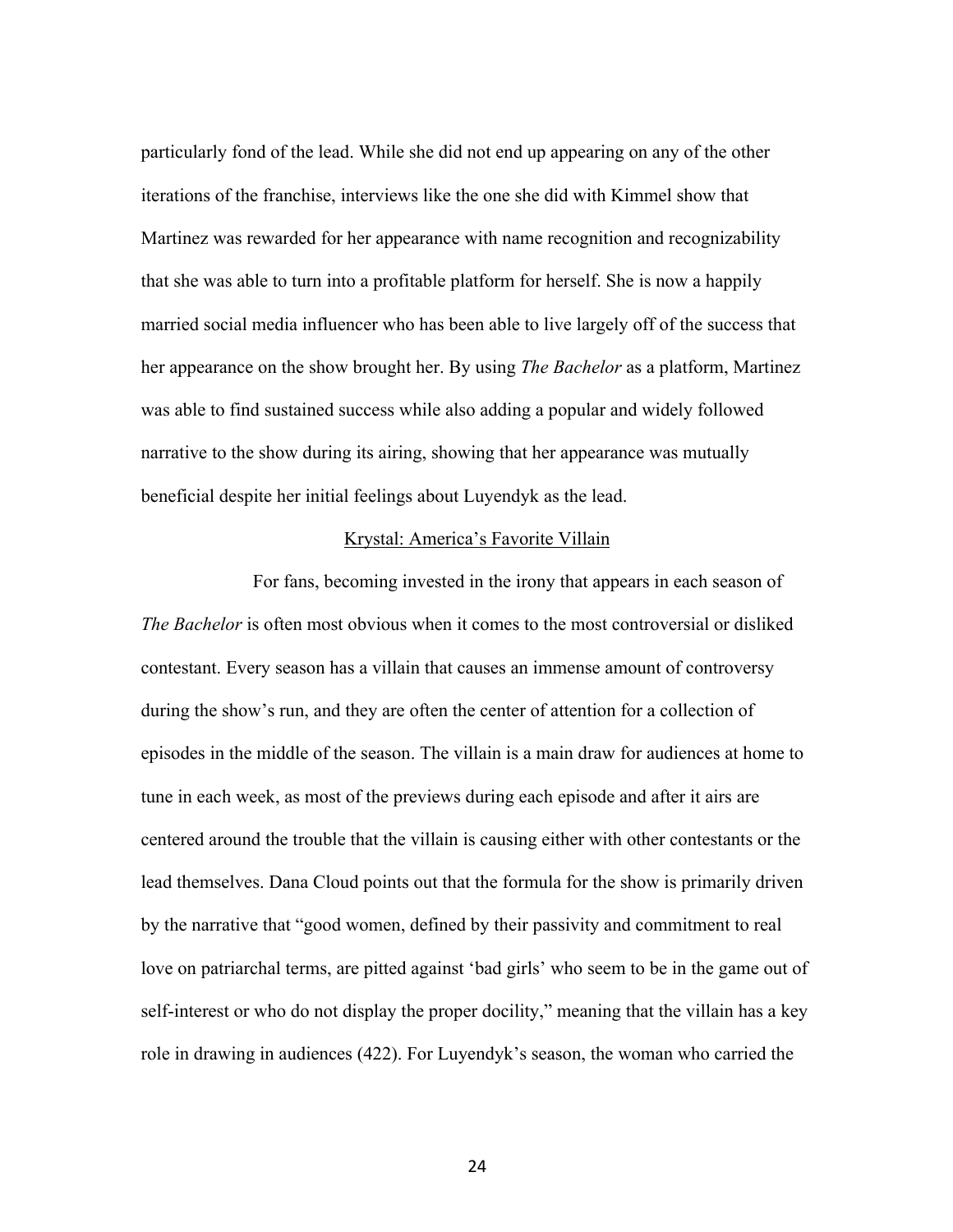villain's moniker was Krystal Nielson, a fitness coach from Montana. In an interview, when asked whether she regretted the way she acted on *The Bachelor*, Nielson responded, "No. I'm not embarrassed because in those moments I really felt that way. I came in and poured myself into this process," showing that being portrayed as the villain does not necessarily mean they have knowingly villainous qualities (Radloff). Krystal received one of the first one-on-one dates of the season, and Luyendyk took her to Phoenix, Arizona, to see his childhood home and meet his family, which is usually a date reserved for when the competition is down to the final two women. This date understandably gave a significant boost of confidence to Nielson. This confidence showed in her interactions with the other contestants, which caused a large amount of strife and an 'us against her' mentality in the *Bachelor* mansion. After the date, "Krystal wasn't shy about playing up her special treatment. Naturally, the date created a pretty strong bond between the two from the get-go, and *immediately* stirred up some jealous feelings in the house" (Gould). This reaction after a date is not out of the ordinary, and the jealousy that permeated the other contestants is a natural reaction as well, leading one to ask whether Nielson was really to blame for being portrayed as the villain or if it was really the fault of Arie or the producers for setting up the date at all. Regardless, the damage was done, and Krystal was officially cast as the villain of the season, as each episode essentially centered around Nielson and her faults, leading all the way to her dismissal from the show on the season's two-on-one date.

Audiences had very similar feelings to the contestants on Arie's season regarding Krystal, but the manner in which she was edited, like most all *Bachelor* villains,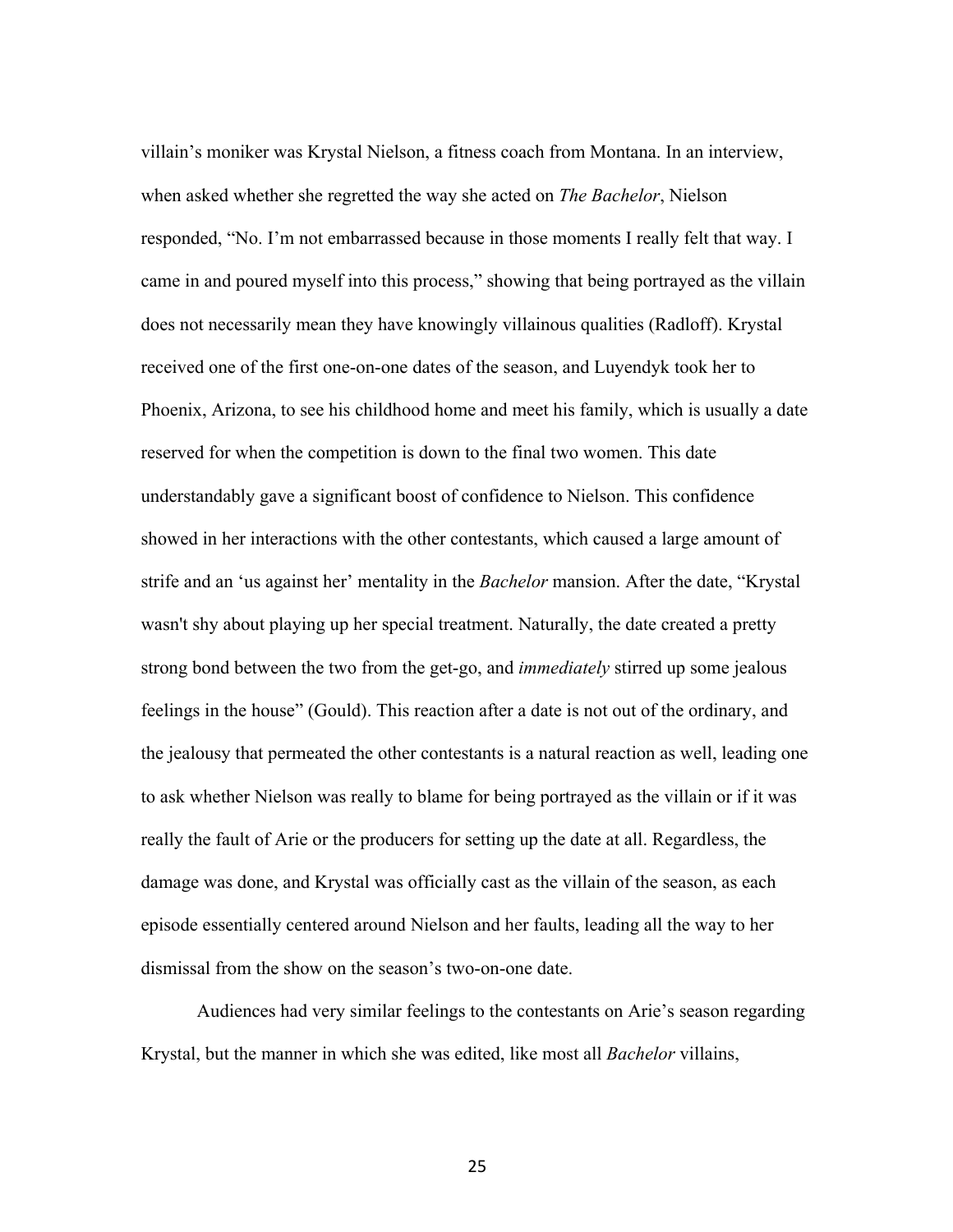influenced their opinion even moreso. It is clear almost from the get-go that the producers of the show were attempting to present Krystal as a contestant that was not on the show for the "right reasons," which forced an adverse reaction by fans as:

Contestants and fans believe that you must come on the show 'for the right reasons', and those 'right reasons' are that you seek a pure love uncontaminated by capitalism and without selfish motive. Thus the most hated villains on the show are those who are 'not there for the right reasons', as we say in Bachelorese. (Feuer 59)

By ensuring that Krystal was getting the worst edit possible, the producers were building up to audiences' most anticipated moment of the season: the two-on-one date. The twoon-one date consists of the villain of the season and another contestant, usually one that the villain has butted heads with continuously. After the date, the Bachelor must choose one of the women to remain on the show, and the other must go home packing. Traditionally, the result of the two-on-one date is that the villain is sent home directly after, which was Krystal's case on Arie's season. The goal of this date is for the Bachelor to finally see the "true self" of the villain that only the other contestants, and audiences, later on, have seen. This realization fulfills the narrative of *The Bachelor* and is meant to represent how seriously the Bachelor is taking the process, as Arie is letting go of a woman that he had a quick connection with to ensure to himself, the remaining contestants, and audiences at home that he is aware of the red flags and that they are unacceptable during his journey for love. Luynedyk's perception of Nielson is then changed almost entirely as Rachel Dubrofsky points out that "The women's initial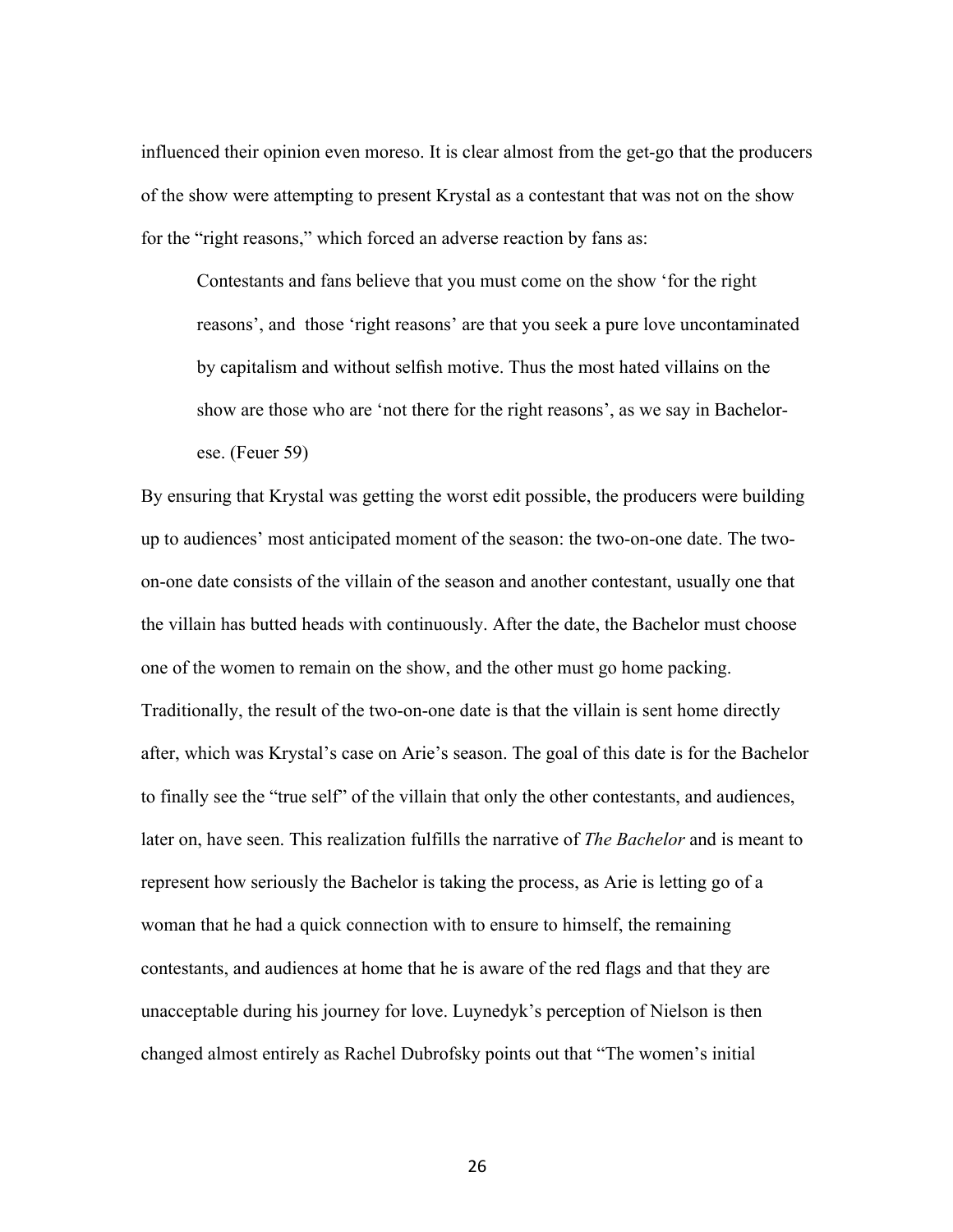attractiveness to the men seems to mark their later behaviors as particularly repugnant repugnant because such alluring and attractive women have become so unattractive to them" ("Fallen Women" 363). Nielson's "villainous" ways are fully revealed to Arie on the two-on-one date, and Krystal is cemented as the villain for the rest of the season, despite the initial happiness that was seen between herself and Arie. By taking the moniker of the villain in Arie's season, though, Nielson ensured that she was a key feature to the season, allowing for her to find success in other ventures due to the name recognition she received.

While Krystal did appear to be getting the villain treatment from editors and producers, she also seemed to lean into the role, as she put on a persona that did not reflect the way that she presented herself after the show was filmed. One of the clearest examples of Nielson putting on a show throughout the season was the voice that she used. Krystal talked with a fairly high-pitched voice that was mocked by other contestants, audiences, and even members of the entertainment industry. One such instance was when Jimmy Kimmel "Show[ed] an edited compilation of Krystal's affected, breathy baby vocals on his late night show, [and] noted that the contestant's voice is 'like the song the mermaids sing that make you want to crash into a pile of rocks'," adding credence to the notion that the villain of each season receives a massive amount of publicity (Bond). While her voice was probably the most defining factor of Nielson's appearance on *The Bachelor*, when she appeared on "The Women Tell-All," a live show that allows for the eliminated contestants of each season to confront each other and the Bachelor himself, her signature voice had vanished. After being asked why her voice sounded differently by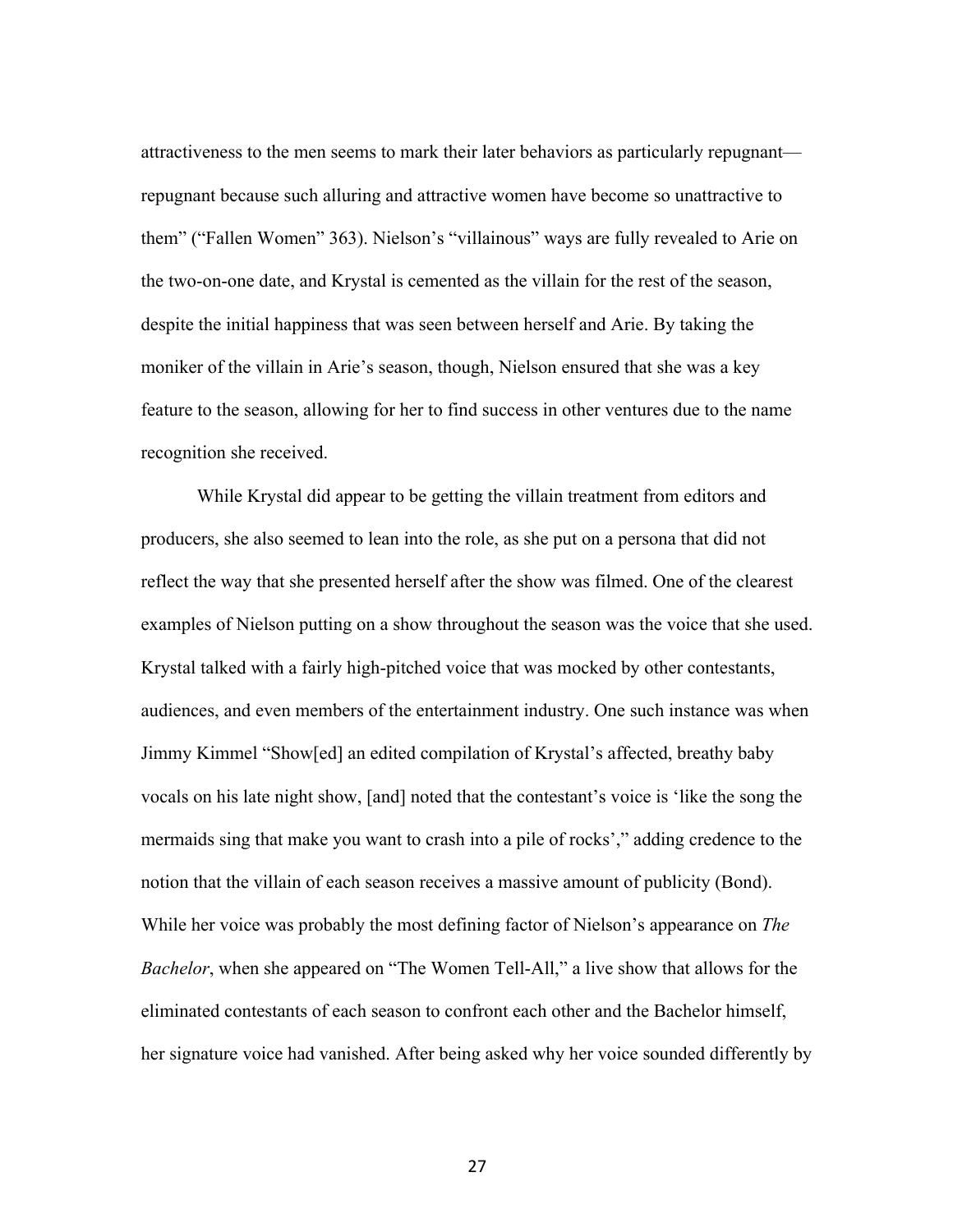one of the women, Krystal said that she had lost her voice prior to coming onto the show. Chris Harrison incredulously responded, saying, "Hold on, you were on the show for six weeks," and asked if she could replicate her voice for the audience, which she did after much convincing ("Women Tell All" 31:50). It is doubtful that Nielson had actually lost her voice for such an extended period of time, so it would seem that she donned the voice specifically for Arie's season. Seeing as though it was the most defining trait of her villain-hood, it stands to reason that she used it seemingly to create a character that would fill the mold of the villain for the season. Krystal altered herself in a manner that would allow for her to commodify her appearance on the show, similar to how contestants on *America's Next Top Model* as, "Games like *ANTM* teach contestants (and, vicariously, TV viewers) to envision themselves as human capital, so that the line between playing a role for television, navigating the conditions of work, and creating oneself as a marketable product is inextricably blurred" (Oulette 178). By creating a persona with defining characteristics, Krystal was able to become the most talked-about storyline of the season for the majority of the time the show aired. By commodifying her voice, she opened herself up for success down the line while also leaving behind the defining characteristic of her villain-hood, allowing for a transformation.

 Though she was portrayed as the villain on Arie's season of *The Bachelor*, Krystal was able to find redemption a few months later as she appeared on the 5th season of *Bachelor in Paradise*. Nielson was all but a shoe-in to appear on the spin-off, as the villains are always the most anticipated participants by fans to make an appearance. Still, she was able to shed the critiques that she received on the initial iteration of the franchise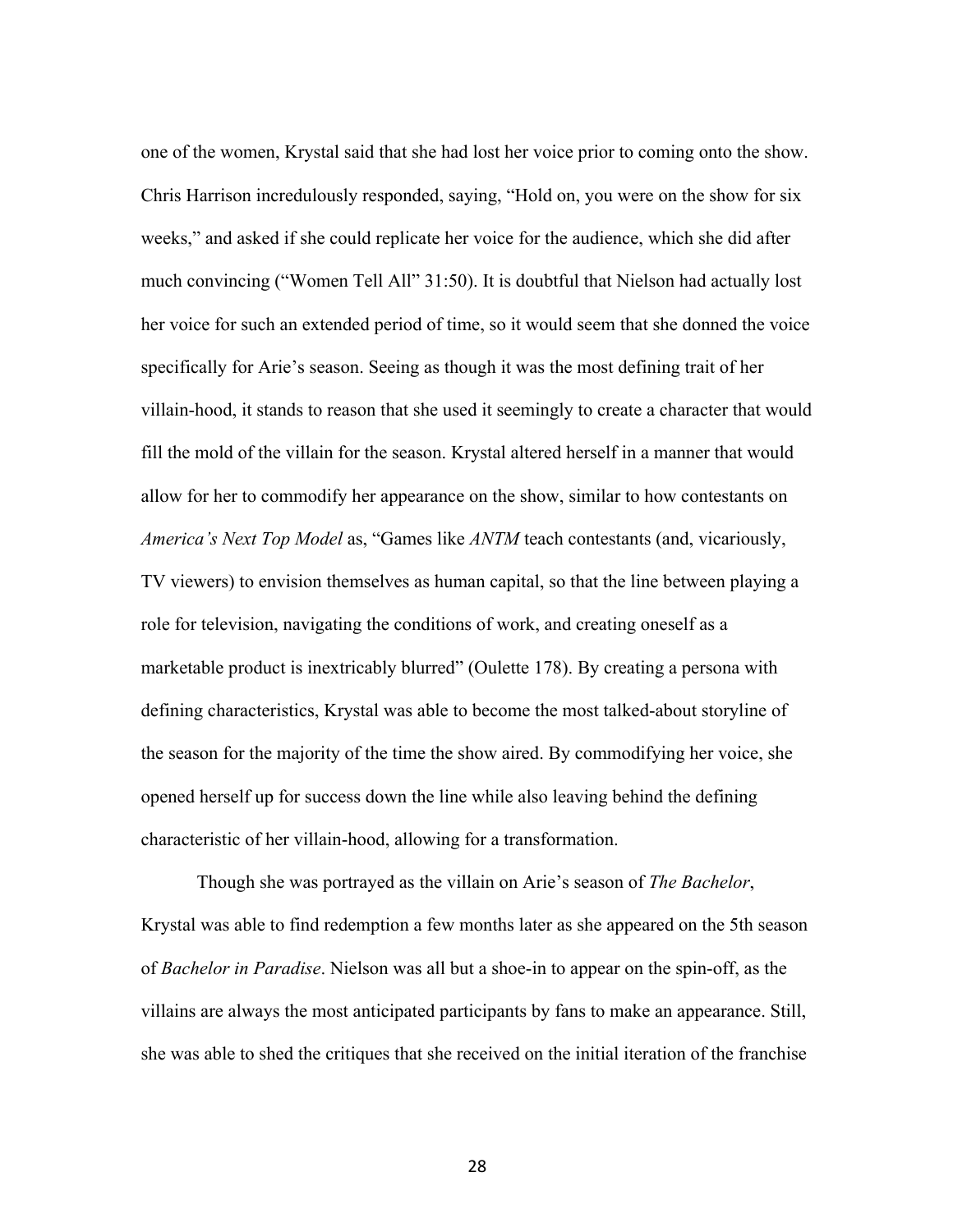and looked and sounded like a new person during her stint in *Paradise*. It also became evident why she may have appeared as the villain on Arie's season as, after the show aired, she revealed in an interview that "I thought [the Bachelor] was going to be Peter. I found out a week and a half before [it wasn't]. I gave up my whole life, my career that I love so much thinking it was [going to be] someone else'' (Radloff). Like the situation that Bekah Martinez and many of the other women faced in applying for the 22nd season of *The Bachelor*, Krystal followed through with appearing on the show despite her disappointment in the chosen lead. Despite this disappointment, Nielson was able to profit from her stint as the villain, as she gained a significant amount of name and face recognition while also parlaying her appearance into an opportunity to be on *Bachelor in Paradise*. In *Paradise*, Krystal was able to find a new chance at love in Chris Randone, who surprisingly enough was the villain on Becca Krufin's season of *The Bachelorette*, and the couple was one of the few on the season to get engaged in the season finale. In reflecting on her experience on both iterations of the franchise, Krystal said, "Everything I went through on *The Bachelor* and *Bachelor in Paradise* led me to develop and grow into my own as a person and eventually, it led me to Chris" (Corinthios). Though she is one of the most criticized contestants to ever appear on the franchise, her narrative was able to take a completely different turn in her stint on *Paradise*, showing the benefit to appearing on *The Bachelor* in the first place, even if the lead is not their first choice or they are given a seemingly detrimental label. Krystal was not the only contestant from Arie's season to profit from a negative narrative on the show, as the actual winner faced similar challenges that led to a comparable payoff.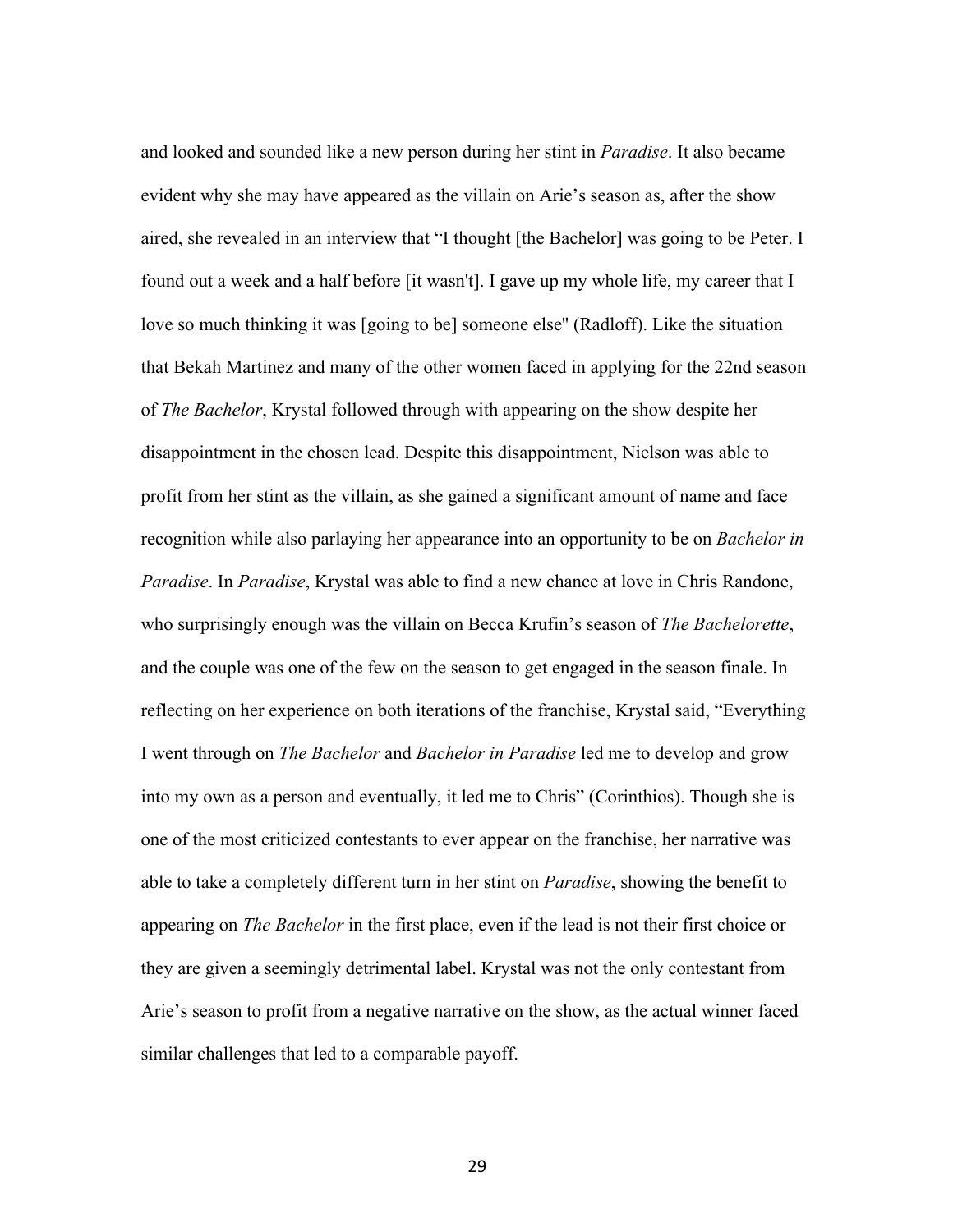Being proposed to at the end of the season in *The Bachelor* is not necessarily the most valuable prize that contestants are awarded when they appear on the show. Both *The Bachelorette* and *Bachelor in Paradise* serve as opportunities for the contestants who did not win *The Bachelor* to profit from any screen time that allowed for them to become well known to audiences in an environment that is not quite as catered to the patriarchal nature of the original iteration of the franchise. These variations of the show allow the women that competed on *The Bachelor* to have much more power and choice than they did originally, as they are presented with a number of options of who or whom not to court rather than just one. Most times, the Bachelorette is chosen from one of the finalists from the previous season of *The Bachelor,* who gained a large following of viewers during the airing of the season. The selected woman is then given the opportunity to switch roles with the Bachelor and choose from her own selection of 25-30 men. The format for *The Bachelorette* is almost identical to that of *The Bachelor* but, "The Bachelorette market[s] [itself] according to a postfeminist logic that embraces femininity and "girliness" in the name of enlightenment and female empowerment," as opposed to the apparent patriarchal structure that makes up *The Bachelor* (Spigel 1212). While this is how the show is marketed, the new lead of *The Bachelorette* is often presented as a woman that was very popular on the previous season of *The Bachelor*, but also as one that must overcome their shortcomings on the last iteration that led to them not being chosen by the Bachelor. In going into the season, the new Bachelorette's journey for love is defined by the failure of the last love presented on *The Bachelor* as Rachel Dubrofsky makes clear that "Each woman who stars on *The Bachelorette* is presented as transformed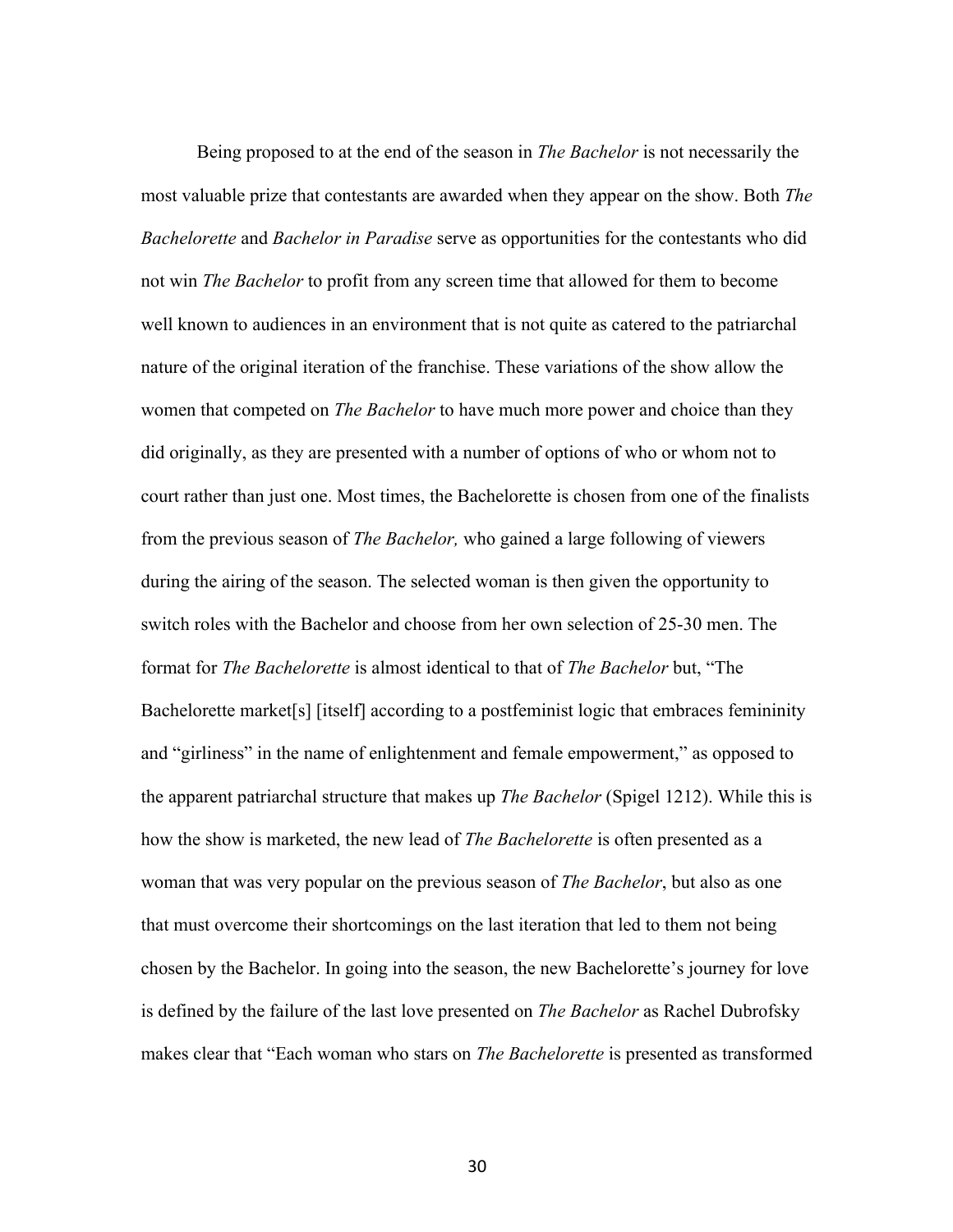from the previous experience of heartbreak on *The Bachelor*," meaning that the empowerment that they are awarded as the lead on *The Bachelorette* is directly proportional to their perceived flaws that were made evident on the previous season ("*The Bachelorette's* Postfeminist Therapy" 198). Whether it be for being too career oriented or for not being vulnerable enough with the previous lead, the constant seems to be a willingness to give up independence when in pursuit of love, despite the narrative of female empowerment that is largely headlining each season of *The Bachelorette*.

#### Becca's Rise, Fall, and Rise Again

The Finale of Arie's season is unlike any other in the franchise, both in its end result and how it was filmed, edited, and presented to audiences. Luyendyk's season finale featured his final two women, Becca Kufrin and Lauren Burnham. While he showed some difficulty with making the decision on camera, Arie eventually proposed to the former in what most would assume was the show's ending. That said, Chris Harrison had been teasing that the finale of Arie's season would be incredibly monumental, even going on to say, "I know I've said this before, but this truly is the most dramatic ending in *Bachelor* history. You don't want to be the only person in America that doesn't see how this goes," during his sign off on the "Women Tell All" episode so audiences knew that there would be more to come after this seemingly innocuous finale ("Women Tell All" 1:23:32). On the "After the Final Rose" segment after the finale, it was revealed that Arie had broken up with Kufrin after their first few months of engagement and a change of heart that made him want to return to the runner-up Burnham. Despite the breakup occurring after the filming of the 22nd season, the camera crew returned to watch Arie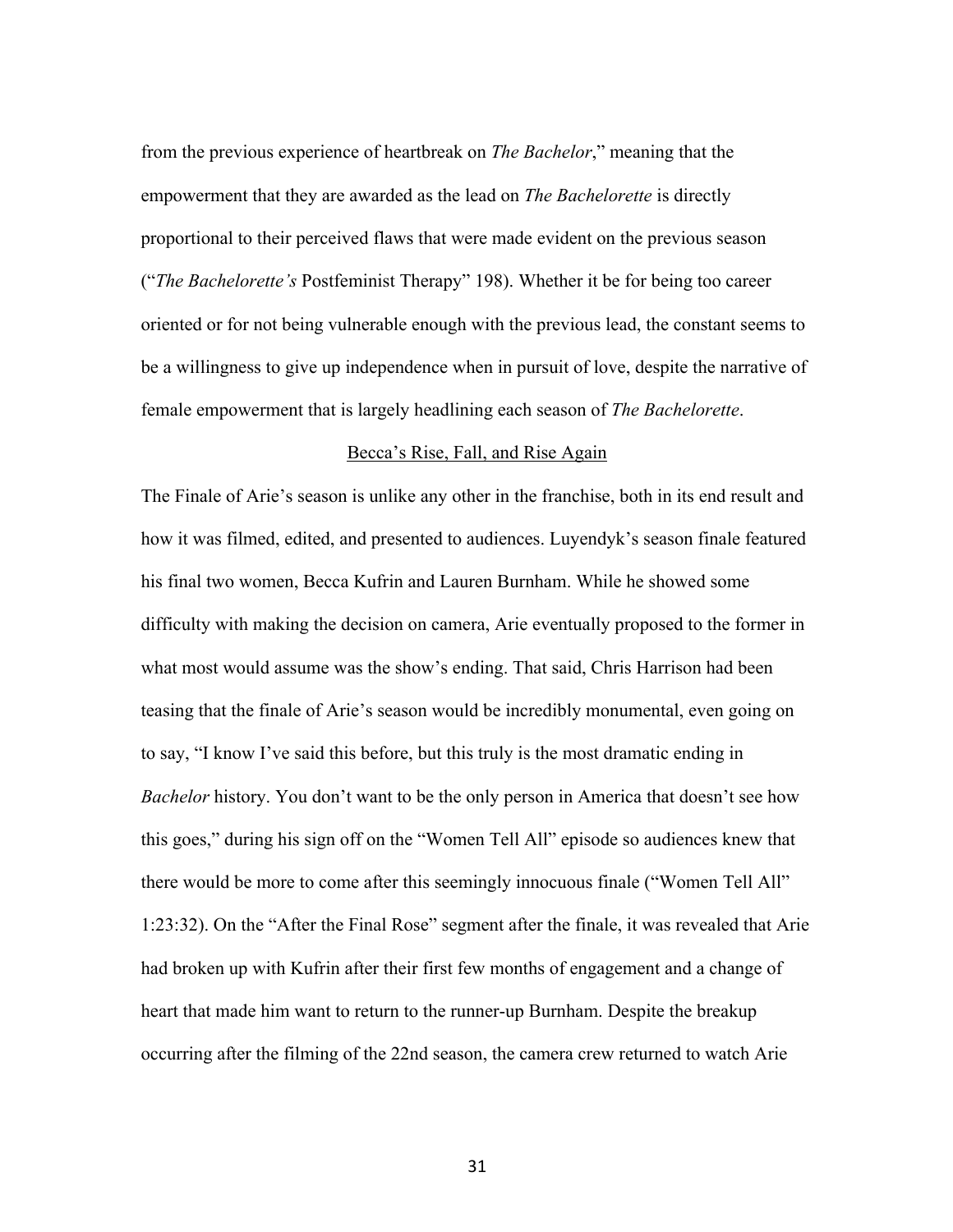awkwardly meet with Becca and inform her that he was not really in love with her and regretted picking her over Burnham. The manner in which this encounter was filmed is unlike any other scene that has appeared in the history of *The Bachelor*, as all of the footage was kept, and it was filled with cuts and multi-screen shots of the aftermath, making the breakup almost appear as a scene in a blockbuster movie. As "Cameras followed the pair [and Arie] confessed to Becca that she was not his true love after all. This scene was repeated so often on the show and the after-show and in the media that it became iconic," the amount of effort that producers put into presenting the breakup as the most dramatic that the franchise had ever seen was incredibly evident (Feur 52). The scene featured several uncomfortable silences, and Kufrin asked multiple times for Arie and the camera crew to leave, but both proceeded to poke and prod, trying to get more reaction and answers out of an understandably disheveled Becca. During the strained interaction, Luyendyk assured Becca that "I wanted to tell you in person, and I wanted it because I felt like it would be good for us to talk about this now and not have to face going on *After the Final Rose*," making the interaction appear to be more intimate than it actually was, as it still remained a significant feature of the finale ("Episode 10" 1:42:24) One might question why producers would want to include such an awkward and difficult scene, but in an interview, after the finale aired, Robert Mills assured that it was for the fans' benefit and that it added even more reality to reality tv, as he points out:

The stuff you see here is stuff that we've all done and we've all been through.

There's heartbreak and there is hope, but it is riveting and it's why we watch "The Bachelor" because when good or bad things happen, we all want to relate that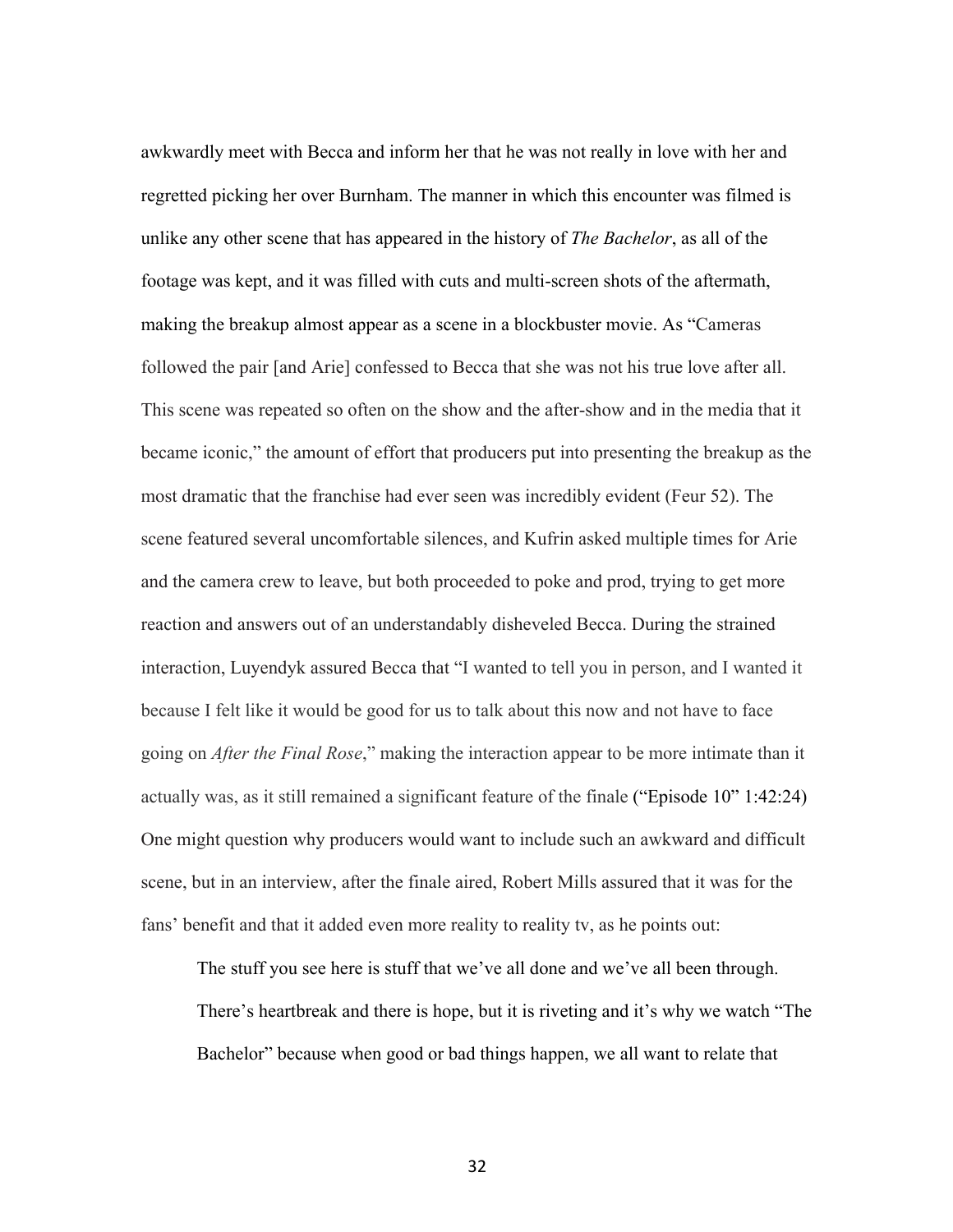these things happen to other people. When the show really does that, it's when it's at it's best. (Wagmeister)

This line of reasoning fits in with Dana Cloud's notion of the ironic tendencies in the franchise that seeks to advertise a romantic fantasy while giving more attention to the exact opposite for Becca, as Cloud points out that "Clearly, the crises and dramas of these characters are inexpensive fodder for ongoing investment in the series and its outcomes in the short and long term" (432-33). By putting these very raw emotions on display, *The Bachelor* was able to appear more realistic to fans, even if it came at the cost of Luyendyk's reputation and Kufrin's self-esteem.

The intended result of filming the breakup in such a manner was clearly to get a reaction out of audiences by taking advantage of a situation that had only happened once in the show's history. Jason Mesnick had a similar change of heart at the end of the 13th season of *The Bachelor*, but there was not nearly as much attention paid to the production value of the breakup as there was with Arie and Becca's. The reasoning behind this change in presentation seemed to be Luyendyk, and fans reacted against him as such, as, "[*Bachelor*] Nation was livid that bachelor Ari[e] allowed the break-up to happen on camera, thus 'blindsiding' Becca, but he claimed that this would allow her to become the next bachelorette" (Feuer 52). This statement appears to be true, at least in how matters worked out for Kufrin, as she was named the lead for the next season of *The Bachelorette* minutes after the breakup aired during the finale. Luyendyk even seemed to be setting Kufrin up for the role by speaking in platitudes seemingly to justify his actions, but also highlight Becca's take on love as he said, "And I know—you always said, 'Guard your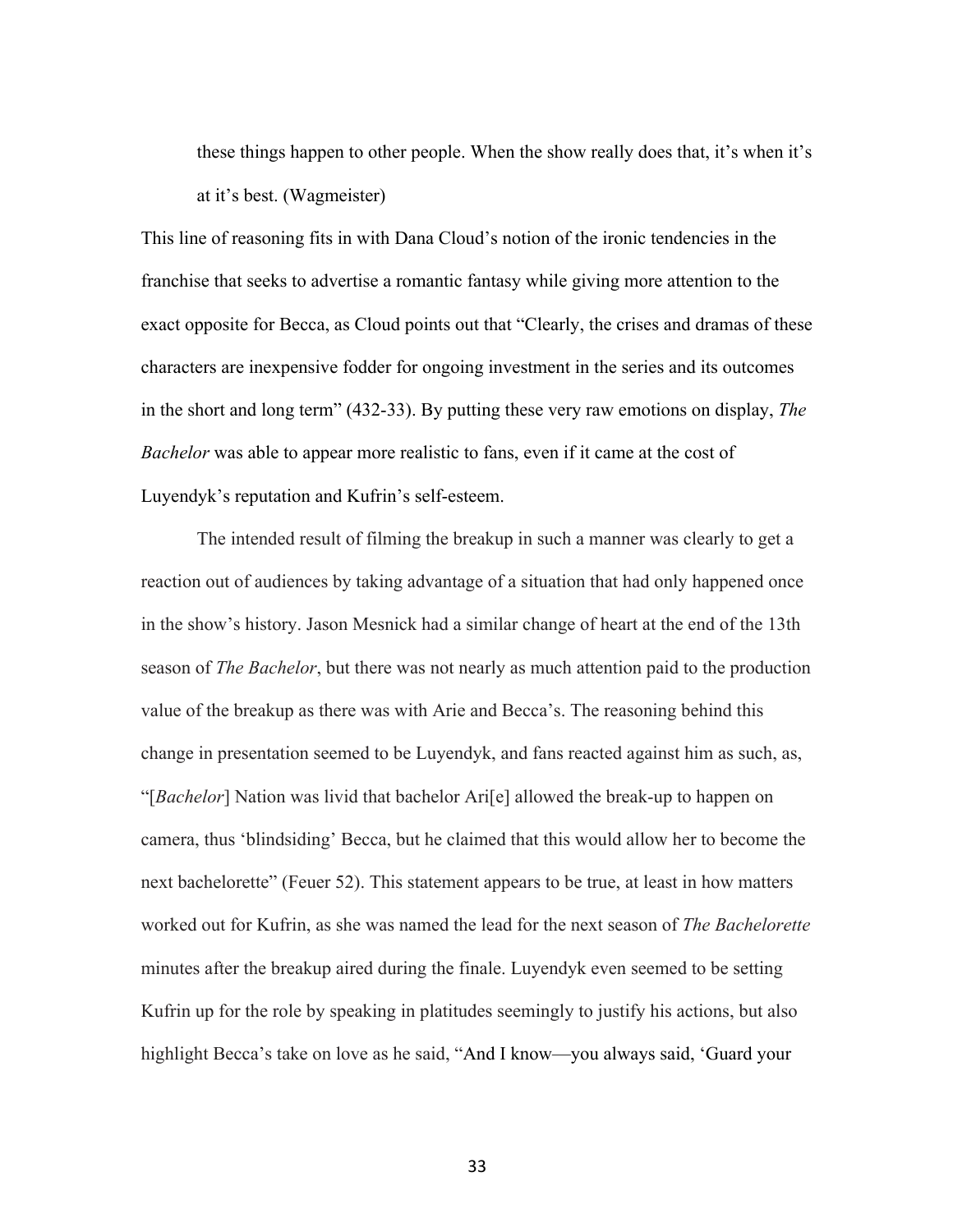heart. Figure out where your heart is.' And I know this last week has been really tough for you. I have to follow my heart" ("Episode 10" 1:37:34). Can it be said then that Robert Mills' claims about showing the breakup in its entirety added to the realness of the show if the primary reason Luyendyk agreed to filmed interaction was to ensure that Kufrin would receive the lead role on the following iteration? I would argue that by making the parting of ways look entirely authentic, with no jump-cuts or shaving down footage, *The Bachelor* simultaneously accomplishes producing an aesthetically realistic breakup while also ensuring that the most dramatic possible ending occurs that will feed into the next season/iteration of the franchise, making fans hungry for more, while also doing some service for Kufrin by offering Becca the role as the Bachelorette and allowing Arie to save face. Dana Cloud clarifies that audiences are primarily aware of this occurrence, saying, "viewers are capable of sustaining both faith in the romantic narrative and ironic awareness of the economic and personal motives for participating simultaneously" (427). Audiences were aware that Kufrin's experience after her appearance on *The Bachelor*, specifically the cinematic breakup that occurred after the season was filmed, led to her selection as the next Bachelorette. By showcasing Arie and Becca's breakup in such a brutally realistic manner, *The Bachelor*'s showrunners were able to present a seemingly authentic experience of the trials and tribulations that come with romantic relationships while also setting up a narrative that drew in audiences to the next season of *The Bachelorette*.

The aftermath of Arie and Becca's breakup came to a head on "After the Final Rose", the live show after the finale of *The Bachelor*, in which the show's host Chris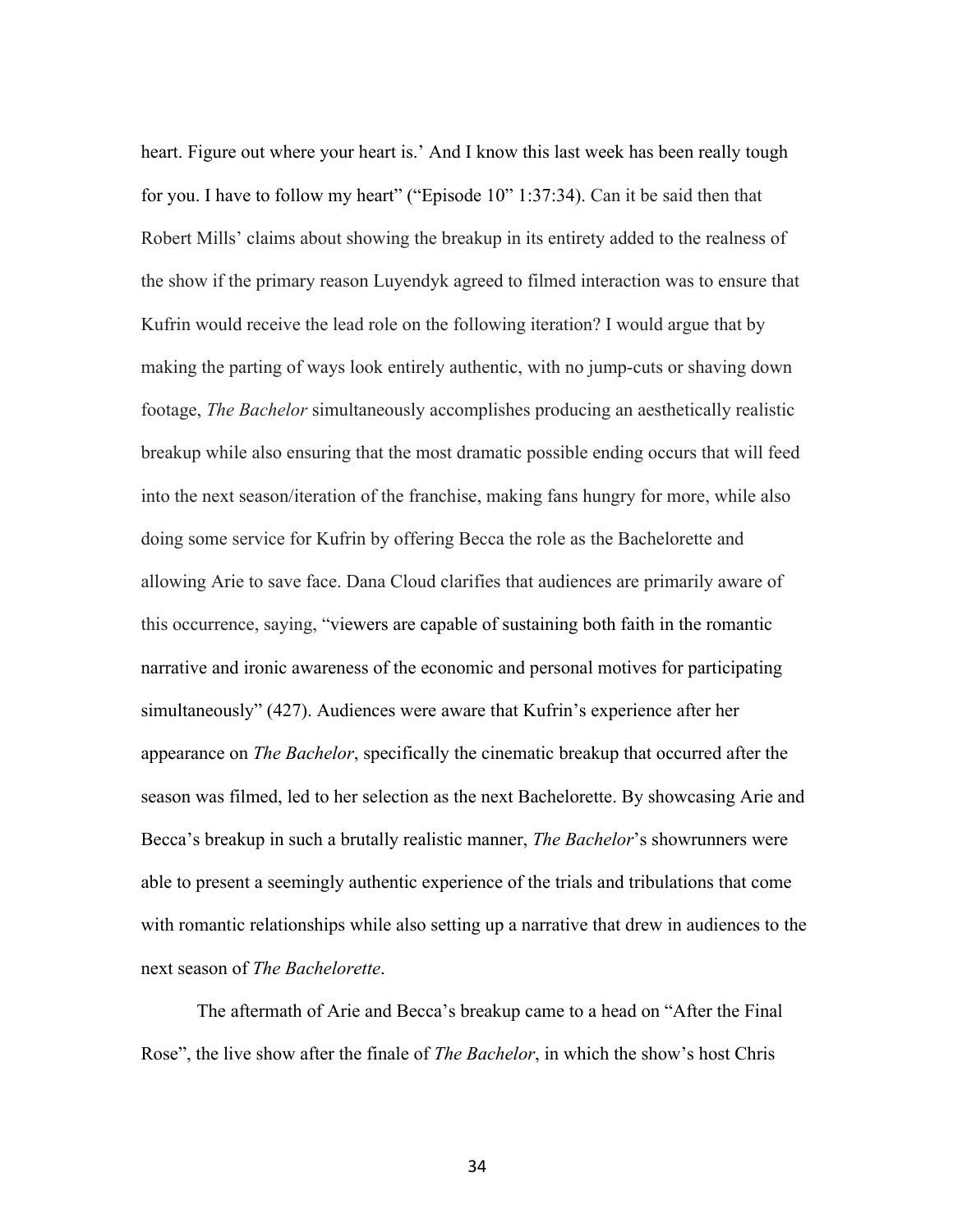Harrison promised that "All [] questions [from the previous night's finale] will be answered" ("After the Final Rose" 0:37). The purpose of the live show is to establish a closer connection to audiences as Jeanine Poggi points out by quoting Jill Gershman, a marketing executive at ABC. She elaborates. "In this DVR, digital world, we still like people to view live or within three days, so marketing it as a live event helps us to do that," showing that "After the Final Rose" offers an opportunity to view the climax of the season and the discussion that follows alongside those that went through it like Becca. During this two-hour special, contestants from the season are usually brought into a hot seat and asked questions about how the season ended. Due to how Arie and Becca's relationship ended, the questions were geared mainly towards the dramatic ending that had appeared in the finale the night before. The episode began showing footage similar to that of the breakup between Luyendyk and Kufrin, but now Arie has shown up to Lauren Burnham's, the season's runner-up, house to attempt to mend their relationship. Unlike the confrontation with Kufrin, this conversation is edited as the show usually is and it is eventually revealed that Lauren has taken Arie back. The difference between the presentation of these two interactions is immediately apparent, as the showrunners obviously gave a good bit more attention to the breakup and its aftermath than the "happy ending" for the season's Bachelor and the initial runner-up. *The Bachelor*'s producers acknowledge that audiences are much more interested in the drama that comes along with the show than the happy endings that it produces and appears to be the show's goal as a whole. While still giving the reconciliation screen time, it is clear that the women on Arie's season like Kufrin and Burnham are essentially modeled as being at his beck and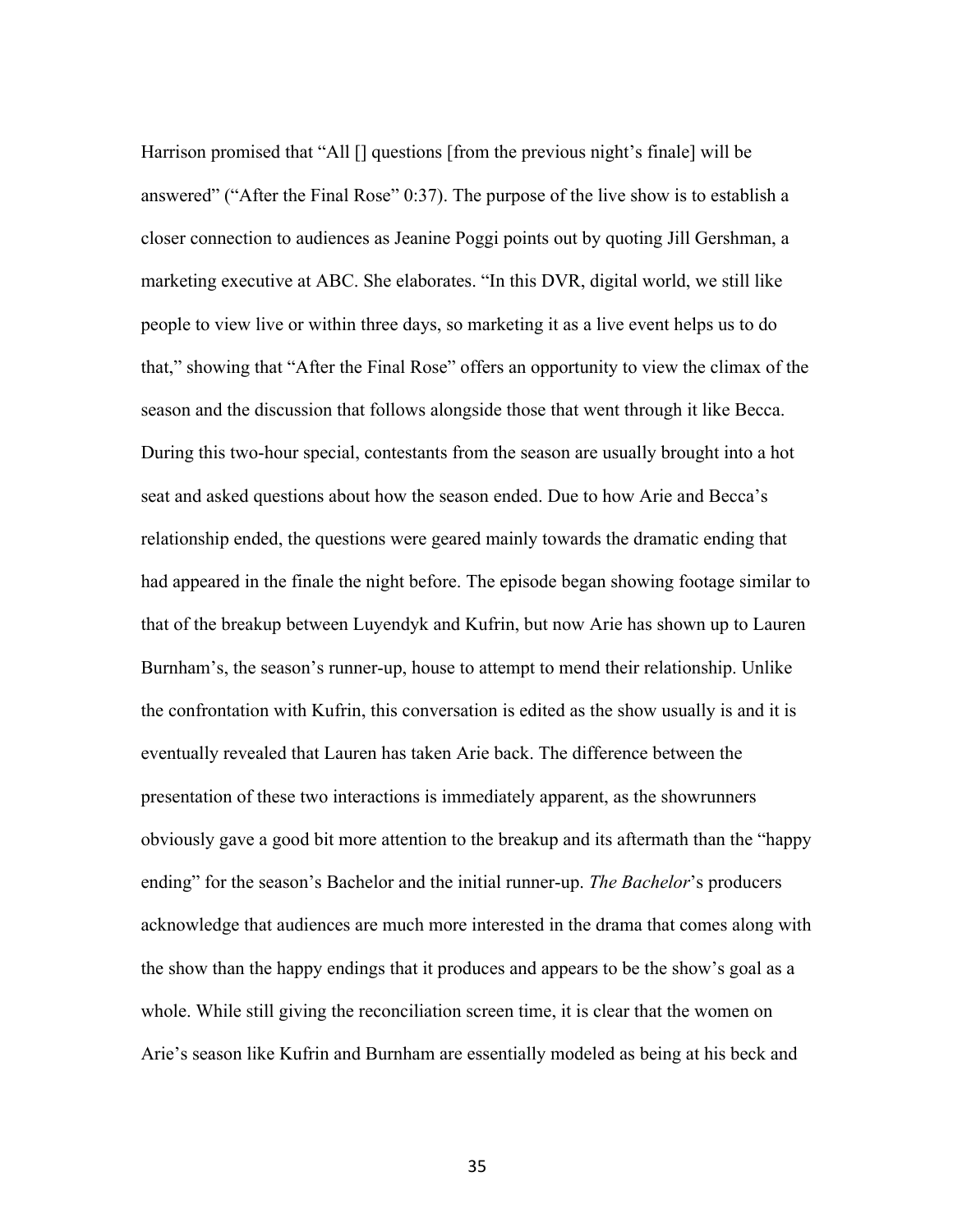call, and that the conversations that end in heartbreak are much more likely to engross audiences. This mentality fits in line with Dana Cloud's reasoning that "Chris [Harrison], and all the women are laborers in the manufacture of a highly profitable cultural product. That product is the construction of a compelling social 'reality' in which smart, beautiful women become helpless objects at the mercy of another's choices" (430). This helplessness is continued through the episode as "highlights" from the breakup are shown throughout the start of the episode until Kufrin is finally brought on stage to reflect and give her side of the story. She is offered the chance to confront Arie in front of the live studio audience, and Luyendyk is showered with jeers when he gives an answer that is not to their liking. That said, only minutes later, Lauren Burnham is brought out to talk with Arie and Chris Harrison, which culminates in Luyendyk proposing to Lauren in front of that same audience, this time to a chorus of cheers. Viewers of *The Bachelor* may then seem fickle-minded, but this mentality too fits in with Cloud's notion of irony within the show as "'savvy' viewers of The Bachelor may recognize the fantasy as artificial, archaic and implausible\*not to mention -oppressive- but react by embracing it with tongue in cheek" (431). *The Bachelor*'s audience is able to consume a romantic fantasy while also realizing the dramatic twists and turns that occurred during the end of Arie's season were not necessarily organic and uninfluenced by the showrunners and adjust how they watch the show as such.

Kufrin's role as the next Bachelorette was finally announced after showing the highlights of her breakup with Luyendyk, her first confrontation with him since, and Arie's subsequent proposal to Lauren. Because she had suffered through these moments,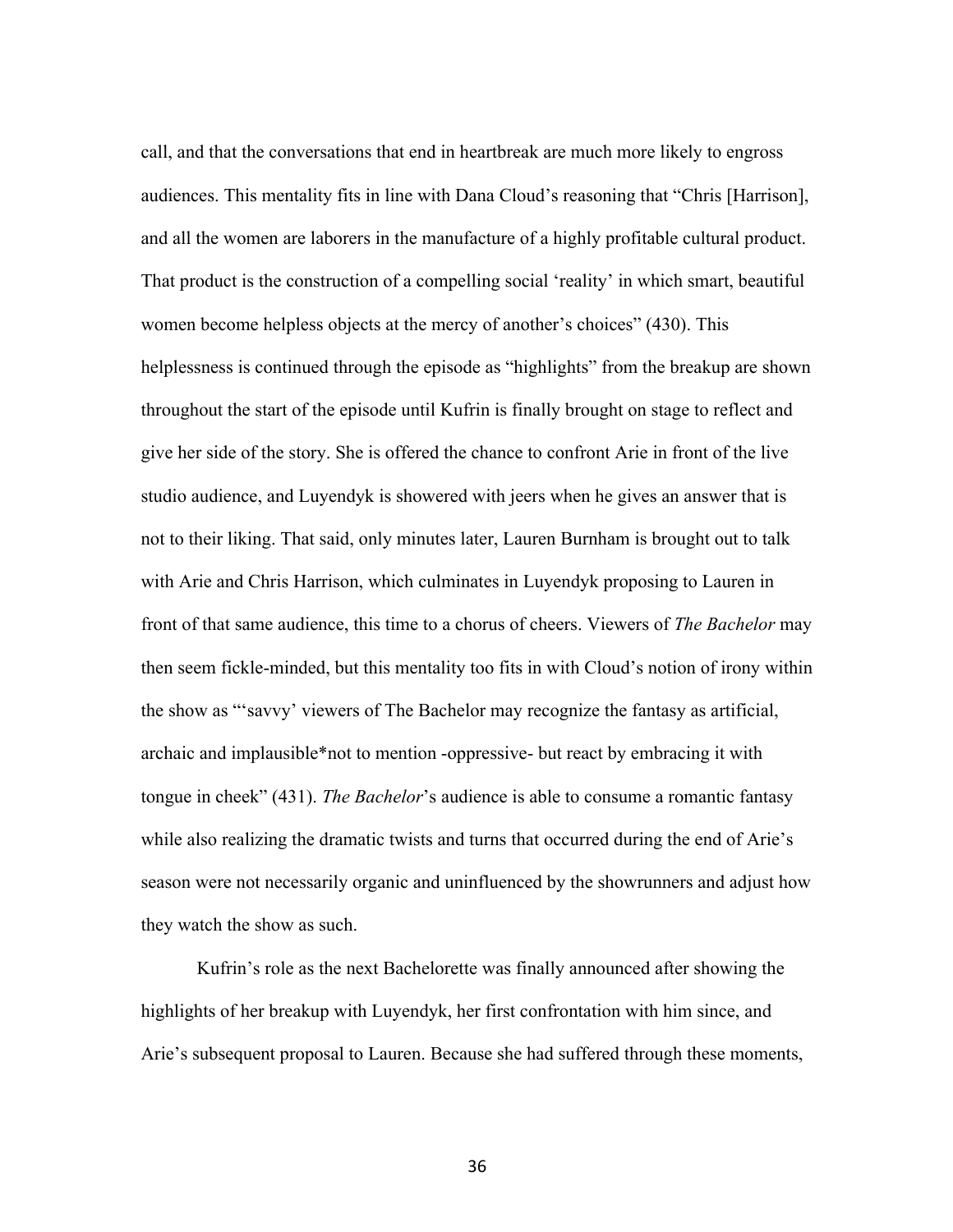and only by suffering through these moments, she was awarded the opportunity to be the next lead, effectively giving her the power that had been denied on Arie's season of *The Bachelor*. In explaining the reasoning for her selection to Becca, Chris Harrison elaborates, "... The outpouring of love and support [from fans] for you and to see how you have moved on and turned that corner, it was an easy choice for us," showing that her negative experience on *The Bachelor* largely factored into her selection and that only by going through these types of negative experiences can one be named the Bachelorette ("After the Final Rose" 1:06:02). Becca had filled the role of the woman left in heartbreak that can only turn back to the franchise in order to attain the true love that had eluded her on the show's previous iteration. That said, while this seems like a happy ending for Kufrin, and that her experience on *The Bachelorette* would surely be different from that of her time on *The Bachelor*, the show's predictable format made this impossible. Jane Feur points out that "[When Googling 'Becca Crying'] An entire page of images of Becca crying comes up if you click on 'images'... Some of these come from her Bachelor appearance and others from her ensuing season as The Bachelorette. Becca was perhaps the best crier of any bachelorette," showing that Kufrin's experience on *The Bachelorette* did not differ much from her previous appearance (51). In order to keep with the show's dramatic tendencies, Becca had to navigate her role as the Bachelorette in a similar fashion to the way she did on *The Bachelor*. While the opportunity to be the Bachelorette was presented as a chance to achieve what Becca hadn't on *The Bachelor*, the show reverted to its standard go-to of intense melodrama to keep audiences tuned in.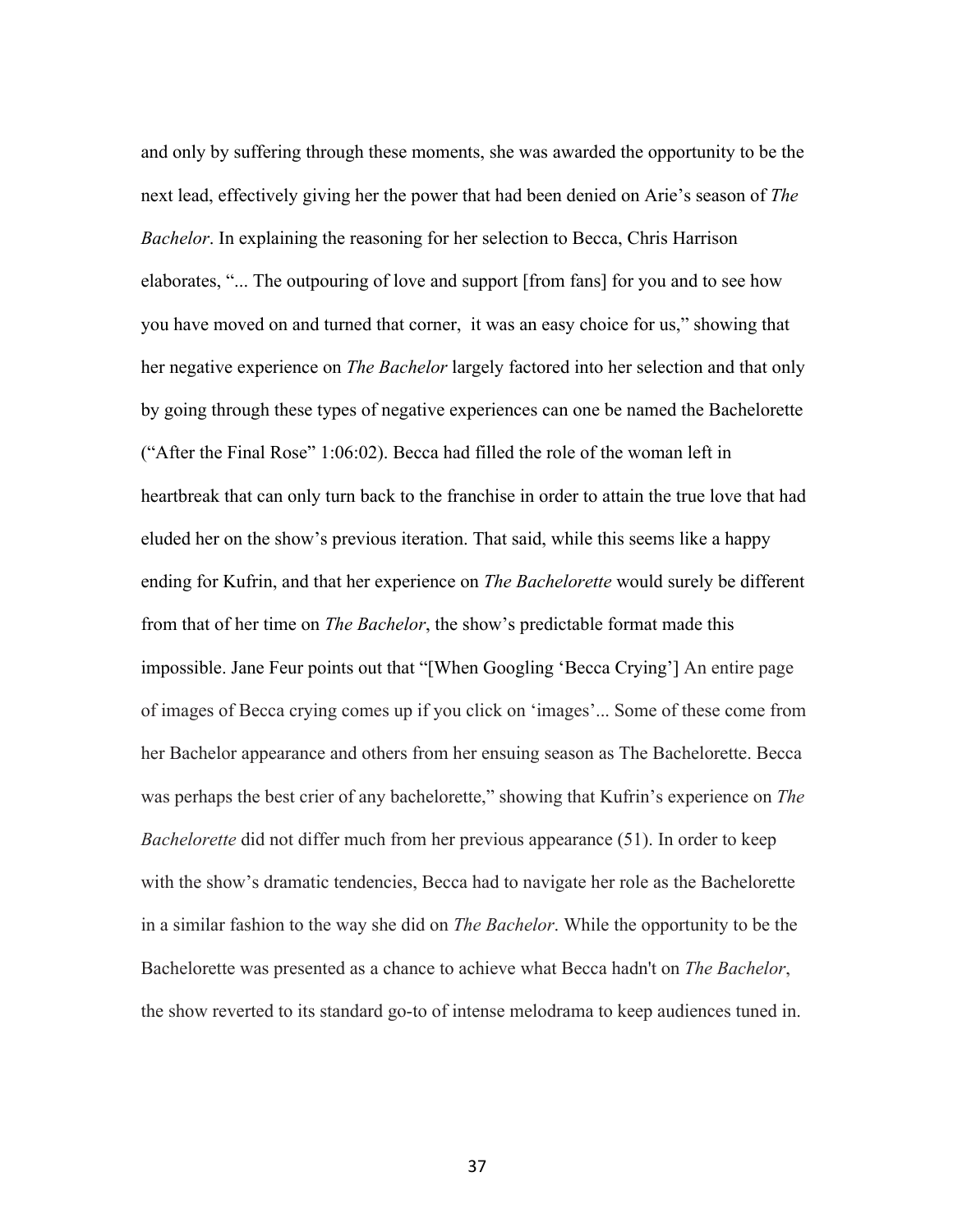#### **CONCLUSION**

*The Bachelor* franchise counts on dramatic tension in order to maintain its popularity among audiences, and this is a process that relies on a knowing participation from both its contestants and the viewers of the show. Navigating *The Bachelor* in a manner that profits the contestant and the reality show itself is the goal for almost every contestant that appears on the show. By adhering to this structure, they can be rewarded for their part through name recognition or further appearances on the franchise. Contestants like Krystal are expected to fill the role of the villain, driving much of the drama on the show. In turn, they are rewarded with recognition and opportunities to further their appearance while leaving behind the role they filled on *Bachelor*. Women like Becca are awarded a similar opportunity with higher stakes. They must have their heartbreak put on display for all to see to achieve the reward of becoming the next Bachelorette. Finally, audiences are almost expected to acknowledge that the storylines surrounding contestants like Nielson and Kufrin are not exactly organic in return for an engaging storyline. In tandem with each other, these factors make *The Bachelor* a recursive format that sees relatively little change, both in the way it presents itself and the popularity that it receives.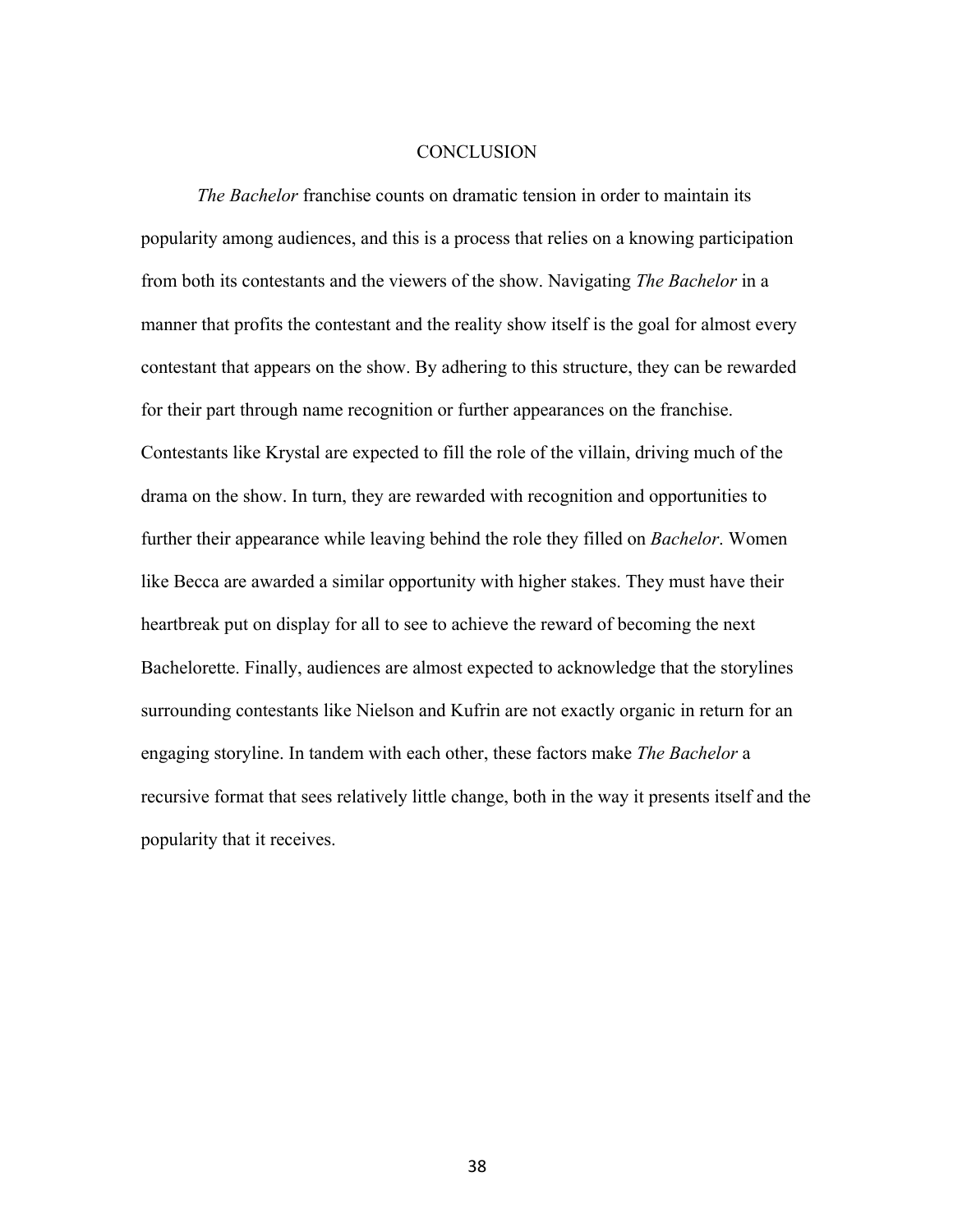#### WORKS CITED

- Andrejevic, Mark. "Reality TV and Voyeurism." *Reality TV: The Work of Being Watched*, Rowman and Littlefield Publishers, 2004, pp. 173–194.
- Bond, Nick. "Bachelor Contestant Has 'The Most Annoying Voice in Television History'." *NewsComAu*, News.com.au, 24 Jan. 2018, www.news.com.au/entertainment/tv/realitytv/bachelor-contestant-has-the-most-annoying-voice-in-television-history/newsstory/99ac803d2aace03fad6be7f258248137.
- Church, Scott Haden, et al. "Savvy Viewers and (simulated) Reality TV: An Analysis of The Bachelor's Appeal to Viewers." Journal of Popular Television, vol. 8, no. 1, Intellect, 2020, pp. 23–43, doi:10.1386/jptv\_00009\_1.
	- Cloud, Dana. The Irony Bribe and Reality Television: Investment and Detachment in The Bachelor, Critical Studies in Media Communication, 2010: 27:5, 413-437.
- Corinthios, Aurelie. "Bachelor in Paradise's Chris and Krystal Are Moving in Together See Their New Home!" *PEOPLE.com*, 22 Oct. 2018, people.com/tv/bachelor-in-paradisechris-randone-krystal-nielson-moving-in/.
- Dobin, Marenah. "One Of Arie's 'Bachelor' Contestants Insulted Him By Bringing Up Peter & It's So Harsh." *Bustle*, Bustle, 16 Oct. 2017, www.bustle.com/p/one-of-aries-bachelorcontestants-insulted-him-by-bringing-up-peter-its-so-harsh-2924253.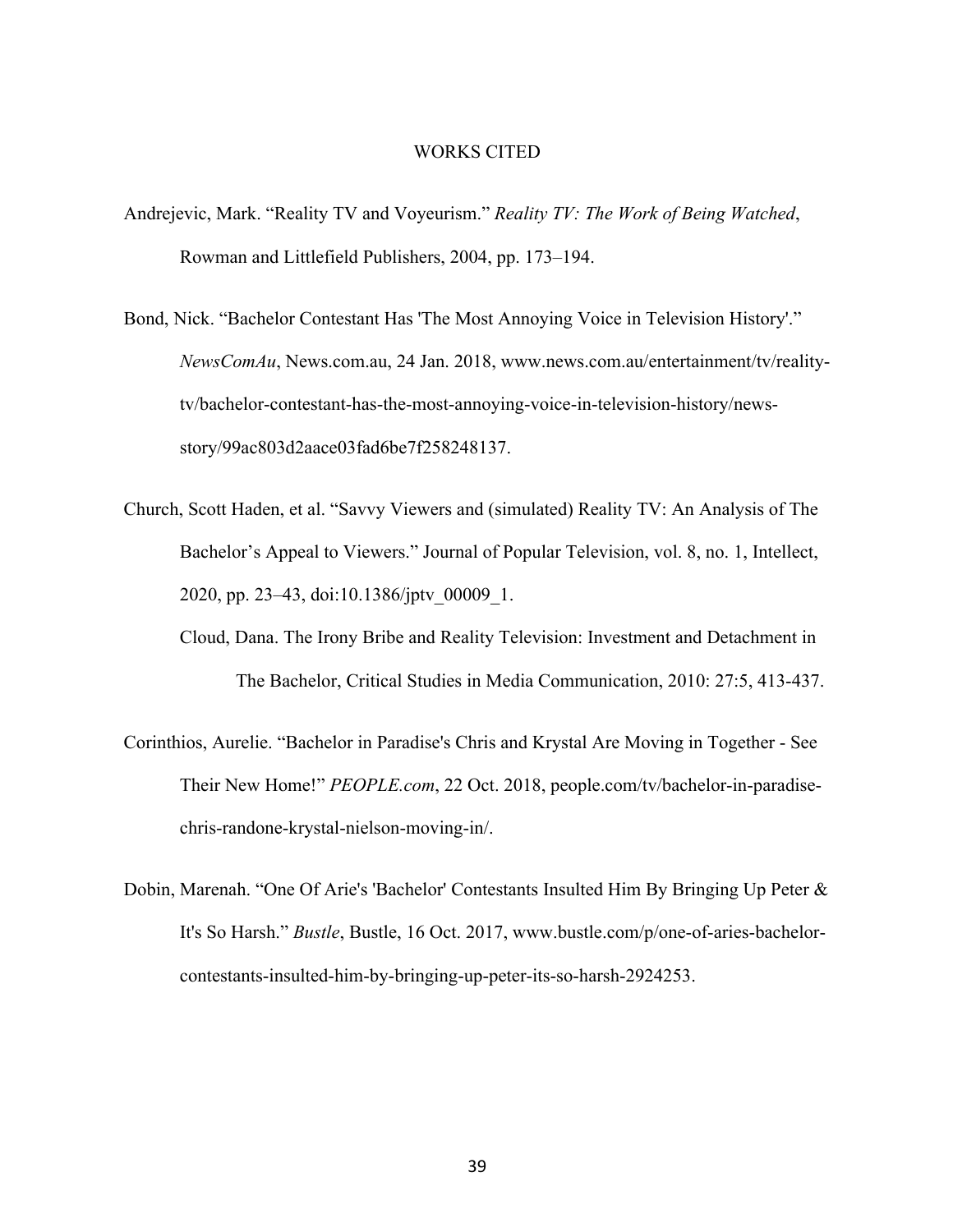- Dubrofsky, Rachel E. "Fallen Women in Reality TV: A Pornography of Emotion." Feminist Media Studies, vol. 9, no. 3, Taylor & Francis Group, 2009, pp. 353–68, doi:10.1080/14680770903068324. Dubrofsky, Rachel. (2014). The Bachelorette's Postfeminist Therapy. 10.1002/9781118599594.ch11.
- Feuer, Jane. "The Making of the Bachelor Nation: Reality TV and Layered Identification." The Critical Quarterly, vol. 60, no. 4, Wiley Subscription Services, Inc, 2018, pp. 46–61, doi:10.1111/criq.12440.
- Gould, Wendy. "A Full Recap of Krystal's Bachelor Drama, Before She Heads to Bachelor in Paradise." *POPSUGAR Entertainment*, 4 Aug. 2018, www.popsugar.com/entertainment/What-Did-Krystal-Do-Arie-Bachelor-Season-45120535.
- Gray, Jonathan. "Cinderella burps: Gender, performativity, and the dating show." *Reality TV: Remaking television culture* 2 (2009): 260-277.
- Grumbeine, Adriane, and J. Robyn Goodman. "The Good the Bad and the Beautiful: How Gender Is Represented on Reality Television." *Media Disparity: A Gender Battleground*, by Cory L. Armstrong, Lexington Books, 2015, pp. 96–108.
- Haigney, Sophie. "Arie Luyendyk Jr. Is the New 'Bachelor.' Wait, Who?" The New York Times 2017: n. pag. Print.

McClanahan, Andrea M. "Must marry TV: The role of heterosexual imaginary in The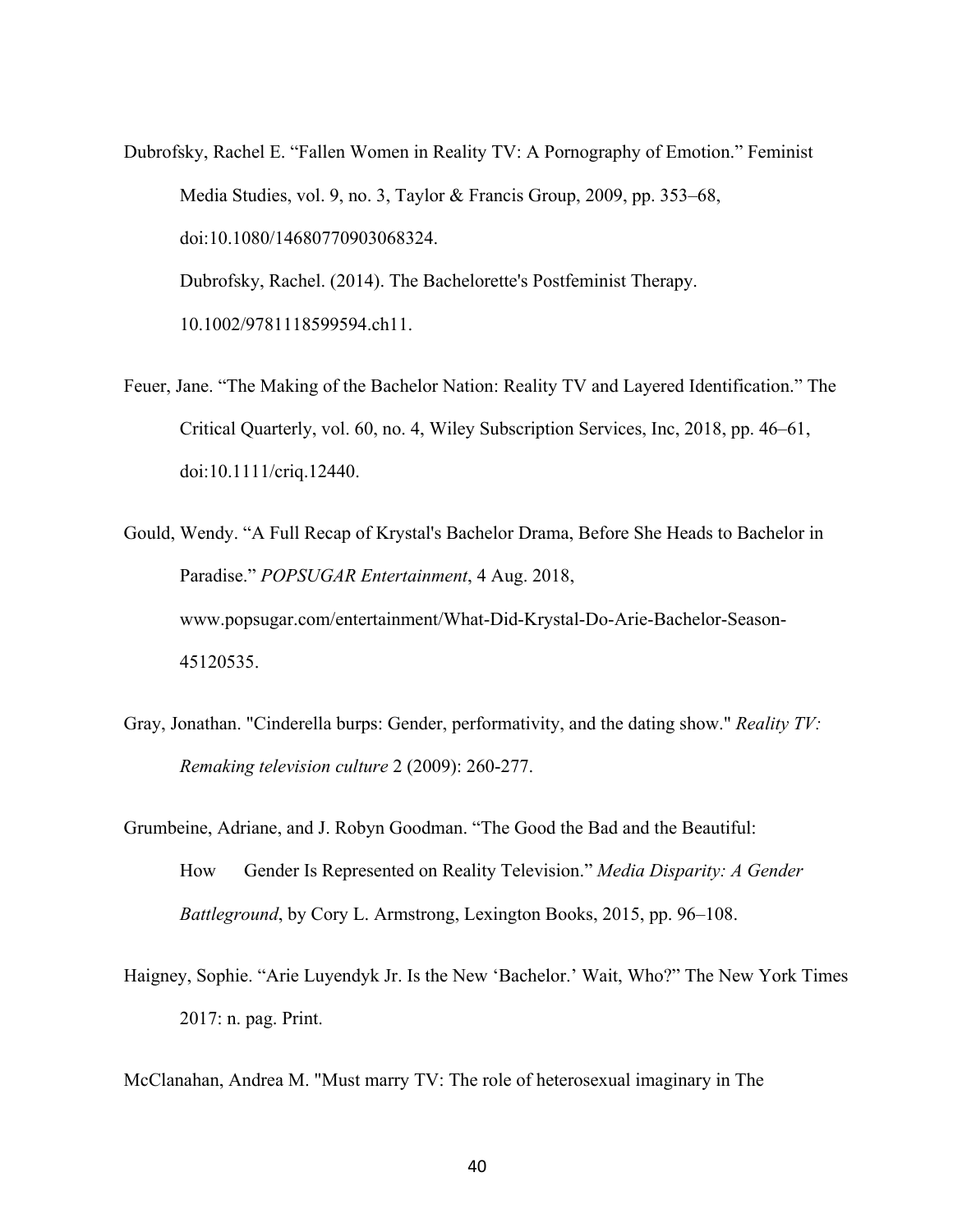Bachelor." *Critical thinking about sex, love, and romance in the mass media* (2007): 261- 274.

Mizoguchi, Karen. "Bekah M. Explains Why Mom Reported Her 'Missing' - and Admits She Wanted Peter as The Bachelor." *PEOPLE.com*, 13 Feb. 2018, people.com/tv/bekahmartinez-reported-missing-wanted-peter-krause-bachelor/.

Ouellette, Laurie. "18. America's Next Top Model : Neoliberal Labor". *How to Watch* 

*Television,Second Edition*, edited by Ethan Thompson and Jason Mittell, New York, USA: New York University Press, 2020, pp. 174-182. https://doi.org/10.18574/9781479837441-020

- Poggi, Jeanine. "The Business Of 'The Bachelor'; How the Franchise has Become More Relevant to Viewers and Advertisers as it Nears its 20th Season." Advertising Age, vol. 86, no. 19, Crain Communications, Inc, 2015, p. 10.
- Radloff, Jessica. "Krystal Has Only One Regret About 'The Bachelor'." *Glamour*, Glamour, 23 Feb. 2018, www.glamour.com/story/the-bachelor-krystal-nielson-interview.
- Sanders, Linley. "What Type of Person Is Part of Bachelor Nation?" *YouGov*, YouGov, 16 Nov. 2020, today.yougov.com/topics/media/articles-reports/2020/11/16/bachelor-nationprofile-poll.
- Spigel, Lynn. (2004). Theorizing the Bachelorette: "Waves" of Feminist Media Studies. Signs. 30. 1209-000. 10.1086/422232.